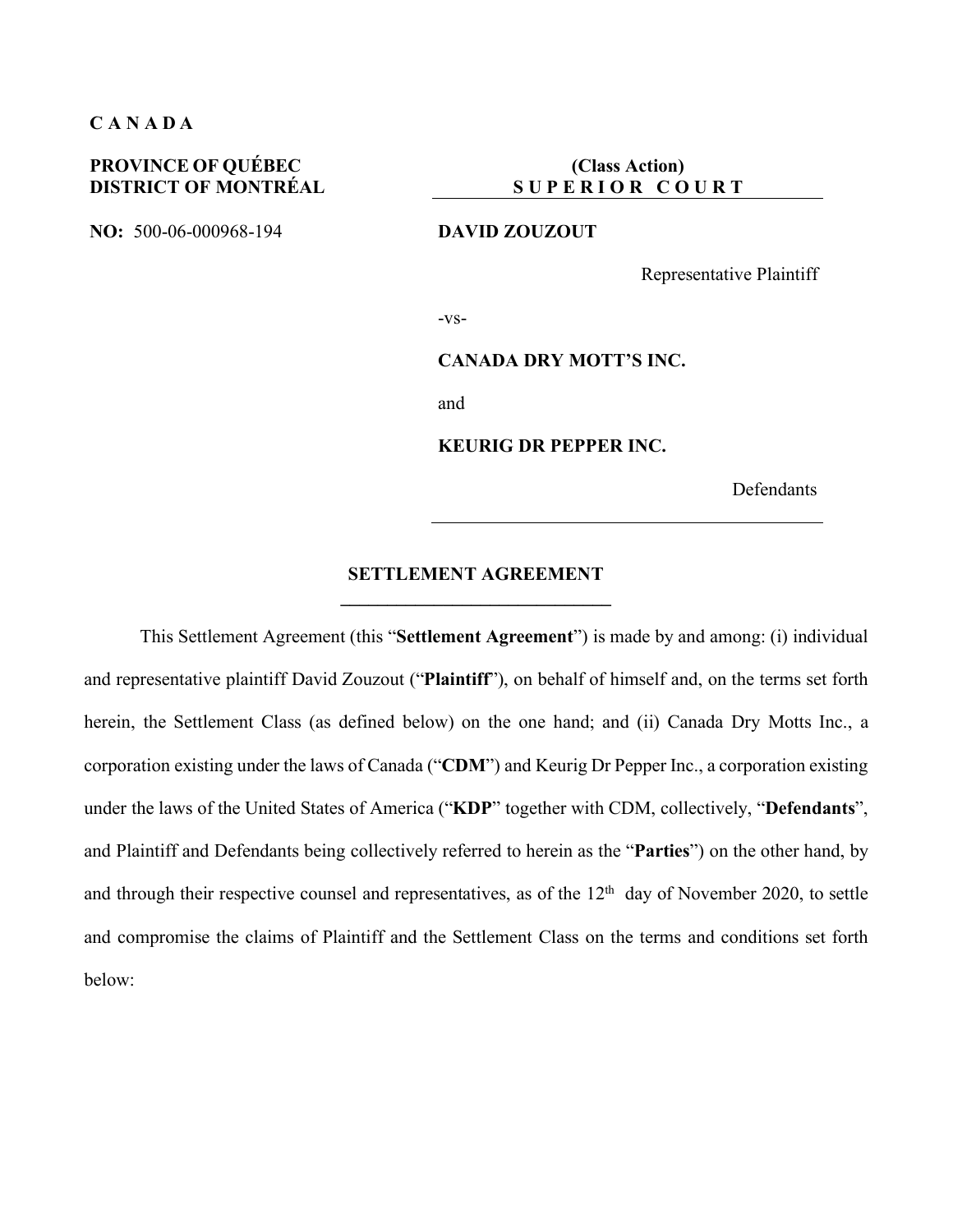#### **I. CLAIMS OF PLAINTIFF**

A. Plaintiff has filed an *Amended Application to Authorize the Bringing of a Class Action and to Appoint the Status of Representative Plaintiff*, in which he alleges the Claims and requests the Damages: *David Zouzout v. Canada Dry Mott's Inc. and Keurig Dr Pepper Inc.*, No. 500-06-000968-194 (Qué. Sup. Ct. November 24, 2019) (the "**Action**"). The Action has not yet been authorized to proceed as a class action.

B. Plaintiff alleges that Defendants used or published certain labelling, advertising materials and websites in relation to the sale, marketing and distribution of the Canada Dry Ginger Ale soft drinks (the "**Soft Drinks**") that contained false, incomplete or misleading information or representations concerning the characteristics and ingredients of the Soft Drinks, in breach of legal obligations (collectively, the "**Claims**"). Plaintiff requests, on behalf of himself and the Settlement Class, compensatory damages and punitive damages (collectively, the "**Damages**"). Defendants completely deny any and all such Claims and vigorously contend that neither Plaintiff nor the Settlement Class have been in any way misled, suffered any prejudice or have any right to any Damages whatsoever.

C. Plaintiff, through Plaintiff's Class Counsel, has conducted an investigation of the facts and analyzed the relevant legal issues. Although Plaintiff and Plaintiff's Class Counsel believe that the Claims have merit, Plaintiff and Plaintiff's Class Counsel also have examined the benefits to be obtained under the proposed terms of settlement set forth in this Settlement Agreement (the "**Settlement**"), and have considered the potential risks, costs and delays associated with the continued prosecution of the Action and the likely appeals of any rulings in favor of either Plaintiff or Defendants.

D. Defendants have conducted an investigation of the facts and analyzed the relevant legal issues. Although Defendants vigorously deny all liability or wrongdoing with respect to any and all facts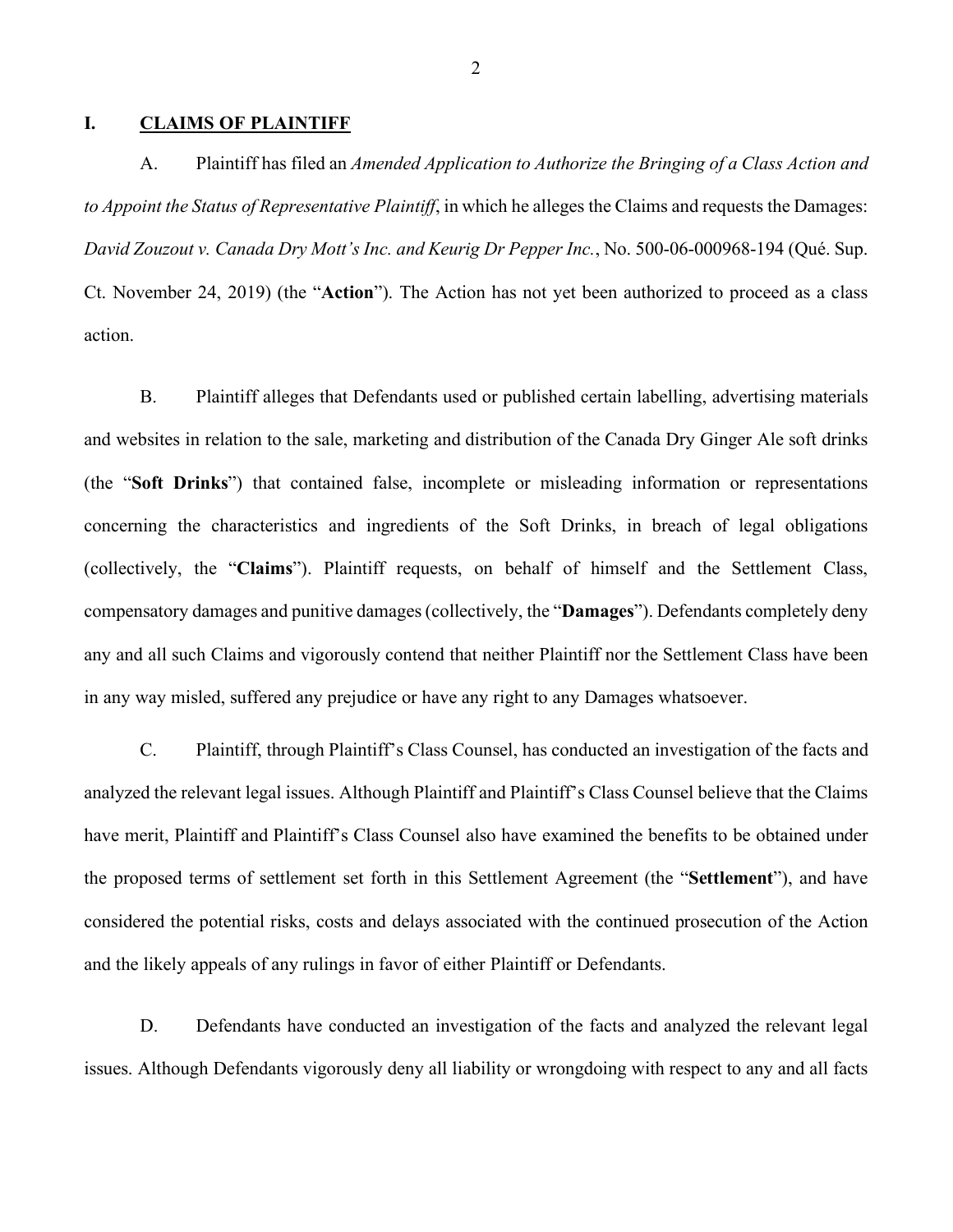or allegations arising out of or related to the Claims, and believe that Plaintiff's Claims have no merit whatsoever and that Defendants' defenses available to the claims asserted in the Action have very substantial merit, Defendants also have considered the potential risks, costs and delays associated with the continued litigation of the Action and the likely appeals of any rulings in favor of either Plaintiff or Defendants against the benefits of the Settlement.

E. Each of the Parties and their respective counsel believes, in consideration of all the circumstances and after substantial arms' length settlement negotiations between counsel, that its respective interests are best served by entering into the Settlement set forth in this Settlement Agreement. Plaintiff and Plaintiff's Class Counsel believe that the Settlement is fair, reasonable, adequate and in the best interests of the Settlement Class.

F. The Parties intend that the proposed Settlement set forth in this Settlement Agreement will resolve all Released Claims (as defined below).

#### **NOW, THEREFORE, IT IS HEREBY AGREED by and between the Parties, that:**

- (a) the Action will be settled and compromised as between Plaintiff (on behalf of himself and all Settlement Class Members) and Defendants, subject to approval of the Quebec Superior Court (the "**Court**") as further described herein;
- (b) upon the Court's approval of the Settlement, a final judgment or order, in a form to be agreed by the Parties and approved by the Court, will be entered: (1) declaring that the Settlement Agreement constitutes a transaction pursuant to article 2631 of the *Civil Code of Quebec*, thereby effectively terminating the Action; (2) declaring the Action settled out of Court; (3) barring and enjoining the prosecution by the Settlement Class Members of all Released Claims against the Released Parties (as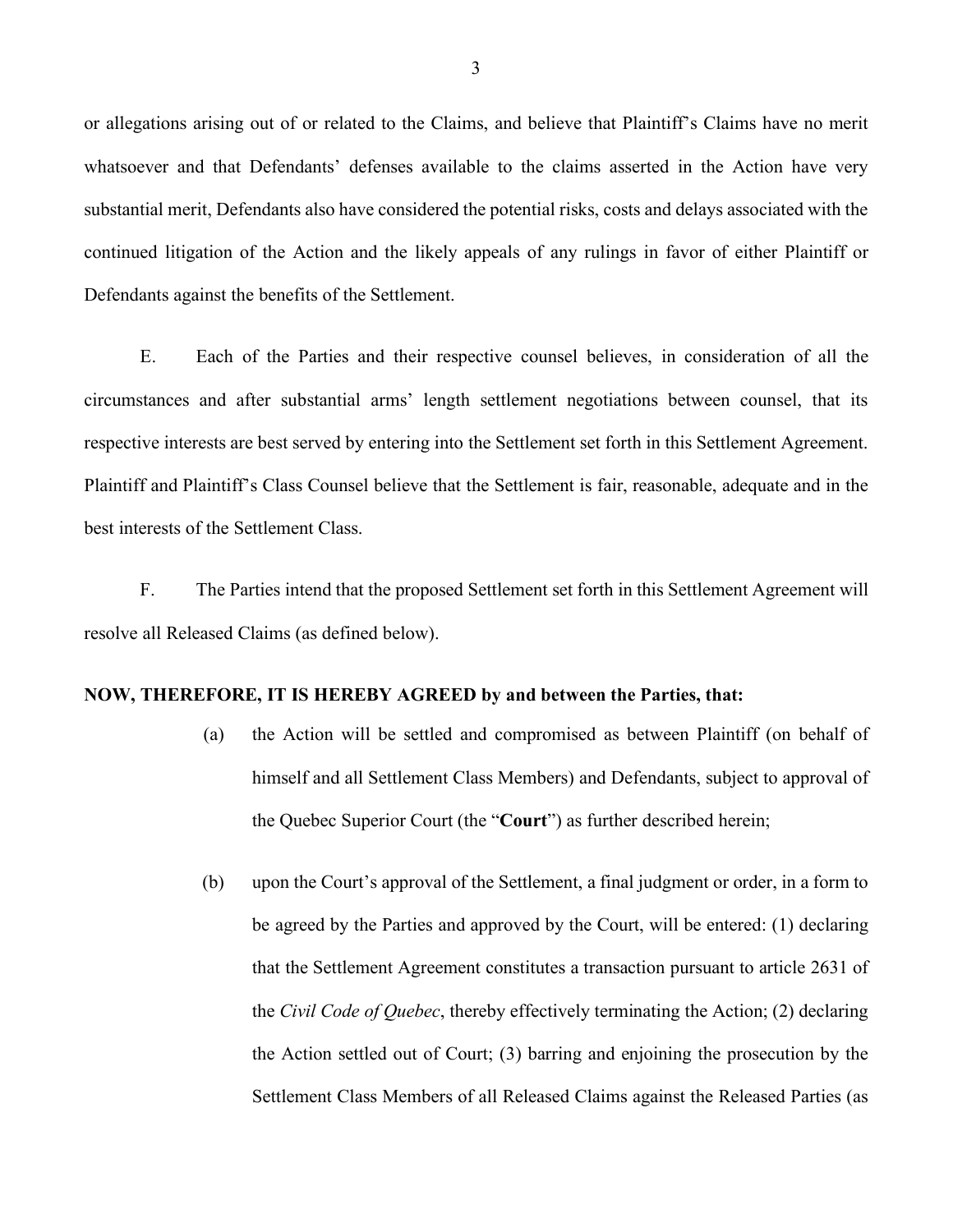defined below) with prejudice; and (4) ordering the Parties to abide by the Settlement Agreement; and

(c) all of the foregoing are subject to the following terms and conditions:

#### **II. DEFINITIONS**

In addition to the foregoing defined terms, for purposes of this Settlement Agreement and all Annexes hereto, the following terms shall have the meanings given to them below:

A. The term "**authorization**" refers to the legal process of authorization of a class action as commonly understood in the Province of Québec.

B. "**Claims Administrator**" means Velvet Payments Inc., subject to approval of the Court, or such other entity or person approved by the Court to manage the Settlement Benefits Claims Process, including without limitation receiving from Defendants the amounts to be made available under the Total Settlement Cap to be used by the Claims Administrator to pay the Settlement Benefits to Settlement Class Members, publishing notices to the Settlement Class, paying the Settlement Benefits to Settlement Class Members, and reporting to the Court and the Parties as necessary and appropriate.

C. "**Claims Administrator Expenses**" means all Claims Administrator fees, costs incurred and disbursements paid by the Claims Administrator in the carriage of its mandate, including costs incurred and disbursements paid in processing all Claims in accordance with the terms of this Settlement Agreement and the Settlement Benefits Claims Process, subject to the approval of the Court;

D. "**Class Period**" means the period from January 14, 2016 up to and including November 11, 2020.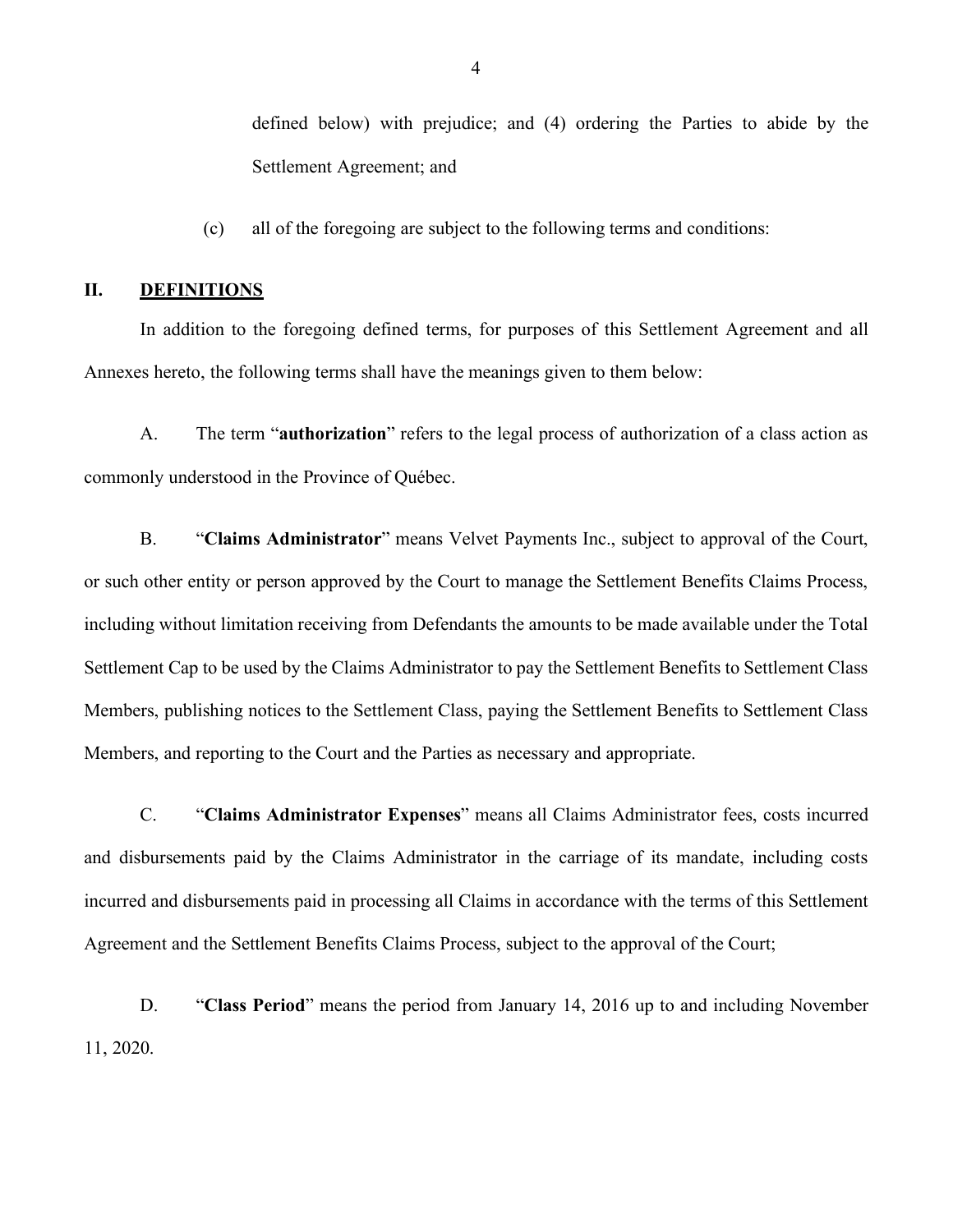E. "**Class Counsel Fees**" means legal fees, disbursements and expenses provided for in section VII that Defendants have agreed to pay subject to Court approval.

F. "**Effective Date**" is the date on which the Settlement Approval Order is Final.

G. **"Final**", when used in connection with any court order or judgment, means that the relevant order or judgment will be final:

- (a) if no appeal is taken therefrom, on the date on which the time to appeal therefrom (including any potential extension of time) has expired; or
- (b) if any appeal is taken therefrom (including without limitation any appeals by Objectors), on the date on which all appeals therefrom, including motions for rehearing or reargument and motions or applications for leave to appeal or any other form of review, have been finally disposed of, such that the time to appeal therefrom (including any potential extension of time) has expired or does not exist, in a manner resulting in a final, non-appealable affirmance of the relevant order or judgment.

H. "**Final Settlement Notice**" means a written notice of the Settlement approved by the Court in the Settlement Approval Order, in form and substance substantially similar to that attached hereto as Annex 2 to this Settlement Agreement.

I. "**Fonds**" means the Quebec *Fonds d'aide aux actions collectives* created pursuant to the *Act respecting the Fonds d'aide aux actions collectives* (CQLR c F-3.2.0.1.1);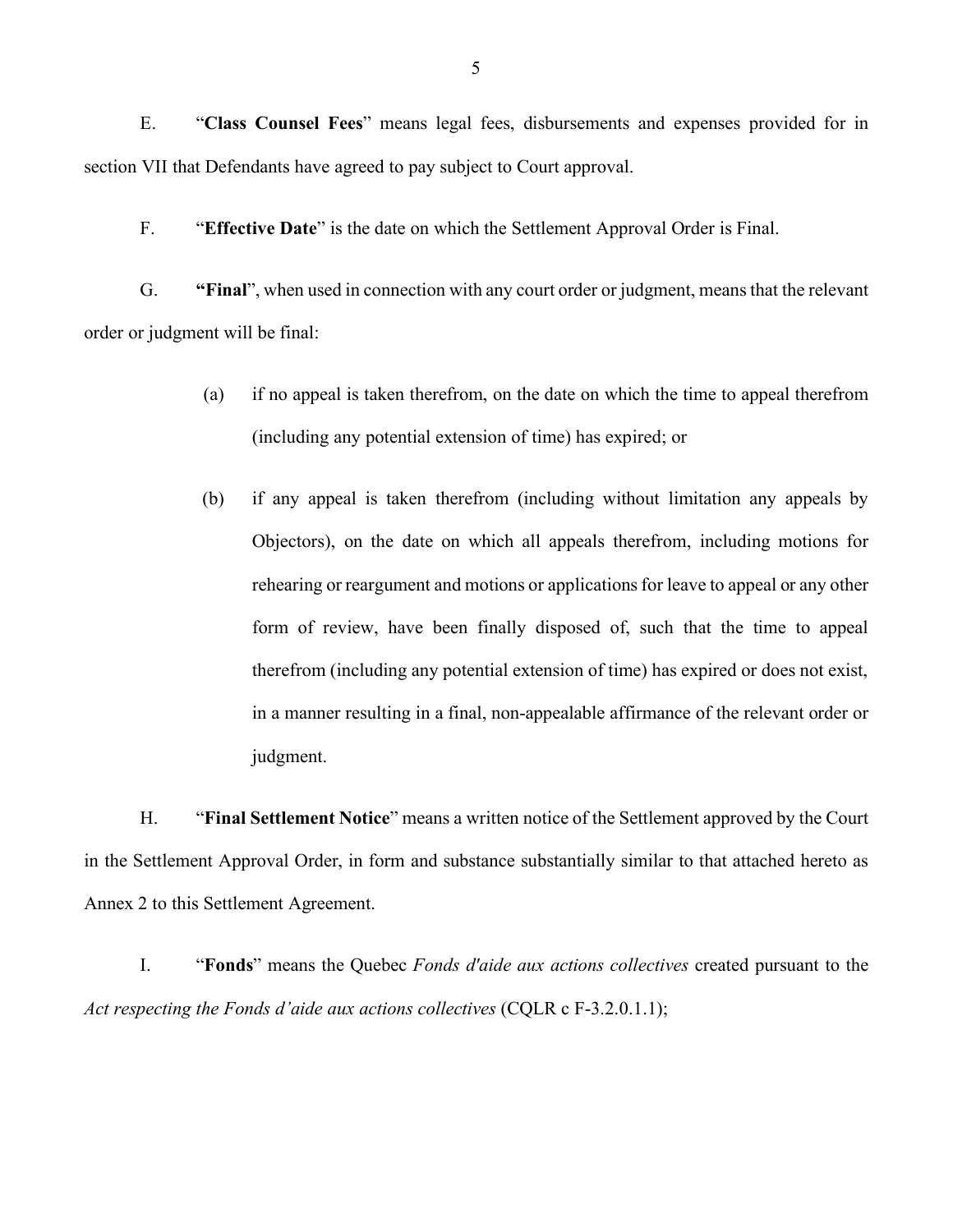J. "**Fonds Levy**" means the amount which is payable to the Fonds pursuant to applicable legislation and regulation, and which Defendants have agreed to pay pursuant to this Settlement Agreement, and which shall be applied against and reduce the Total Settlement Cap. The Parties agree that the Fonds is legally entitled to receive, pursuant to article 592 of the *Code of Civil Procedure*, Section 42 of the *Act respecting the Fonds d'aide aux actions collectives* (chapter F-3.2.0.1.1), and Section 3(a) of the *Regulation respecting the percentage withheld by the Fonds d'aide aux actions collectives* (chapter F-3.2.0.1.1, r. 2), two percent (2%) of any liquidated claim. Pursuant to this Settlement Agreement, each Settlement Class Member submitting a valid claim may receive Settlement Benefits of up to a maximum amount of CAD \$7.50, in which case the Fonds Levy would be of a maximum amount of CAD \$0.15 per valid claim (paid in addition to the CAD \$7.50 maximum individual claim amount). For greater certainty, pursuant to this Settlement Agreement, each Settlement Class Member submitting a valid claim may receive Settlement Benefits of less than CAD \$7.50, if the amount remaining from the Total Settlement Cap to satisfy each valid claim, after deducting all applicable fees, disbursements, costs, expenses, taxes, and after being pro-rated among all valid claims, is less than CAD \$7.50. Under such circumstances, the Fonds Levy would be of less than CAD \$0.15 per valid claim, and would be calculated as two (2%) of the amount of the Settlement Benefits before deduction of the Fonds Levy.

K. "**Fonds Disbursement**" means the funding obtained by Class Counsel from the Fonds in connection with the Action, in the amount of CAD \$30,830.50, which amount Defendants have agreed to reimburse to Class Counsel as part of this Settlement Agreement, and which Class Counsel undertakes and agrees to use to reimburse the Fonds upon receipt of an appropriate invoice or other similar document required for tax purposes.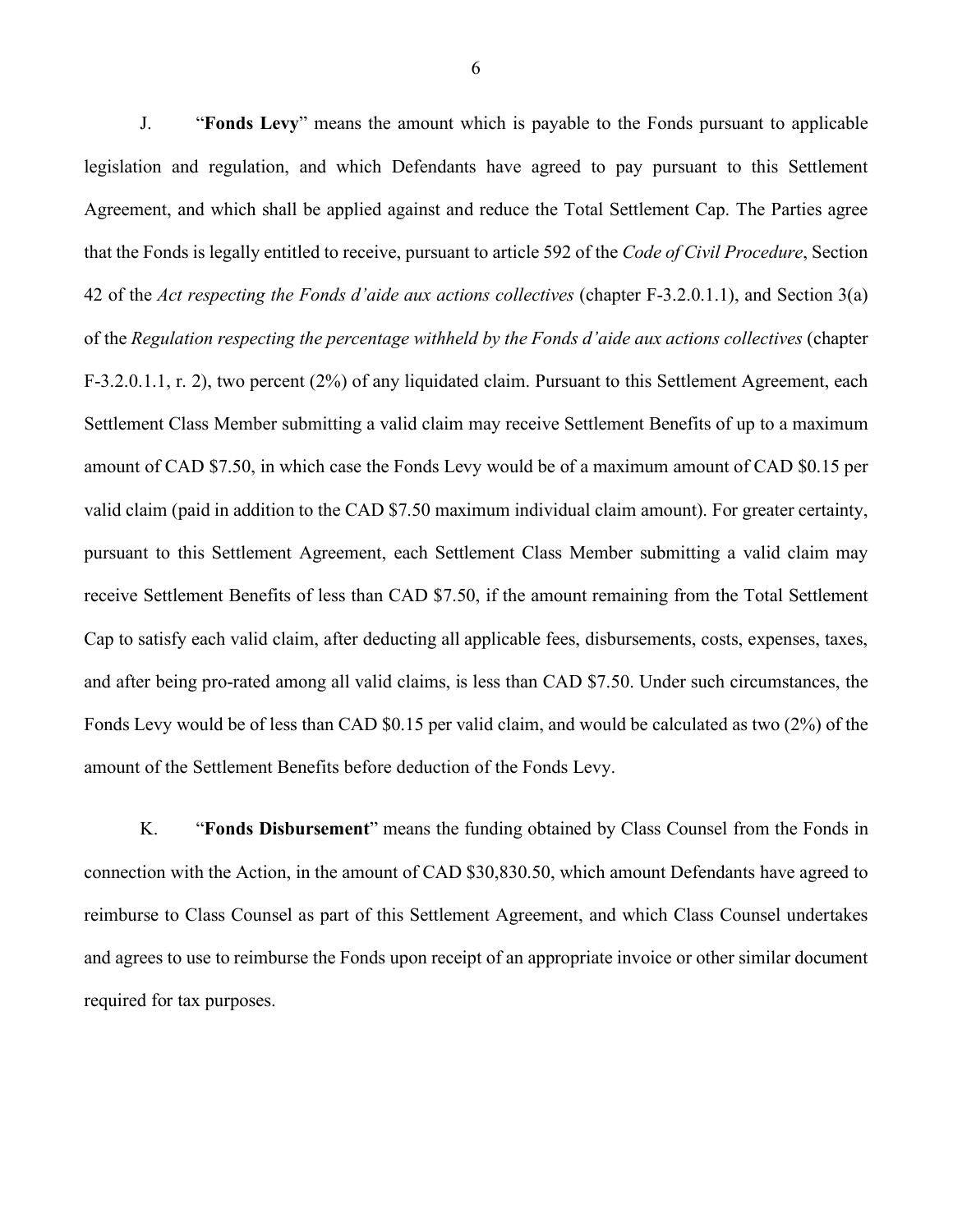L. "**Notice Approval Order**" means the order or judgment of the Court that approves the Pre-Approval Settlement Notice, authorizes the class action for settlement purposes only and appoints the Claims Administrator.

M. "**Notices**" means, collectively, the Pre-Approval Settlement Notice and the Final Settlement Notice.

N. "**Objectors**" means entities or individuals who register formal objections with the Court as part of the process of approving this Settlement Agreement.

O. "**Opt Outs**" means Settlement Class Members who validly opt out of the Settlement Class within the period and under the conditions and procedures for opt-out as determined by the Court and described in any notice to class members approved by the Court.

P. "**Orders**" means, collectively, the Notice Approval Order and the Settlement Approval Order.

Q. "**Pre-Approval Settlement Notice**" means a written notice of the proposed Settlement approved by the Court in the Notice Approval Order, in form and substance substantially similar to that attached hereto as Annex 1 to this Settlement Agreement.

R. "**Press Release**" means the press release in form and substance substantially similar to that attached hereto as Annex 3 to this Settlement Agreement, and which shall not contain any logos, images of the Soft Drinks or other intellectual property of the Defendants.

S. "**Released Claims**" means any and all claims, rights, damages, losses, demands, obligations, actions, causes of action, suits, cross-claims, matters, issues, debts, liens, contracts, liabilities,

7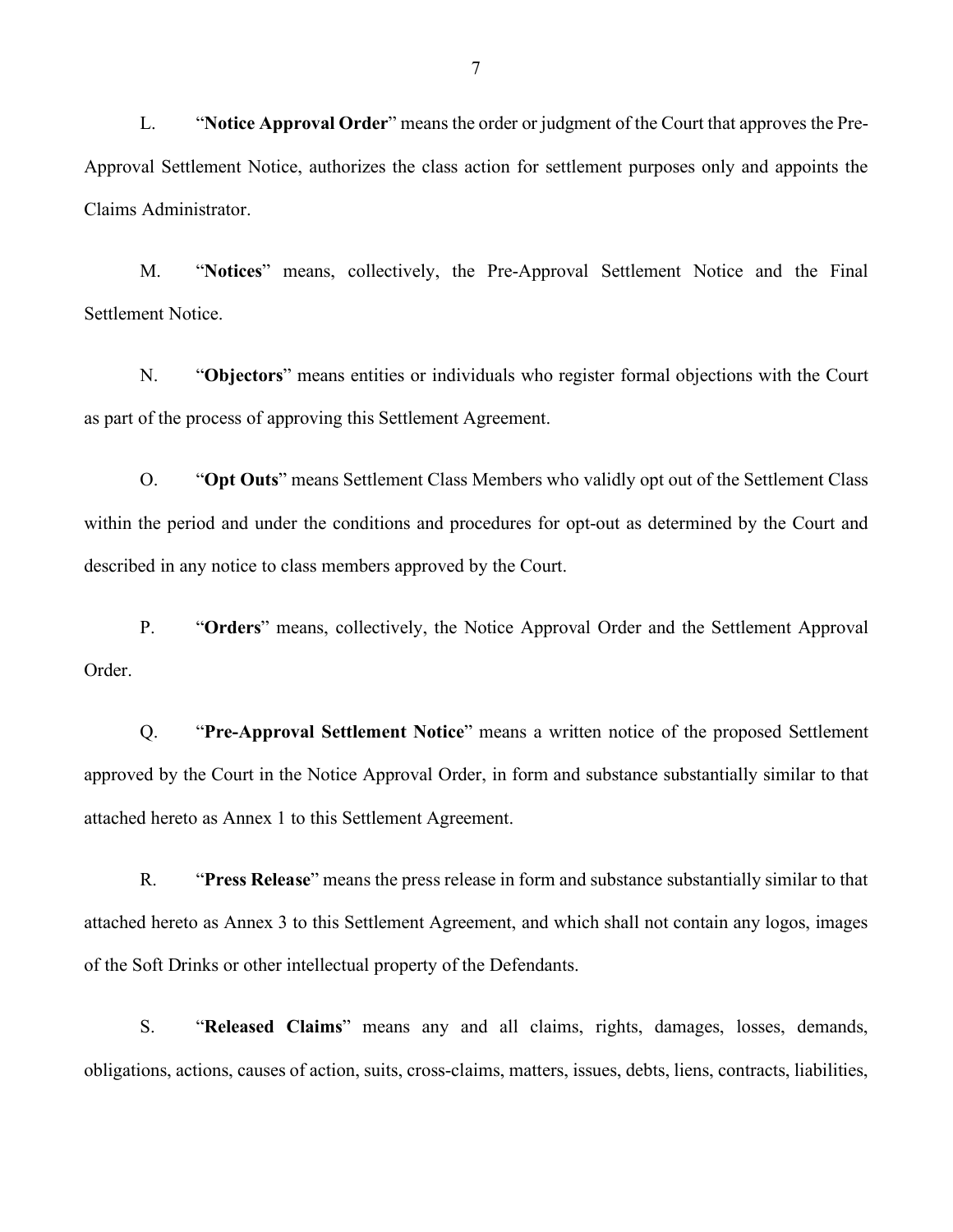agreements, costs, or expenses, of any nature whatsoever, ascertained or unascertained, suspected or unsuspected, existing or claimed to exist, including any Unknown Claims, of Plaintiff and/or the Settlement Class Members (collectively, "**Losses**") arising out of any purchase, consumption or use by them of any Soft Drinks, to the extent that any Losses: (a) arise out of the Action; (b) relate to any allegations that either were or could have been asserted in the Action or may previously have been asserted in claims relating to the Soft Drinks; or (c) might be asserted by Plaintiff or any Settlement Class Member, against any of the Released Parties in connection with, arising from, or in any way whatsoever relating to, (in any manner, directly or indirectly) the Claims and/or any acts, facts, transactions, occurrences, conduct, representations or omissions alleged in the Action, including, without limitation, Losses respecting any disclosure or failure thereof, advertising, marketing, labeling, packaging, promotion, sale or distribution, or other descriptions of, or Losses relating to the nature, quality, product pricing, value, safety, effects on health and/or functionality of the Soft Drinks and their ingredients, or the risks, disclosed or undisclosed, relating to their consumption or ingestion, or any other threatened or pending litigation asserting Losses of the nature encompassed by the release in this Settlement Agreement, and any Losses arising after the date that the Settlement Approval Order becomes Final that could be asserted based on labels or marketing materials, consumption or ingestion of the Soft Drinks in existence as of the Effective Date. For avoidance of doubt, Released Claims include Losses relating to: (i) damages caused by alleged inadequate, misleading, incomplete or otherwise improper labeling, advertising, marketing, distribution or sale of the Soft Drinks; and (ii) any claim for punitive damages.

T. "**Released Parties**" means each and all of the Defendants and each and all of Defendants' direct and indirect past, present and future parent companies, subsidiaries and affiliates including without limitation Keurig Dr Pepper Inc., Canada Dry Mott's Inc. and each and all of their respective divisions and direct and indirect subsidiaries, affiliates, partners, joint ventures, predecessors and successor

8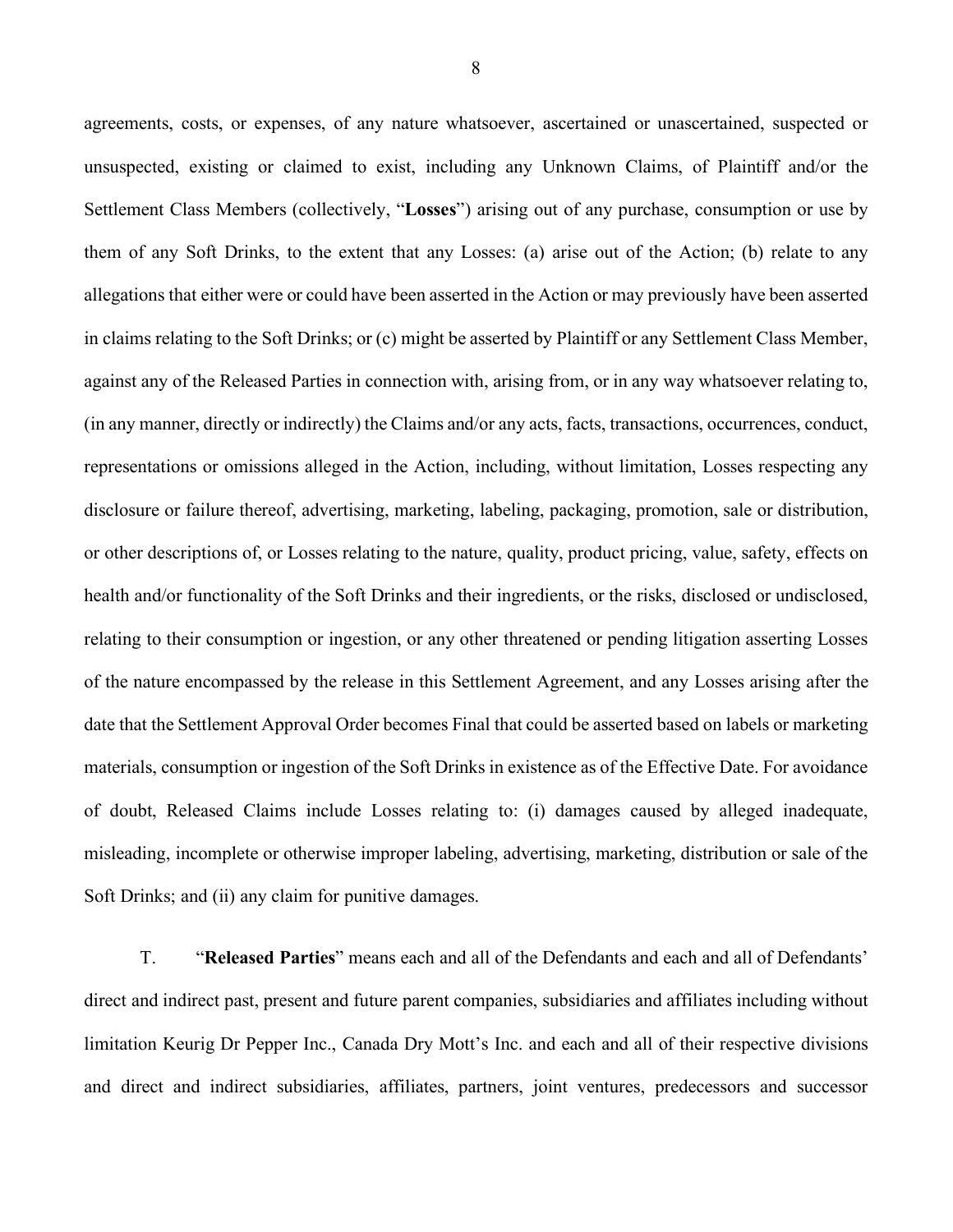corporations and business entities, and each and all of their past, present and future officers, directors, servants, licensees, joint ventures, sureties, attorneys, agents, consultants, advisors, wholesalers, resellers, distributors, retailers, contractors, employees, controlling or principal shareholders, general or limited partners or partnerships, divisions, insurers, designated management companies, and each and all of their successors or predecessors in interest, assigns, or legal representatives, and any persons or entities that have designed, developed, manufactured, supplied, advertised, marketed, distributed or sold (in each instance, directly or indirectly) the Soft Drinks.

U. "**Representative Plaintiff**" means David Zouzout in his capacity as a representative for the Settlement Class, if and when appointed to that role by the Court.

V. "**Settlement Approval Order**" means the order or judgment of the Court that finally approves the Settlement.

W. "**Settlement Benefits**" means the amounts payable by Defendants to Settlement Class Members under Section III.D(e) hereof, which shall be of up to a maximum of CAD \$7.50 per valid claim. For greater certainty, the amount remaining from the Total Settlement Cap after deducting all applicable fees, disbursements, costs, expenses, and taxes, in accordance with this Settlement Agreement, and after being pro-rated among all valid claims, may be less than CAD \$7.50.

X. "**Settlement Benefits Claims Process**" means the process described in Section III.B(a) hereof.

Y. "**Settlement Class**" means all consumers within the meaning of the CPA who purchased in the province of Quebec any Canada Dry Ginger Ale product marketed as "Made from Real Ginger" or "Fait à partir de vrai gingembre" during the Class Period.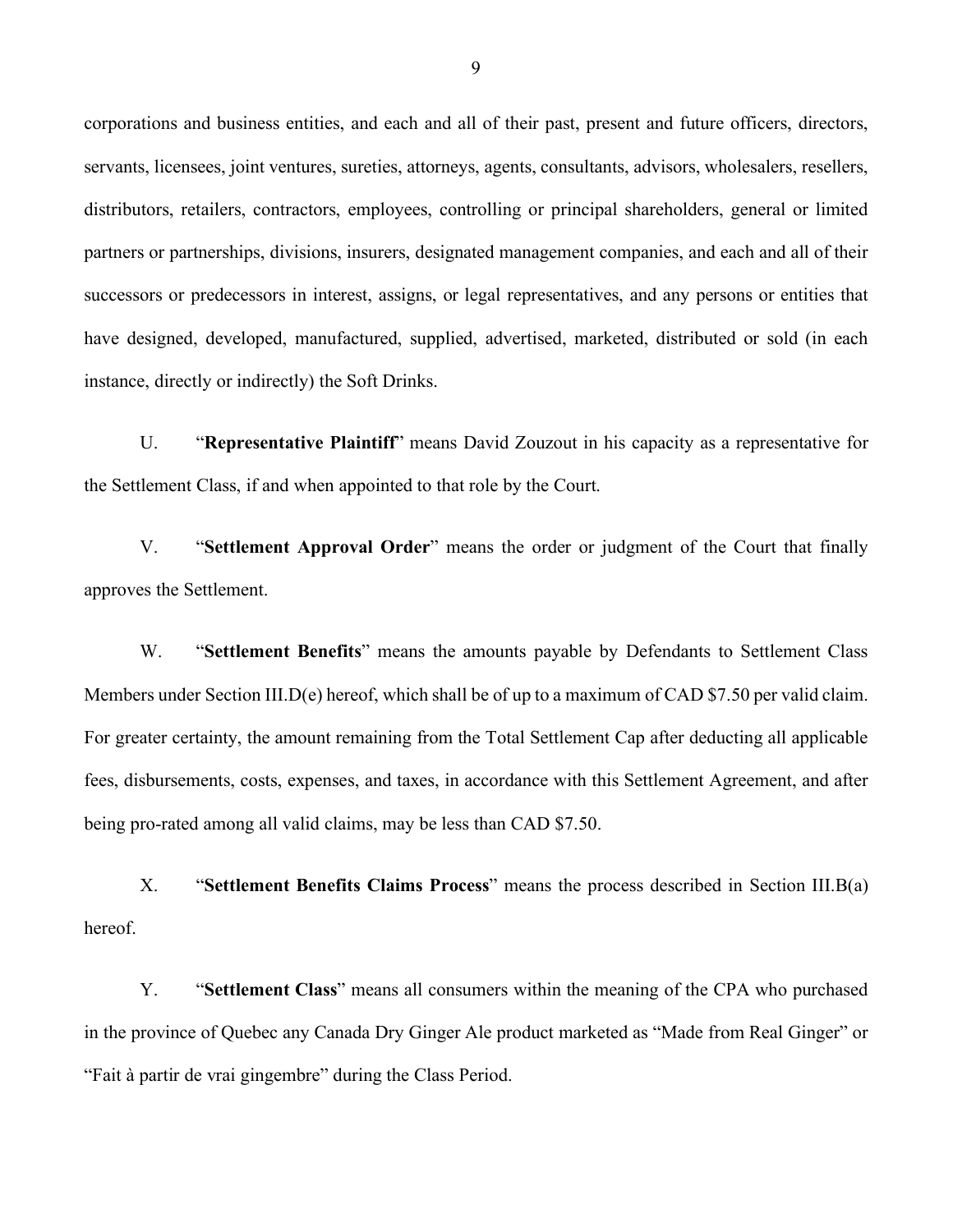Z. "**Settlement Class Member**" means any person who falls within the definition of the Settlement Class, including without limitation any Objectors who do not validly opt out of the Settlement Class, but excludes persons who validly opt out of the class action and Released Parties.

AA. "**Unknown Claims**" means all Losses arising out of facts relating to any matter covered by the Released Claims that all persons or entities providing releases under this Settlement Agreement, including all Settlement Class Members, do not know or suspect to exist in their favour at the time of the release of the Released Parties and which, if known by them, might have affected their decision to settle with Defendants and release the Released Parties or to take any other action including, but not limited to, objecting or not objecting to the Settlement. All persons or entities providing releases under this Settlement Agreement may hereafter discover facts other than or different from those which such persons now know or believe to be true with respect to the subject matter of the Released Claims. Upon the Effective Date, each person or entity providing releases under this Settlement Agreement, including all Settlement Class Members, shall be deemed to have waived any and all rights that he, she, it or they may have under any action, statute, regulation, administrative adjudication or common or civil law principle that would otherwise limit the effect of the foregoing releases to those claims actually known or suspected to exist at the time of execution of this Settlement Agreement.

#### **III. TERMS AND CONDITIONS OF THE SETTLEMENT BENEFITS**

#### A. **Obligations of Defendants**.

(a) *Conditional Nature*. All obligations of Defendants hereunder are conditional and contingent in all respects upon effective termination of the Action and the entry of a declaration of settlement of the Action, the release by the Settlement Class Members of the Released Claims, entry of the judgment approving this Settlement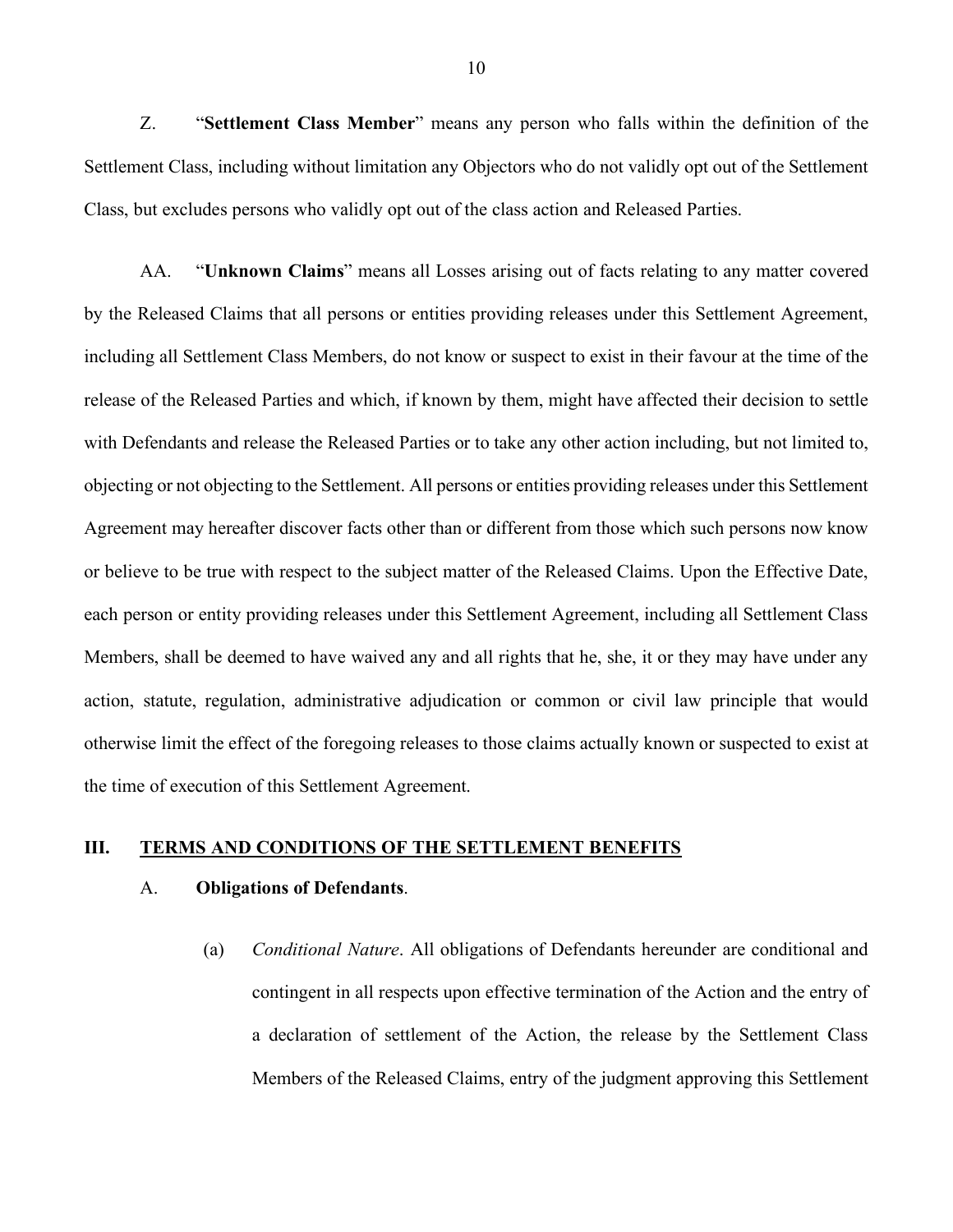Agreement as provided for in the Settlement Approval Order, and the occurrence of the Effective Date.

(b) *The Total Settlement Cap*. Defendants shall make available and pay up to a total maximum amount not to exceed CAD \$650,000 (which total maximum amount includes all taxes, fees, disbursements, levies, interest, and costs) (the "**Total Settlement Cap**"), as and when required under this Settlement Agreement, to be used to: (i) make available to the Claims Administrator the Settlement Benefits for payment to the Settlement Class Members; (ii) make available to the Claims Administrator the amount of the Fonds Levy for payment to the Fonds; (iii) pay the Claims Administrator Expenses including without limitation all costs related to publication of required settlement-related notices to the Settlement Class, including the Pre-Approval Settlement Notice and the Final Settlement Notice; (iv) pay Class Counsel Fees applied for and ultimately awarded by the Court; (v) reimburse to Class Counsel the amount of the Fonds Disbursement, which Class Counsel undertakes to reimburse to the Fonds; (vi) pay the Representative Plaintiff's disbursements and honorarium of up to CAD \$5,000, subject to Court approval. Under no circumstances whatsoever shall Defendants have any further financial responsibility to pay any amount in excess of the maximum amount of CAD \$650,000 pursuant to this Settlement Agreement or in the execution of any of its provisions, and any remainder of the Total Settlement Cap will remain with or be returned to the Defendants, as the case may be, and there shall be no *cy-près award* (other than the amount of the Representative Plaintiff's honorarium should it be refused).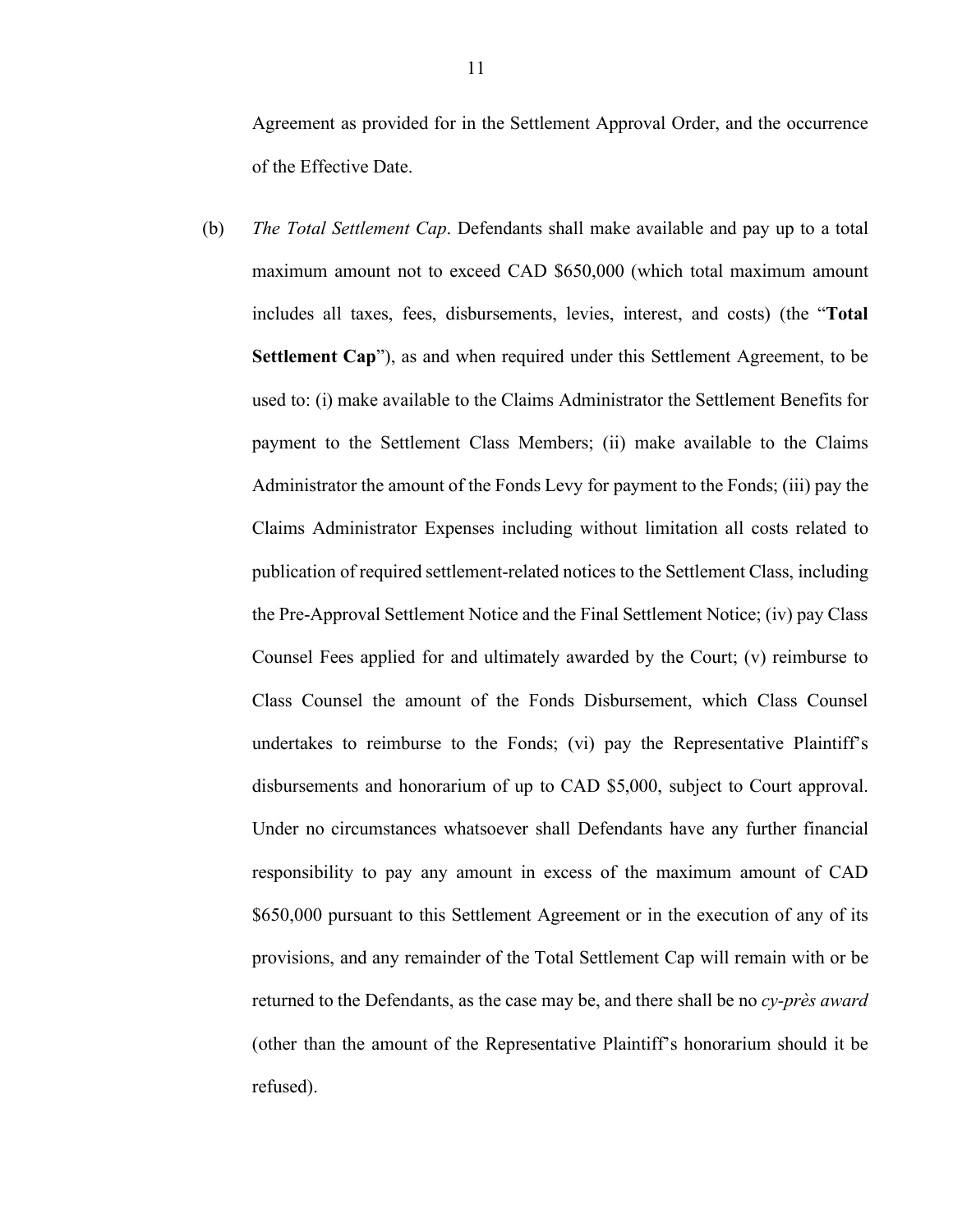- (c) *Deposits with Defendants' counsel.* Within ten (10) days of the execution of the present Settlement Agreement by the parties, Defendants shall deposit in Woods LLP's trust account the amount of CAD \$272,278 to cover both Class Counsel Fees and the Fonds Disbursement<sup>1</sup>. This amount will be deposited into an interestbearing financial instrument (such as a GIC) held by Defendants' Counsel, at a recognized Canadian banking institution. Within five (5) business days of such deposit, Defendants' Counsel will provide Class Counsel with notice of such investment. These amounts will be returned to Defendants in the event that the Settlement is not effectuated.
- (d) *Payments to Claims Administrator*. Defendants shall make an advance payment to the Claims Administrator of an amount sufficient to cover the publication costs of the Pre-Approval Settlement Notice within thirty (30) days after the later of the date: (i) the Court issues the Notice Approval Order in which the Court approves the Claims Administrator's appointment and directs payment of the amount to the Claims Administrator; or (ii) the Claims Administrator agrees in writing to perform its duties in strict compliance with the terms of this Settlement Agreement. Defendants shall subsequently pay to the Claims Administrator the additional amounts payable by them to the Claims Administrator pursuant to the terms of this Settlement Agreement (the "**Additional Payment**") which shall be sufficient to cover: (1) the amount of Settlement Benefits payable to Settlement Class Members for valid claims (after deducting all applicable fees, disbursements, costs, expenses,

 $\overline{\phantom{a}}$ 

<sup>&</sup>lt;sup>1</sup> The sum of CAD \$241,447.50 inclusive of GST  $\&$  QST plus CAD \$30,830.50.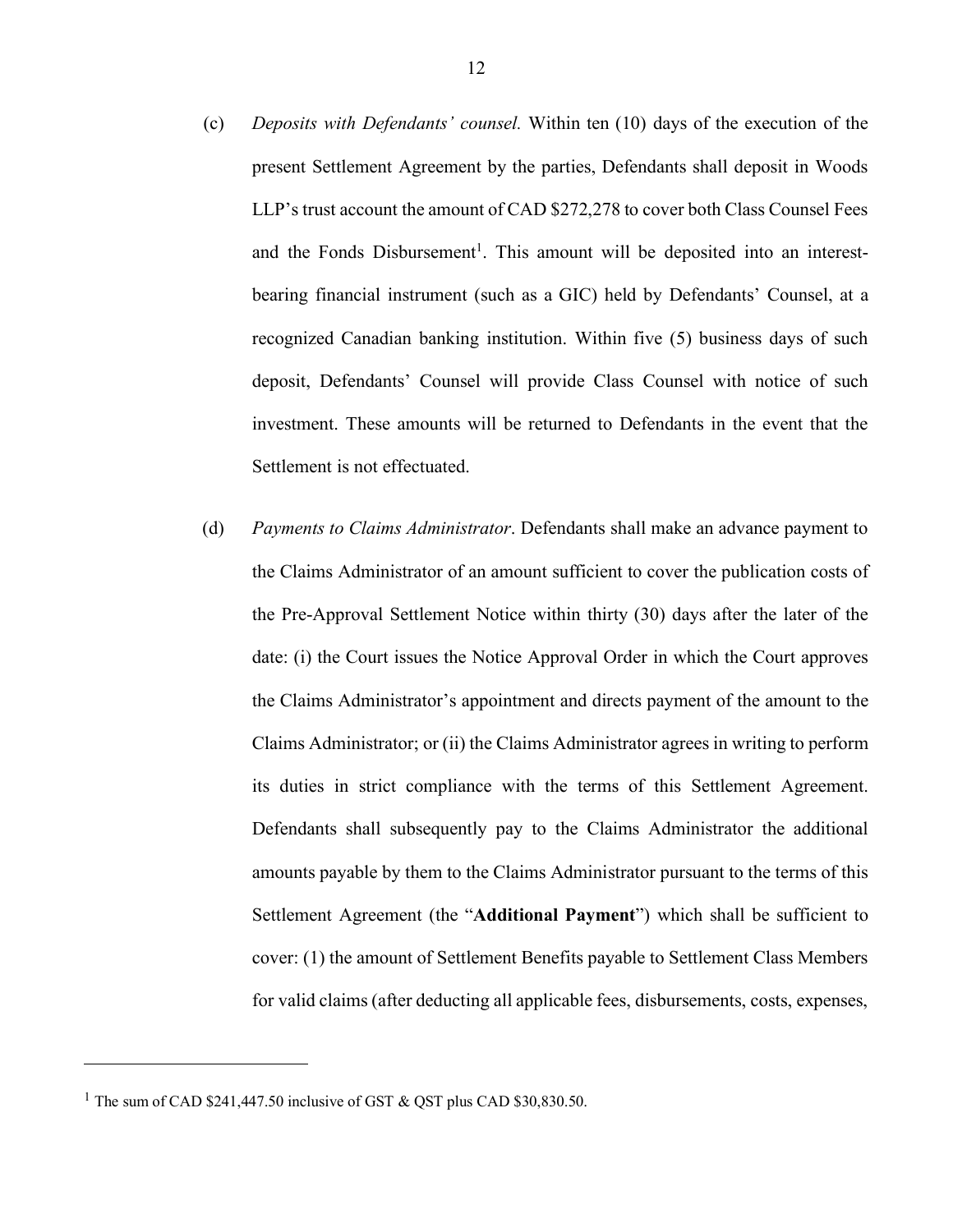- and taxes) (2) the amount of the Fonds Levy, (3) the balance of the Claim Administrator Expenses, (4) the payment of CAD \$5,000 to Representative Plaintiff, if approved by the Court. The Additional Payment shall be made within ten (10) days of all of the following events having occurred: (a) the occurrence of the Effective Date; (b) the Claims Administrator shall have determined the quantum of such Additional Payment in accordance with the terms of this Settlement Agreement and the Settlement Benefits Claims Process; and (c) the Claims Administrator shall have informed Defendants of the quantum of such Additional Payment by way of written notice to Class Counsel and to Woods LLP, such notice to include a detailed statement and breakdown of the Additional Payment and to enclose supporting documents.
- (e) *Orders*. Defendants shall, jointly with Plaintiff and Plaintiff's Class Counsel, file motions for the Orders, as required under Section V hereof.
- (f) *Other.* Defendants shall otherwise comply with and perform all of the terms, conditions and obligations required of them under this Settlement Agreement.

#### B. **Obligations of Settlement Class Members.**

- (a) *Settlement Benefits Claims Process*. To claim entitlement to the compensation provided under this Settlement Agreement, a Settlement Class Member must:
	- (1) provide his/her e-mail address to the Claims Administrator in the manner described in the Pre-Approval Notice by the deadlines provided therein;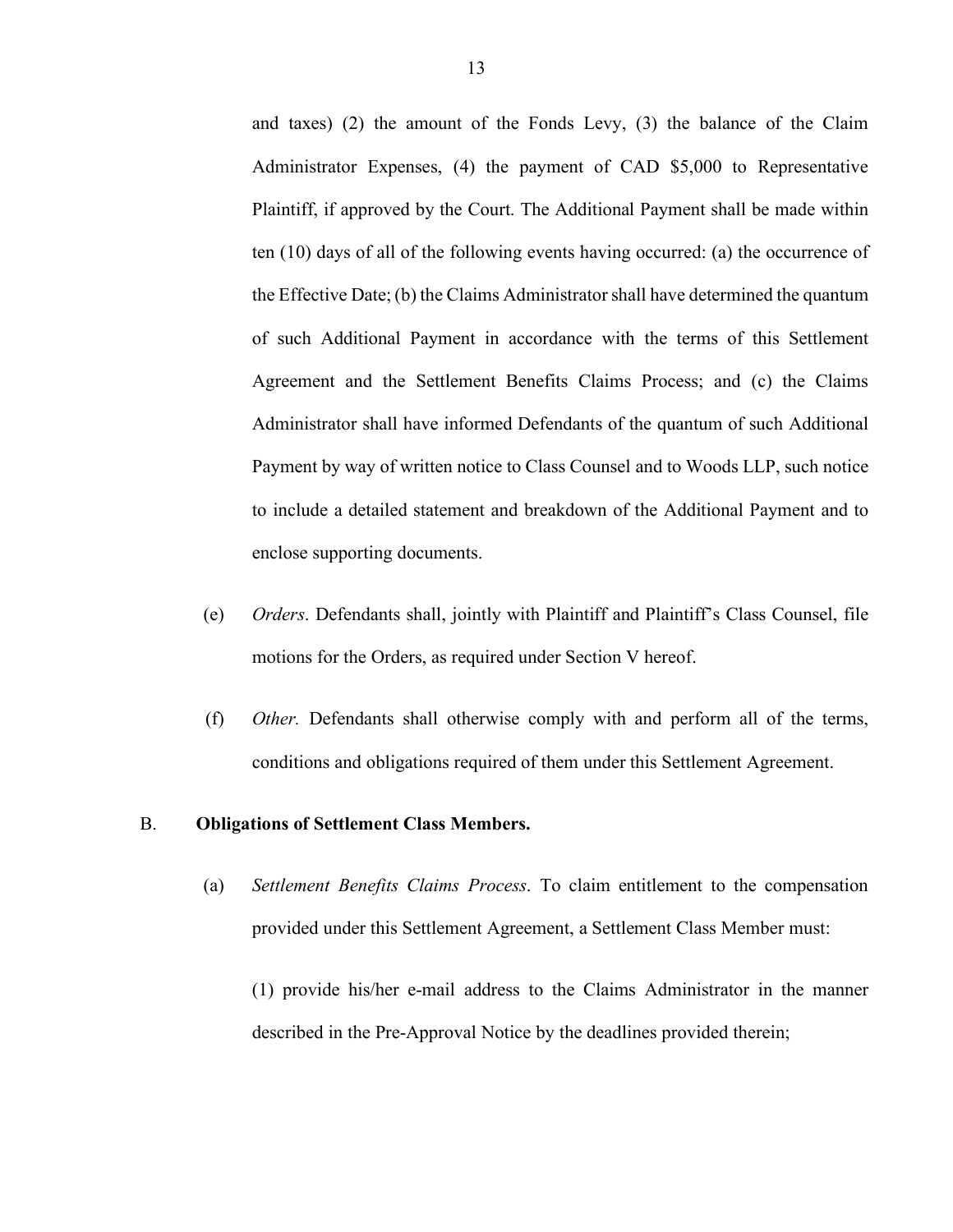(2) complete an on-line claim form, an agreed draft of which is attached as Annex 3 to this Settlement Agreement ("**Claim Form**"); and

(3) submit such completed Claim Form to the Claims Administrator in the manner described in the Claim Form no later than 30 days after the date of publication of the Final Settlement Notice by the Claims Administrator in the manner described herein (the "**Claim Form Due Date**").

If a Settlement Class Member fails to complete (1), (2) or (3) above in this subsection (a), then he/she will not be entitled to any portion of the Settlement Benefits, and will still be subject to the releases set forth in Section VI.

(b) *Payment of Settlement Benefits*. Settlement Class Members who timely and validly submit Claim Forms shall receive payment of any Settlement Benefits to which they are entitled by means of an electronic payment by Interac e-Transfer or other similar electronic means of payment as judged feasible by the Claims Administrator sent to the e-mail address provided by the Settlement Class Member. Such payments may be retrieved for a period of thirty (30) days after transmittal of the same by the Claims Administrator; provided that if any Settlement Class Member fails to timely retrieve an electronic payment, the payment will be withdrawn, the electronic transfer will be voided, the Settlement Class Member will be deemed to have received their full Settlement Benefits under the Settlement Agreement, and for the avoidance of doubt such Settlement Class Member shall still be subject to the releases set forth in Section VI.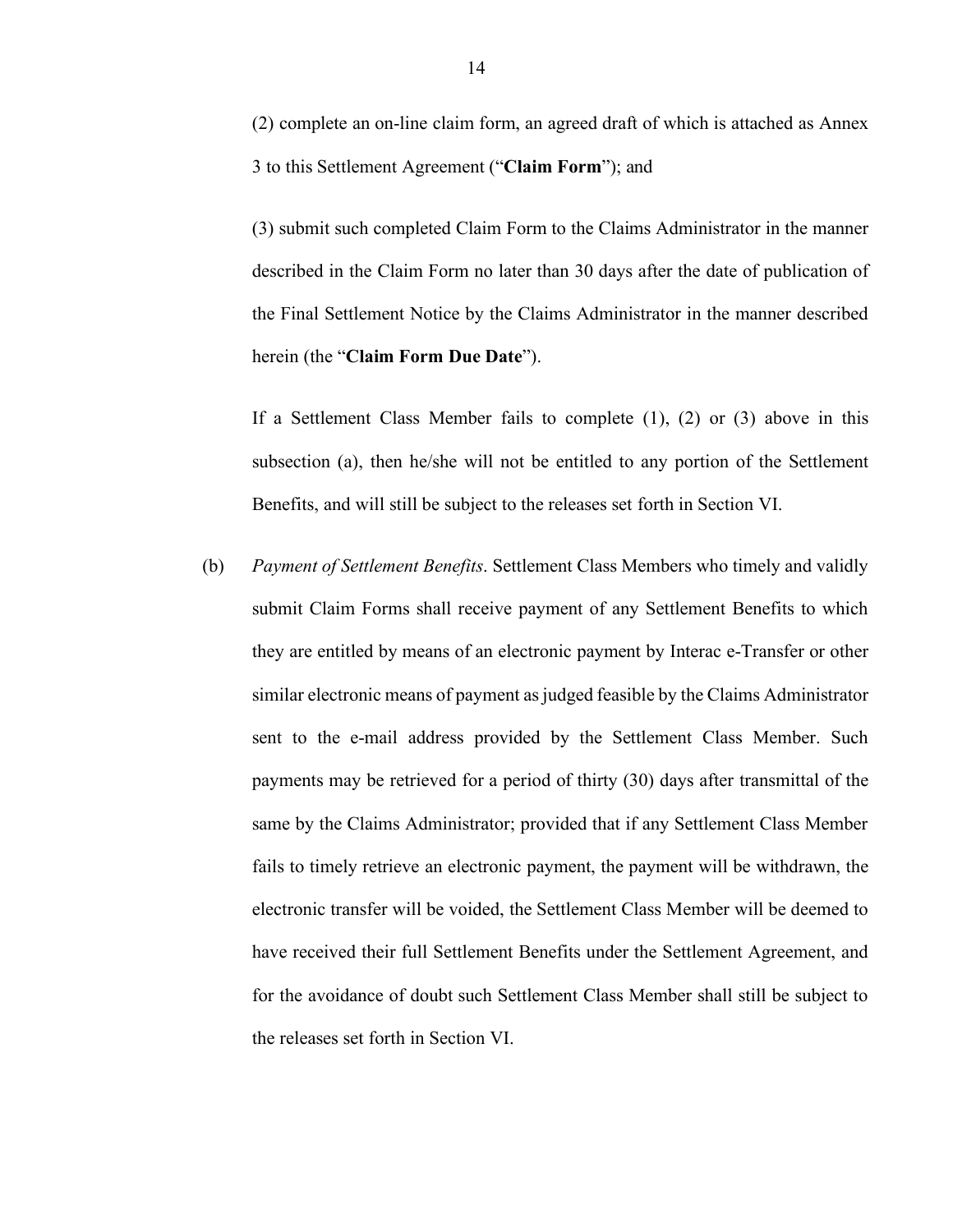### C. **Obligations of Plaintiff and the Plaintiff's Class Counsel**.

- (a) *Termination of Action and Declaration of Settlement*. Plaintiff and Plaintiff's Class Counsel, with the reasonable cooperation of Defendants as and when required, shall use their best efforts to effectuate the Settlement and to secure the prompt, complete and final termination of the Action and declaration of settlement in respect of the Action as against Defendants.
- (b) *Orders*. Plaintiff and Plaintiff's Class Counsel shall, jointly with Defendants, file motions with the Court for the Orders, as required under Section V hereof.
- (c) *Publication of Notices.* Beginning on the date when the Claims Administrators' Settlement Website is activated (but not before), Plaintiff's Class Counsel shall post a link on Plaintiff's Class Counsel's website and firm LinkedIn/Facebook pages to the Pre-Approval Settlement Notice and may post a link to the Final Settlement Notice with the following statement: "For information on a class action settlement with Canada Dry Mott's Inc. and Keurig Dr Pepper Inc., please visit: www.lpclex.com/canadadry. Plaintiff's Class Counsel shall post information regarding the settlement at www.lpclex.com/canadadry in the same format as the "Settlements" section of the firm website www.lpclex.com (which includes a single photographic image and summary of the terms of the settlement, which information and summary shall have to be agreed to by the parties acting reasonably and shall be consistent with the terms of this Settlement). Plaintiff's Class Counsel may publish the photograph contained in Annex 5 (the "**Photograph**"), without deviation, solely on the website www.lpclex.com/canadadry for either a period of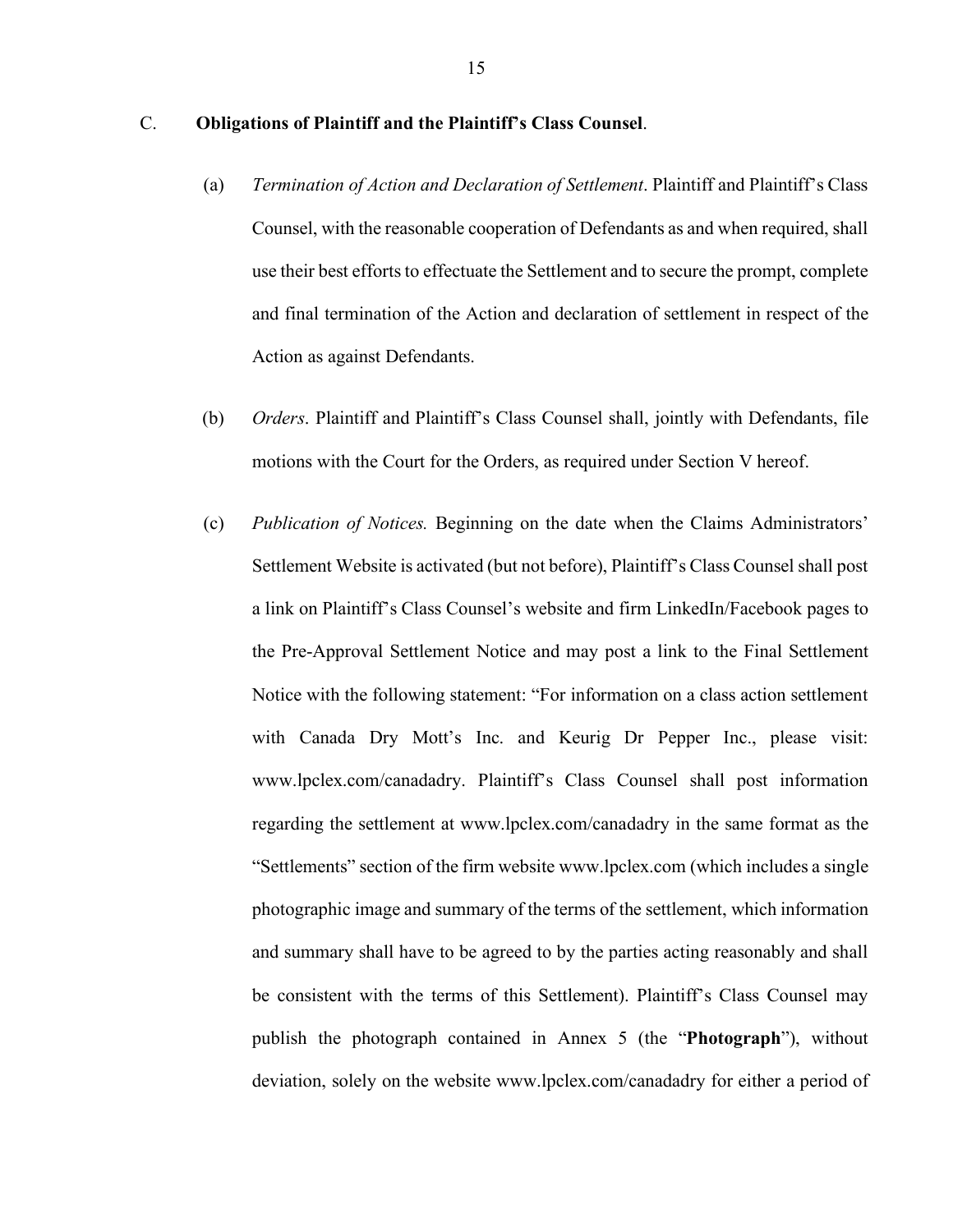three (3) years after the date of this Settlement Agreement (the "**Publication Term**"). Plaintiff's Class Counsel shall be required to remove the Photograph from the firm website and cease all publication of the Photograph after both (a) the Publication Term has ended and (b) Plaintiff's Class Counsel has received written notice of the same from Defendants.

(d) *Dissemination of the Press Release.* The Parties agree that the Press Release may be issued by Plaintiff's Class Counsel to the media beginning on the date when the Claims Administrators' Settlement Website is activated (but not before) and that a link to the Press Release may be posted by Plaintiff's Class Counsel on its website at www.lpclex.com/canadadry. There will be no further press releases by Plaintiff's Class Counsel unless agreed to by the Parties. Defendants may also issue their own separate press release in connection with the Settlement Agreement, but shall have no obligation to do so. In the event of any media requests (including from any journalists, or by any other persons inquiring by e-mail or through any social network or social media), in connection with the Settlement, the merits of the Claims, the issues raised in the Action or what is alleged or could have been alleged in the Action, the Parties and their attorneys agree that they shall: (a) respond by referring the person making the request to the contents of the Press Release, (b) that all responses and comments shall always be consistent with the agreed upon contents of the Press Release, (c) that neither the Parties nor their attorneys shall make any comments whatsoever concerning the merits of the Claims, the issues raised in the Action, or what is alleged or could have been alleged in the Action, and (d) that any comments made to the media will be to promote the virtues of this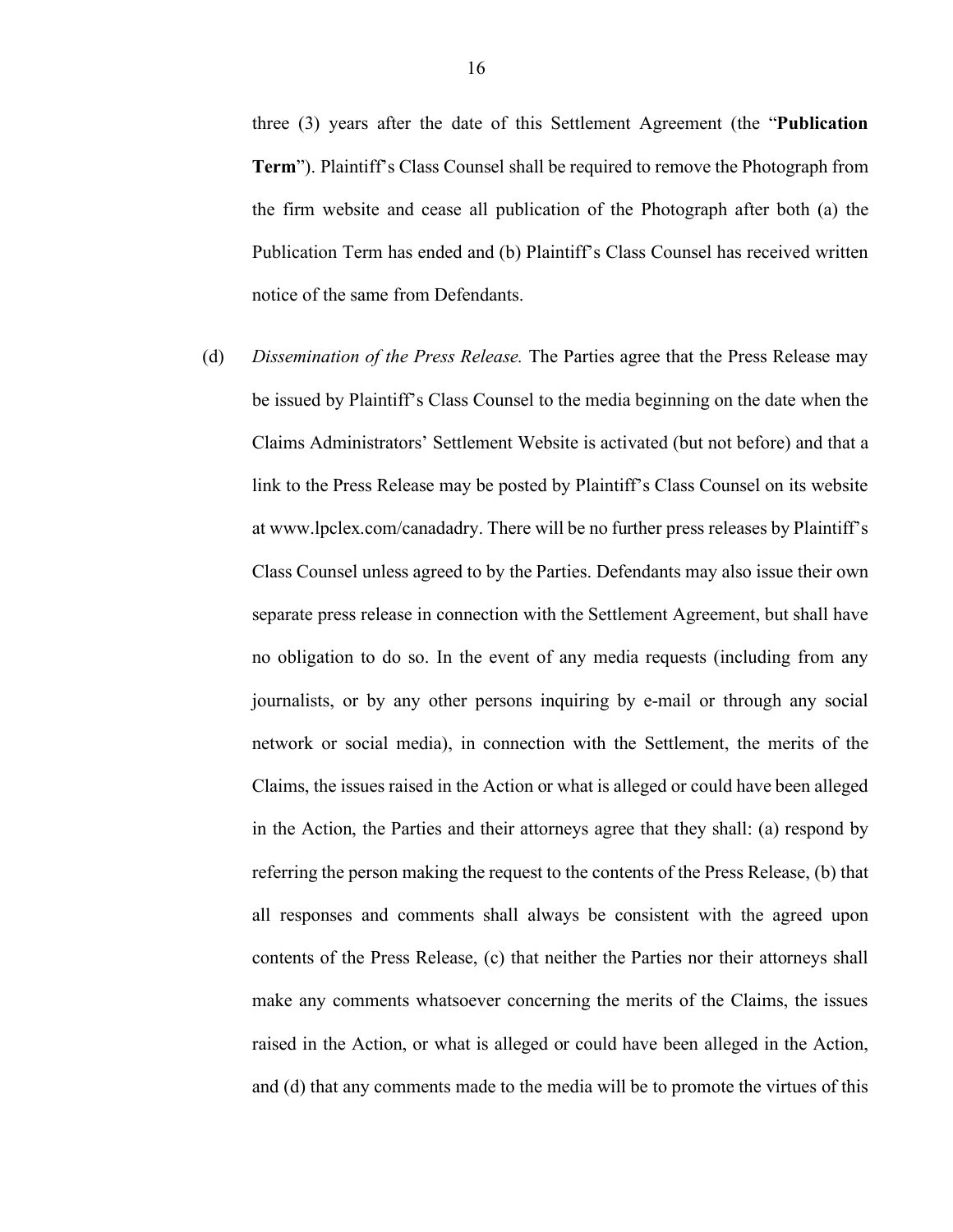Settlement. For further clarity, the Representative Plaintiff and Class Counsel agree that the only message that they shall convey to the media or in response to any media inquiries shall be that a settlement was reached on an without prejudice and without admission basis, that in the opinion of the Representative Plaintiff and Class Counsel it is a fair and reasonable settlement and that class members are encouraged to register and claim compensation under the terms of the settlement.

- (e) *Non-Disparagement*. Representative Plaintiff and Plaintiff's Class Counsel shall not disparage Defendants or any of their products (including without limitation the Soft Drinks) at any time in any format and Defendants shall not disparage Representative Plaintiff or Plaintiff Class Counsel.
- (f) *Other.* Representative Plaintiff and Plaintiff's Class Counsel shall otherwise comply with and perform all of the terms, conditions and obligations required of them, respectively, under this Settlement Agreement. Furthermore, neither Plaintiff nor Plaintiff's Class Counsel, nor Mtre. Joey Zukran, in each case directly or indirectly, shall in any way participate or contribute in any future litigation in connection with any Claims or with anything that was alleged or that could have been alleged in the Action.

#### D. **Obligations of Claims Administrator.**

(a) *Publication of Pre-Approval Settlement Notice*. The Claims Administrator shall publish for the Settlement Class the Pre-Approval Settlement Notice, as set forth below: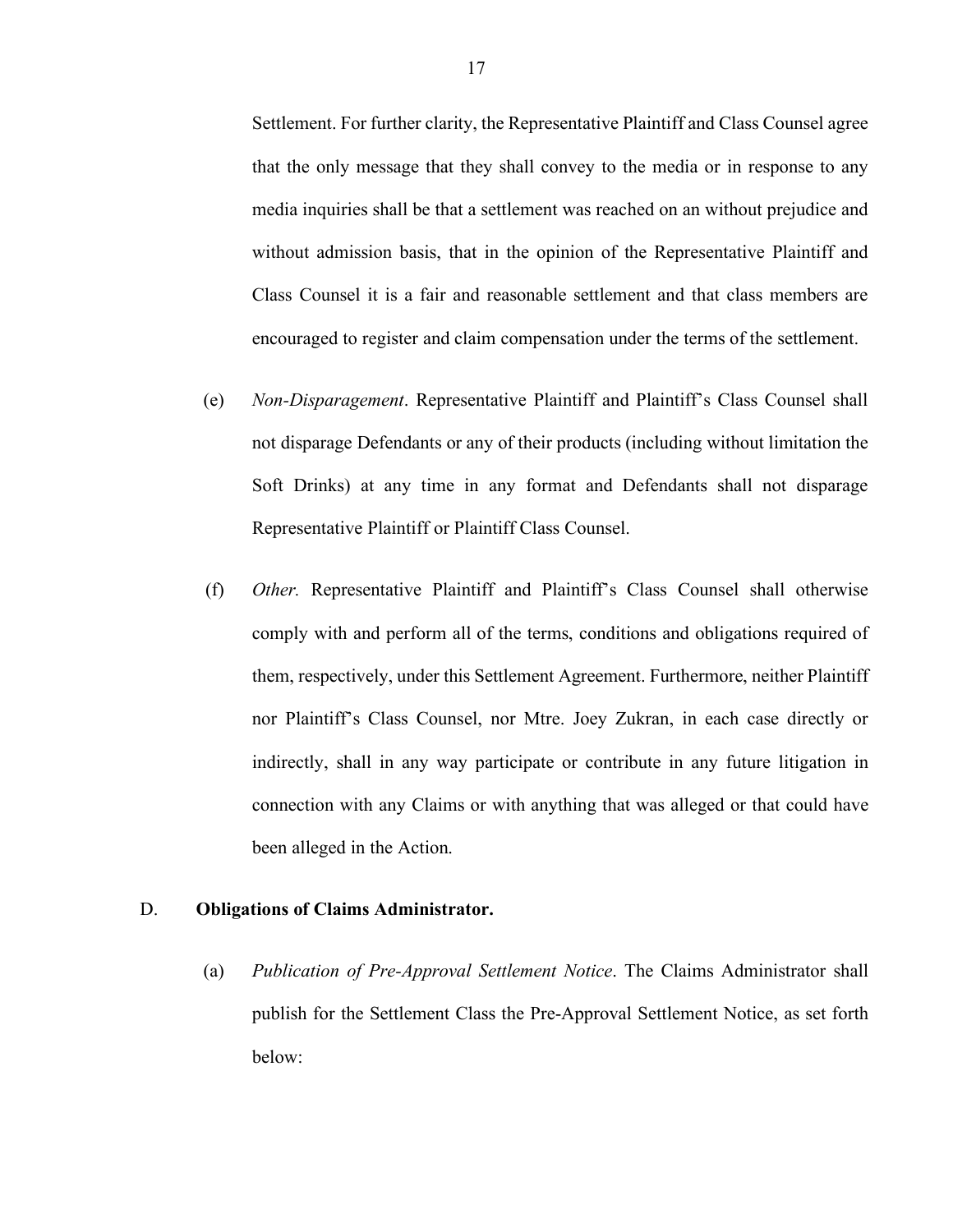- (1) The Pre-Approval Settlement Notice (Annex 1), together with a copy of this Settlement Agreement must be published on a separate website (in English and French) not linked to either of the Parties or their legal counsel (including without limitation Plaintiff's Class Counsel) at the following URL: www.canadadrysettlement.ca (the "**Settlement Website**"). The Pre-Approval Settlement Notice and Settlement Agreement will remain posted on that website until ninety (90) days after the date that Settlement Benefits have been transmitted by the Claims Administrator to Settlement Class Members or until this Settlement Agreement is terminated by its terms, whichever is earlier.
- (2) The Claims Administrator shall cause a short form version of the Pre-Approval Settlement Notice (in form and substance substantially similar to that attached hereto as Annex 1A) to be published on the Settlement Website. Plaintiff's Class counsel shall also disseminate this notice to the major provincial media outlets along with the Press Release or by email.
- (3) The Claims Administrator will also email a short form version of the Pre-Approval Settlement Notice (in form and substance substantially similar to that attached hereto as Annex 1A) to each of the potential Class Members that have registered on Class Counsel's website (www.lpclex.com/canadadry) up until the date of the Notice Approval Order, within thirty (30) days of the judgment ordering such notice or by the date fixed by the Court for the sending of such a notice.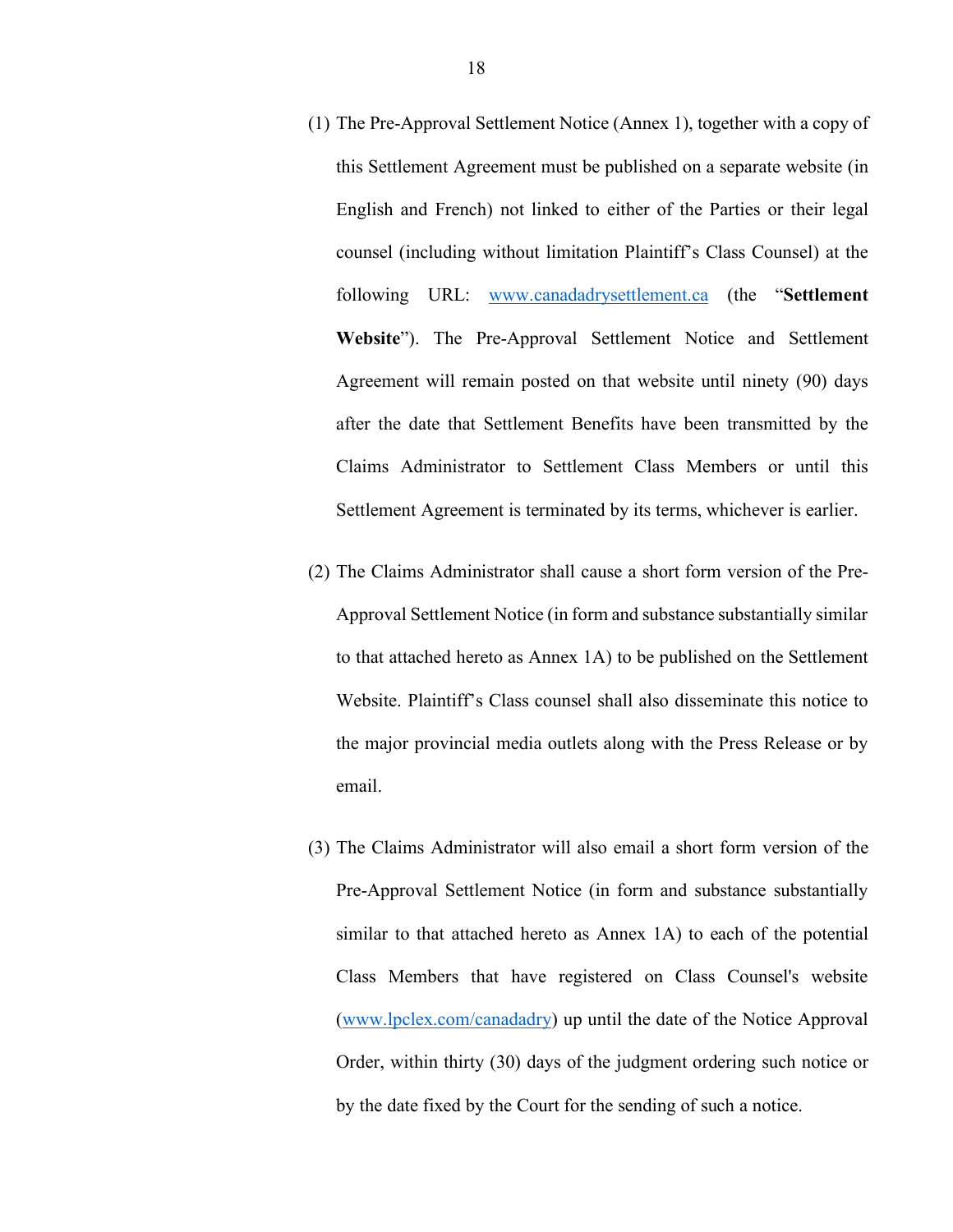- (4) Plaintiff's Class Counsel may continuously post a link to the Pre-Approval Settlement Notice website on their firm website, beginning on the date that the Pre-Approval Settlement Notice is published pursuant to Section D(a)(1) above. Other than the image contained in Annex 5, Plaintiff's Class Counsel shall not copy or publish any Defendants' intellectual property or images of the Soft Drinks or other products, except as permitted in writing by Defendants.
- (b) *Publication of Final Settlement Notice*. Within fifteen (15) days after the Settlement Approval Order is entered, the Claims Administrator shall (1) post the Final Settlement Notice on the same website upon which the Pre-Approval Settlement Notice was published, and (2) communicate the Final Settlement Notice by email to Settlement Class Members who shall have previously provided their email address to the Claims Administrator through the Settlement Website after the Pre-Approval Settlement Notice is approved.
- (c) *No Notice Required Following Change of Settlement Benefits*. The Parties also agree that, if the Settlement Benefits available to Settlement Class Members change in a manner which does not adversely effect the rights of such Settlement Class Members (for example but without limitation, an extension of the time for making claims, a change in the average payment to Settlement Class Members, etc.) the Claims Administrator does not need to publish, or otherwise deliver to Settlement Class Members, a new notice, except that the Claims Administrator will update the Settlement Notice website in the event of any material change to the Settlement Benefits.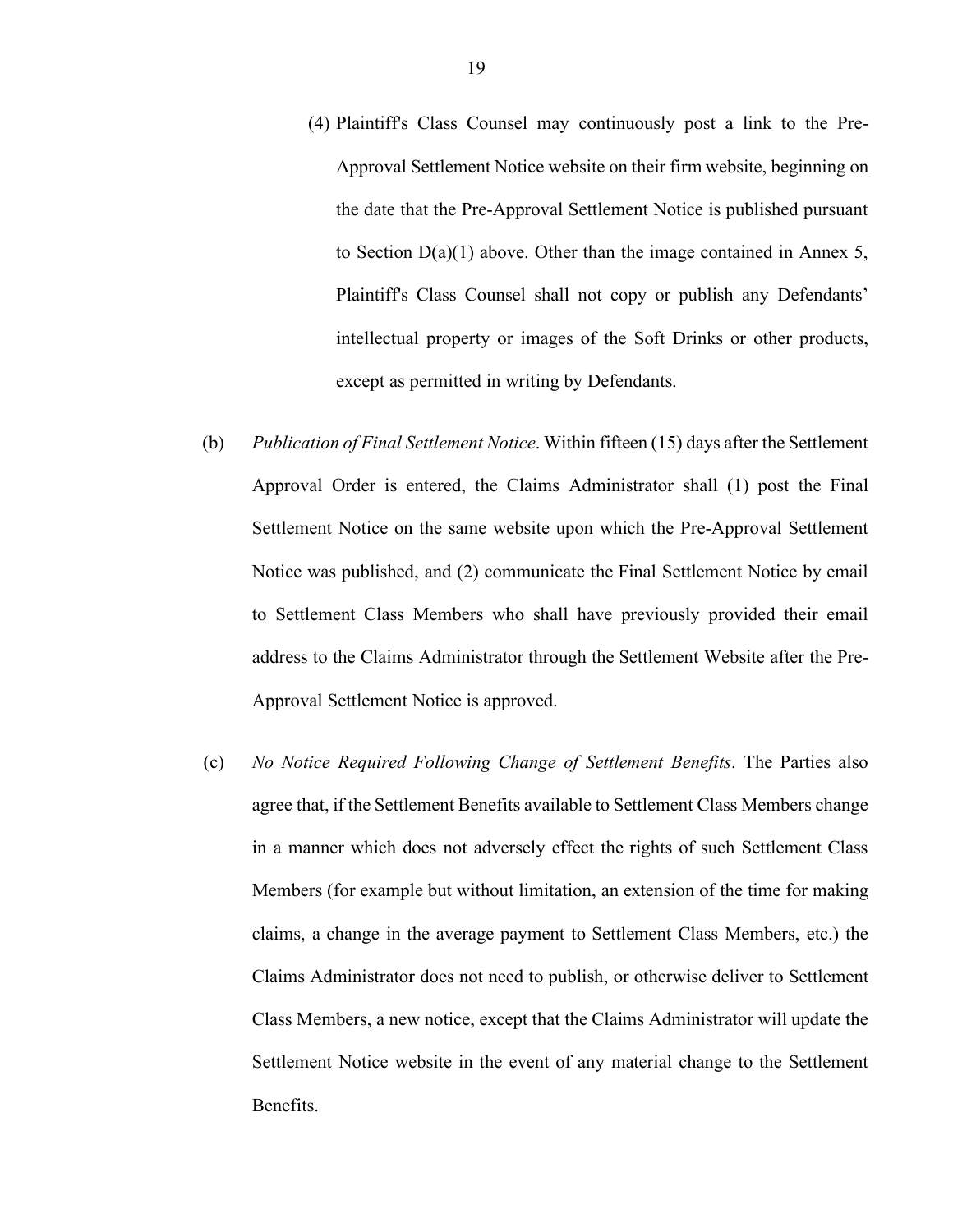- (d) *No Notice Required Following Change of Settlement Approval Order hearing*. The Parties also agree that the date and time of the settlement approval order hearing shall be set forth in the Pre-Approval Settlement Notice, but may be subject to adjournment by the Court without further publication notice to the Class Members, other than such notice which will be posted on Class Counsel's website https://www.lpclex.com/canadadry/ and the Settlement Website.
- (e) *Payment of Settlement Benefits*. Within forty (40) days after the later of the Effective Date and the Claim Form Due Date, the Claims Administrator shall pay an amount to each valid claimant equal to: (i) the amount remaining from the Total Settlement Cap after deducting all applicable fees, disbursements, costs, expenses and taxes including (1) all of the Claims Administrator Expenses, (2) Class Counsel Fees in the amount approved by the Court, (3) the Fonds Disbursement, (4) the Fonds Levy, (5) the Representative Plaintiff's disbursements and honorarium of up to CAD \$5,000, if approved by the Court; divided by (ii) the number of valid claims; provided that every such payment shall be equal in amount and no Settlement Class Member may receive more than seven dollars and fifty cents (CAD \$7.50), no matter the number of total claims made nor the number of Claim Forms that such Settlement Class Member submits, it being understood and agreed that each Settlement Class Member shall be limited to one claim. The Claims Administrator shall monitor transmittal and cashing/redeeming of the Settlement Benefits by the applicable Settlement Class Members, and withdraw any payment not timely cashed by any such Settlement Class Members pursuant to Section III.B(b) hereof.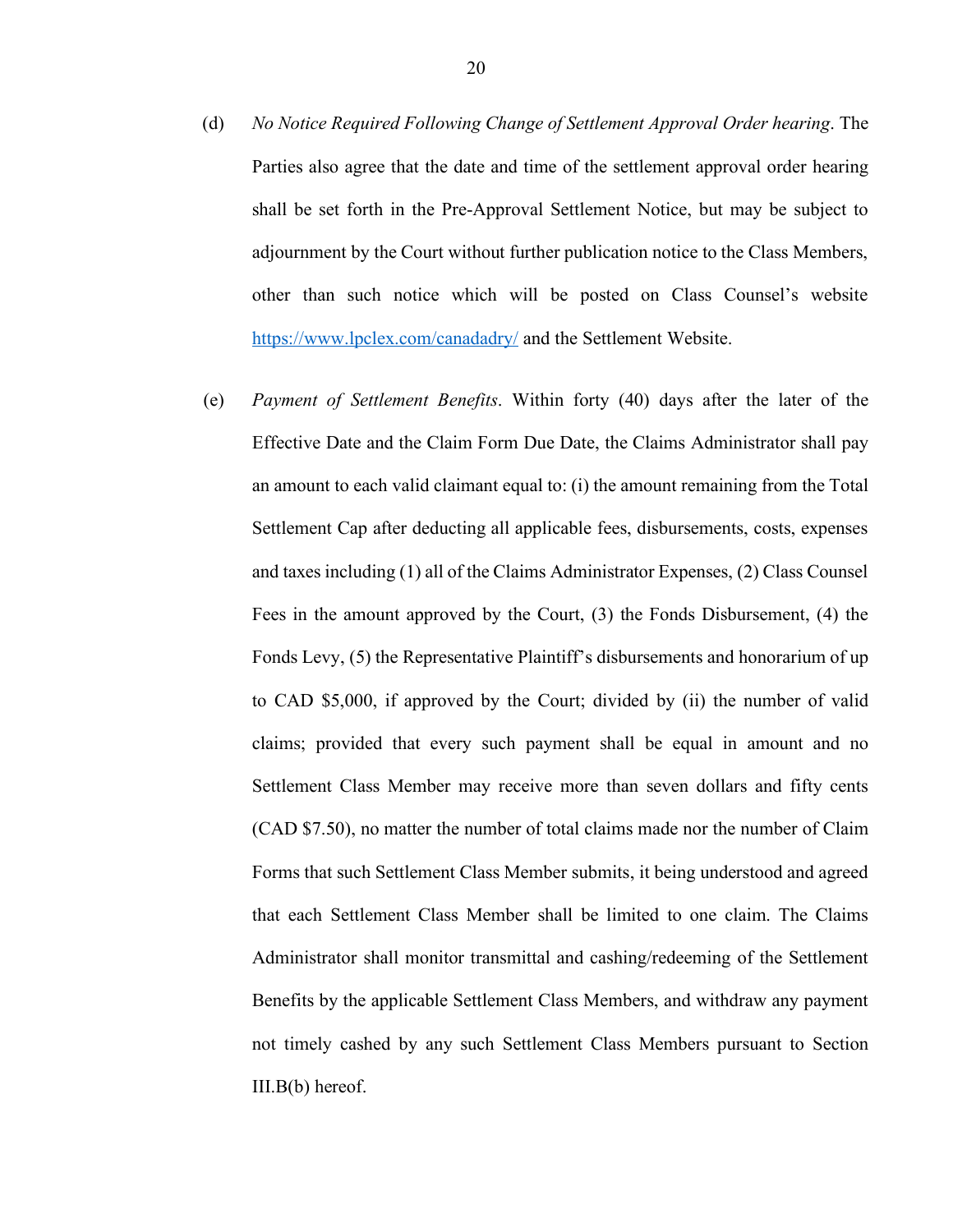- (f) *Representative Plaintiff's Disbursements.* The Parties agree that the Representative Plaintiff shall apply to the Court to request a payment for disbursements of \$500, subject to Court approval. The disbursement amount of \$500 shall be paid by the Claims Administrator to Class Counsel within ten (10) business days after the Effective Date by way of a certified cheque or bank draft made payable to David Zouzout.
- (g) *Representative Plaintiff's Honorarium.* The Parties agree that the Representative Plaintiff shall have the right to apply for an honorarium of \$4,500, subject to Court approval. The honorarium payment is based on equitable principles in connection with the Representative Plaintiff's time and efforts relating to the bringing and prosecution of the Action and the negotiation and implementation of the Settlement. The Parties agree that the application for said honorarium amount of \$4,500 will be adjourned until the Supreme Court of Canada rules on the application pending before it in *Attar v. Fonds d'aide aux actions collectives* (file no. 39057) and should the Supreme Court refuse said application it is agreed that the \$4,500 shall be paid to a charity of the Representative Plaintiff's choice and approved by the Court. In either case, the honorarium amount of \$4,500 shall be paid by the Claims Administrator to Class Counsel within ten (10) business days after the Court's judgment on same by way of a certified cheque or bank draft made payable to either the charity or the Representative Plaintiff, as the case may be.
- (h) *Unused Remainder of Total Settlement Cap*. If applicable, any remaining portion of the Total Settlement Cap after payment of all amounts described in this Section III, shall remain with the Defendants, as applicable, and the Defendants shall have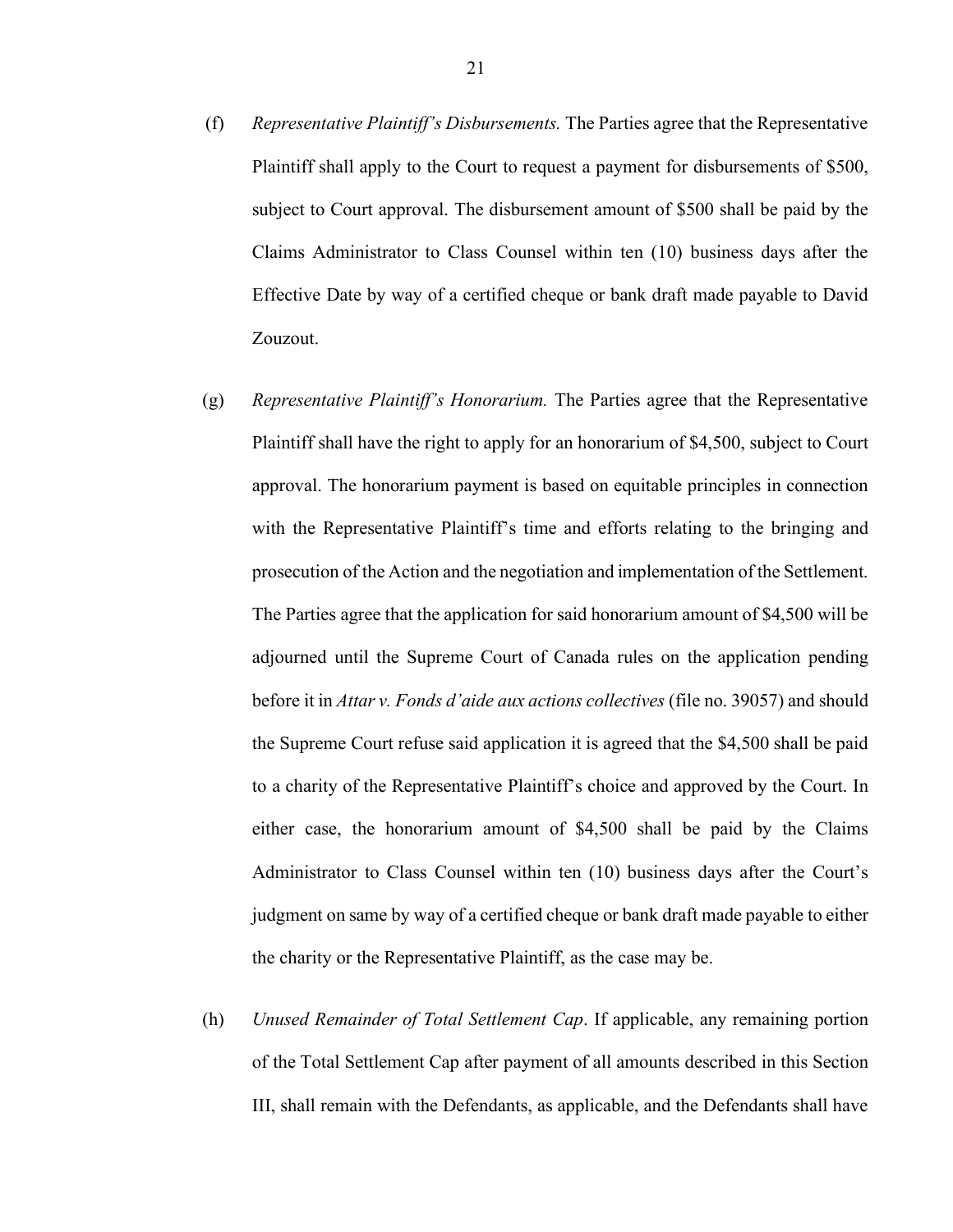no obligation to pay such remainder to anyone under this Settlement Agreement, any Court Order or otherwise, and there shall be no *cy-près* award (other than a maximum of \$5000 of Representative Plaintiff's disbursements and honorarium if not approved by the Court).

- (i) *Closing Report to the Court*. As part of its mandate, the Claims Administrator shall produce a Closing Report to the Parties to be filed into the Court record as an exhibit to an application by the Parties detailing the acts of its administration and the results of the settlement, including the numbers of claims, and accounting for all amounts paid pursuant to this Settlement Agreement, and seeking an Order from the Court closing the case and definitively terminating the Action. This Closing Report shall be produced by the Claims Administrator within at the very latest thirty (30) days after the Claims Administrator has distributed the Settlement Benefits to persons having submitted valid claims.
- (j) *Other.* The Claims Administrator shall otherwise comply with and perform all of the terms, conditions and obligations required of it under this Settlement Agreement.

E. *Defendants and Plaintiff's Class Counsel not Responsible or Liable for Claims Administration or Acts of Claims Administrator***.** Defendants and Plaintiff's Class Counsel shall not have any responsibility, liability or financial obligation whatsoever with respect to the investment, distribution or administration of monies paid to the Claims Administrator pursuant to this Settlement Agreement. More generally, Defendants and Plaintiff's Class Counsel shall have no responsibility for and no liability whatsoever with respect to the administration of this Settlement Agreement, or for any mismanagement,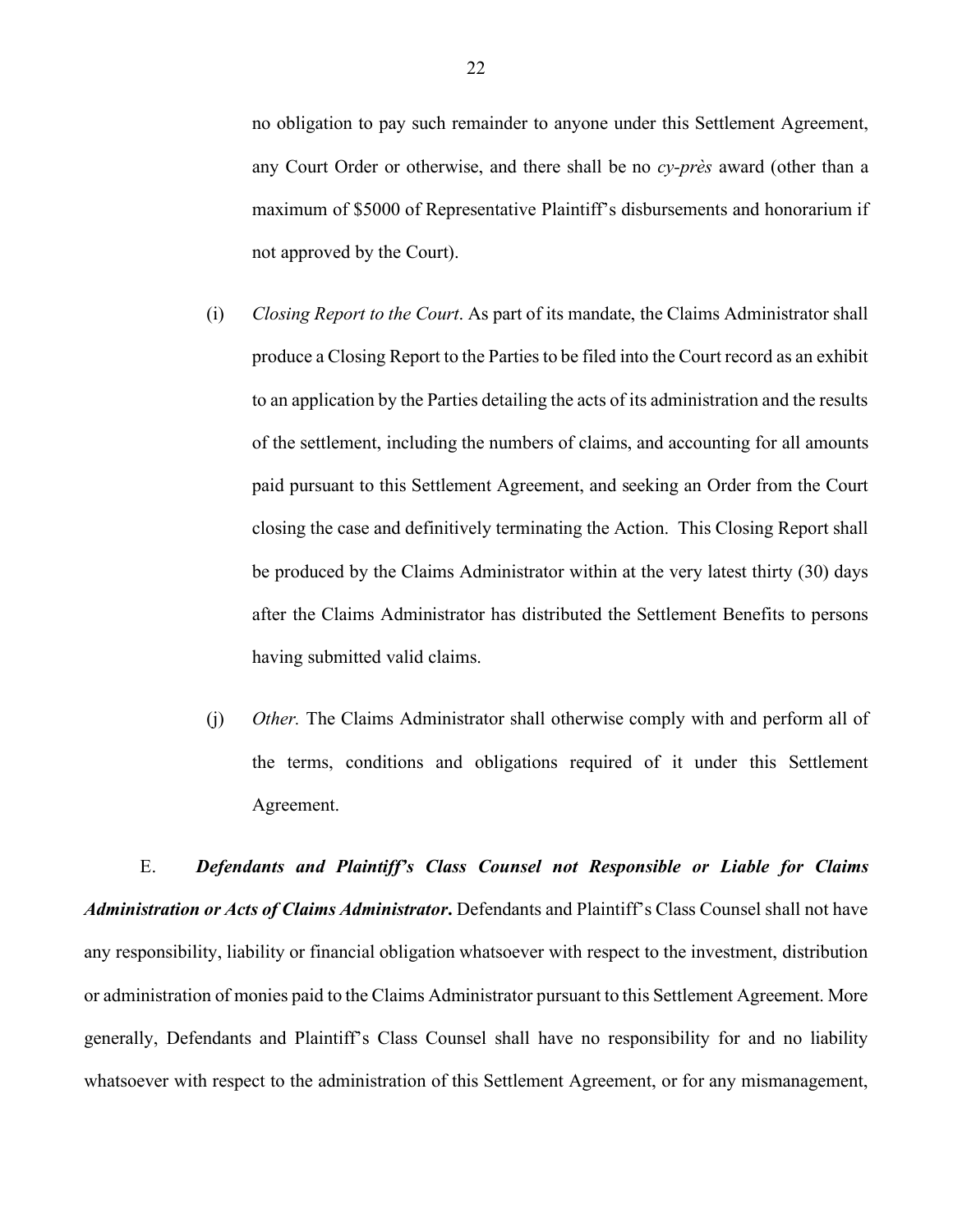negligence or malfeasance committed by the Claims Administrator appointed by the Court or any other Party. The Parties agree that the inclusion of this provision in the Settlement Approval Order issued by the Court is a condition of settlement.

F. **Opt Out List.** Following the deadline established by the Court in the Notice Approval Order for potential Settlement Class Members to opt out of the Settlement Class, the Parties may request from the clerk of the Court a complete list of all Opt Outs that have been received by the Court (the "**Opt Out List**"). If the number of Opt Outs exceeds one hundred (100), then Defendants may in their sole and absolute discretion withdraw from, and unilaterally terminate, this Settlement Agreement by: (i) filing with the Court a notice of withdrawal (the "**Opt Out Withdrawal Notice**") within forty-five (45) days after Defendants' receipt of the Opt Out List; and (ii) serving, or causing to be served, on Plaintiff's Class Counsel the Opt Out Withdrawal Notice. For the avoidance of doubt, Plaintiff and/or Plaintiff's Class Counsel do not have any right or option to withdraw from this Settlement Agreement based on the number of Opt Outs. The Parties agree that the date for the Settlement Approval Order hearing should be subsequent to the expiry of the time for filing by Defendants of the Opt Out Withdrawal Notice. The Parties shall jointly request the Court to schedule the hearing accordingly.

**G. Nature of Settlement Benefits**. This Agreement is reached on the basis that the Settlement, including without limitation the amount of the Settlement Benefits, does not contemplate or represent a refund of the price of product purchased by Settlement Class Members and does not attract any sales tax (including G.S.T., P.S.T., H.S.T., and similar forms of taxation), or domestic or international duty, duties, levy, or levies.

#### H. **Conditional Nature of Settlement.**

(a) *Final Settlement Approval Order*. This Settlement Agreement is conditioned upon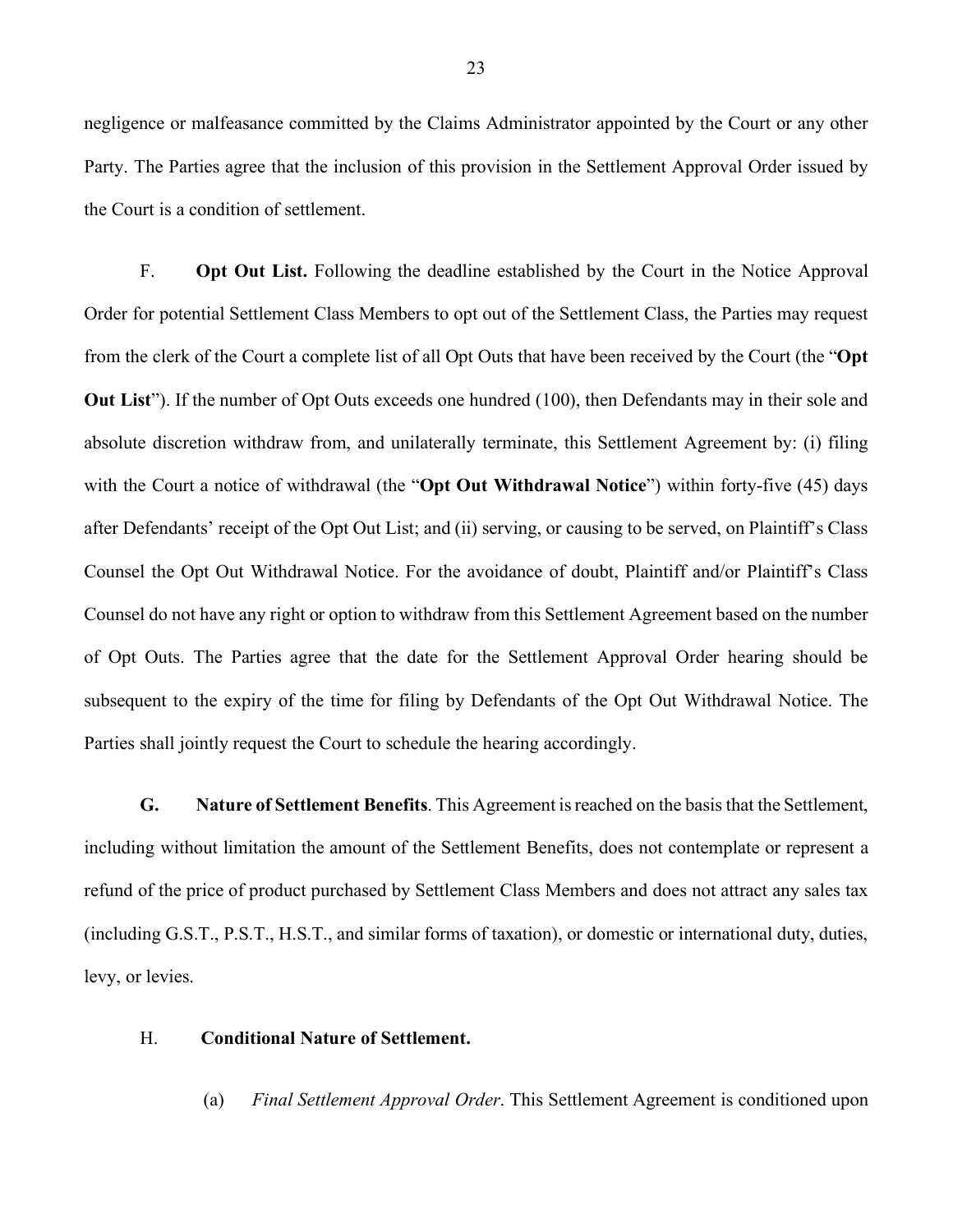the Settlement Approval Order becoming Final. If the Settlement Approval Order is reversed or vacated, then either party may, in its sole and absolute discretion, withdraw from, and unilaterally terminate, this Settlement Agreement, by filing a Withdrawal Notice within thirty (30) business days after the vacating of the Order.

- (b) *Form of Settlement Approval Order*. This Settlement Agreement is conditioned upon the Settlement Approval Order conforming to the terms and conditions contemplated by this Settlement Agreement. If the Settlement Approval Order is modified in any manner that limits the scope of releases given to the Released Parties as provided in this Settlement Agreement, or if any order of the Court, including without limitation the Orders, imposes any obligation(s) on Defendants that are materially different from those stated and described herein, then Defendants may, in their sole and absolute discretion, withdraw from, and unilaterally terminate, this Settlement Agreement, by filing a Withdrawal Notice within thirty (30) business days after the Court's delivery of such order, and serving the same on Plaintiff's Class Counsel.
- (c) *Restoration of Prior Positions Following Settlement Failure*. If this Settlement Agreement is terminated in accordance with its terms, the Parties will be restored to their prior respective positions. The terms and provisions of this Settlement Agreement shall at that time have no further force and effect with respect to the Parties and shall not be used in any action or proceeding for any purpose. Any order of the Court, including without limitation the Orders, not entered in accordance with the terms of this Settlement Agreement shall be treated as null, vacated and of no effect, *nunc pro tunc*.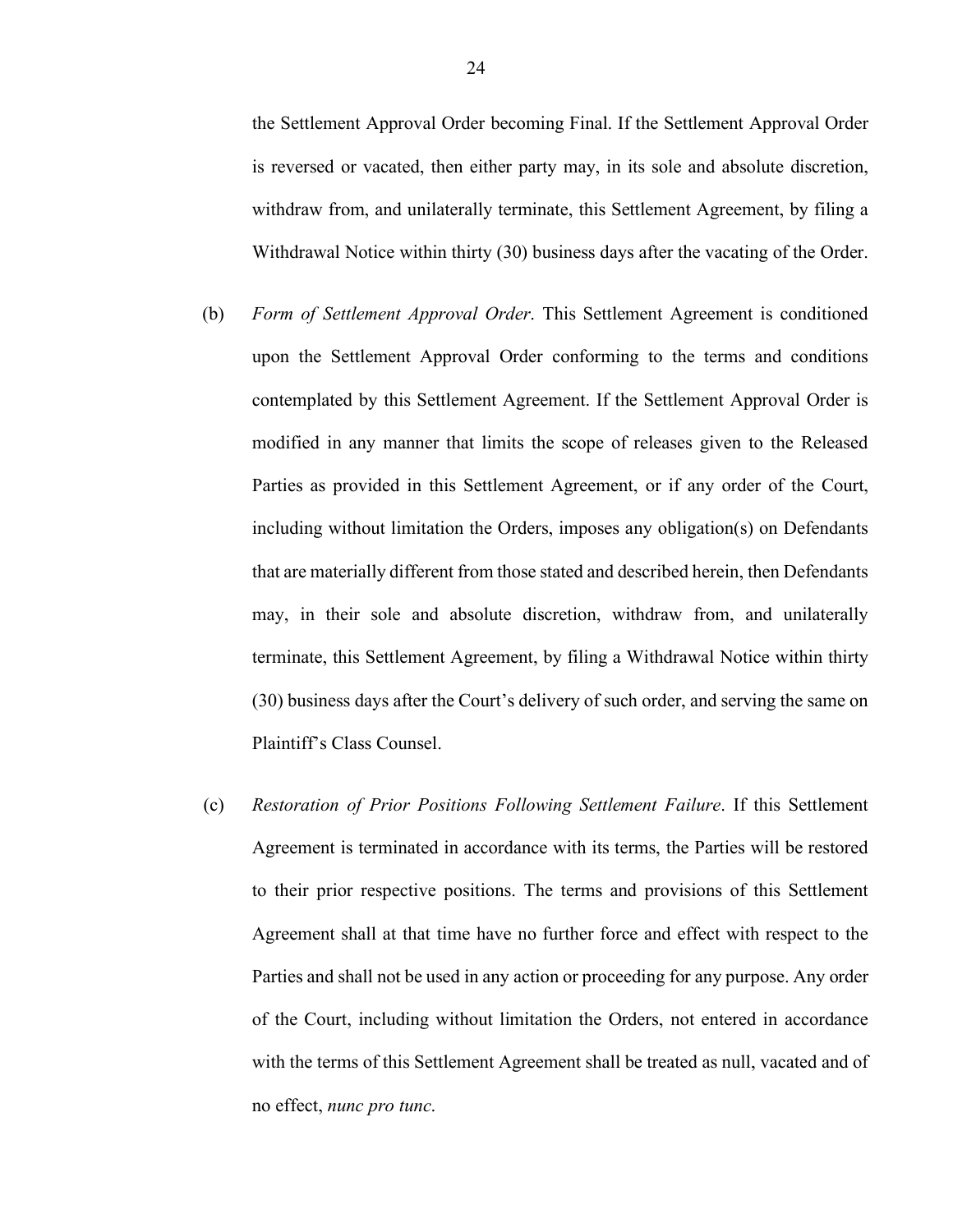### **IV. CONDITIONAL AUTHORIZATION OF CLASS ACTION FOR SETTLEMENT PURPOSES ONLY**

A. For settlement purposes only, the Parties shall jointly request that the Court make findings and enter an order granting conditional authorization of the class action and Settlement Class, preliminary approval of the Settlement, and appointing David Zouzout as Representative Plaintiff of the Settlement Class.

B. Defendants do not consent to such authorization for any purpose other than to effectuate the settlement of the Action. If this Settlement Agreement is terminated pursuant to its terms, the order authorizing class action and the Settlement Class and all preliminary and/or Final findings regarding the Court's class action authorization order shall be vacated upon notice to the Court by Defendants of the termination of this Settlement Agreement, and the Action shall proceed as though the class action and Settlement Class had never been authorized and such findings had never been made, without prejudice to the ability of any Party thereafter to request or oppose authorization on any basis.

#### **V. ORDERS AND NOTICES**

A. **Notice Approval Order**. Promptly following the execution of this Settlement Agreement, the Parties shall jointly file an application before the Court to authorize the class action for settlement purposes only, to appoint the Plaintiff as Representative Plaintiff of the class, to obtain the Notice Approval Order and to appoint the Claims Administrator.

B. **Application for Settlement Approval Order**. Following the entry of the Notice Approval Order, and after the expiry of the time to serve and file an objection or Opt Out Withdrawal Notice (as defined herein), the Parties shall jointly file an application before the Court to obtain the Settlement Approval Order, and request that the Court: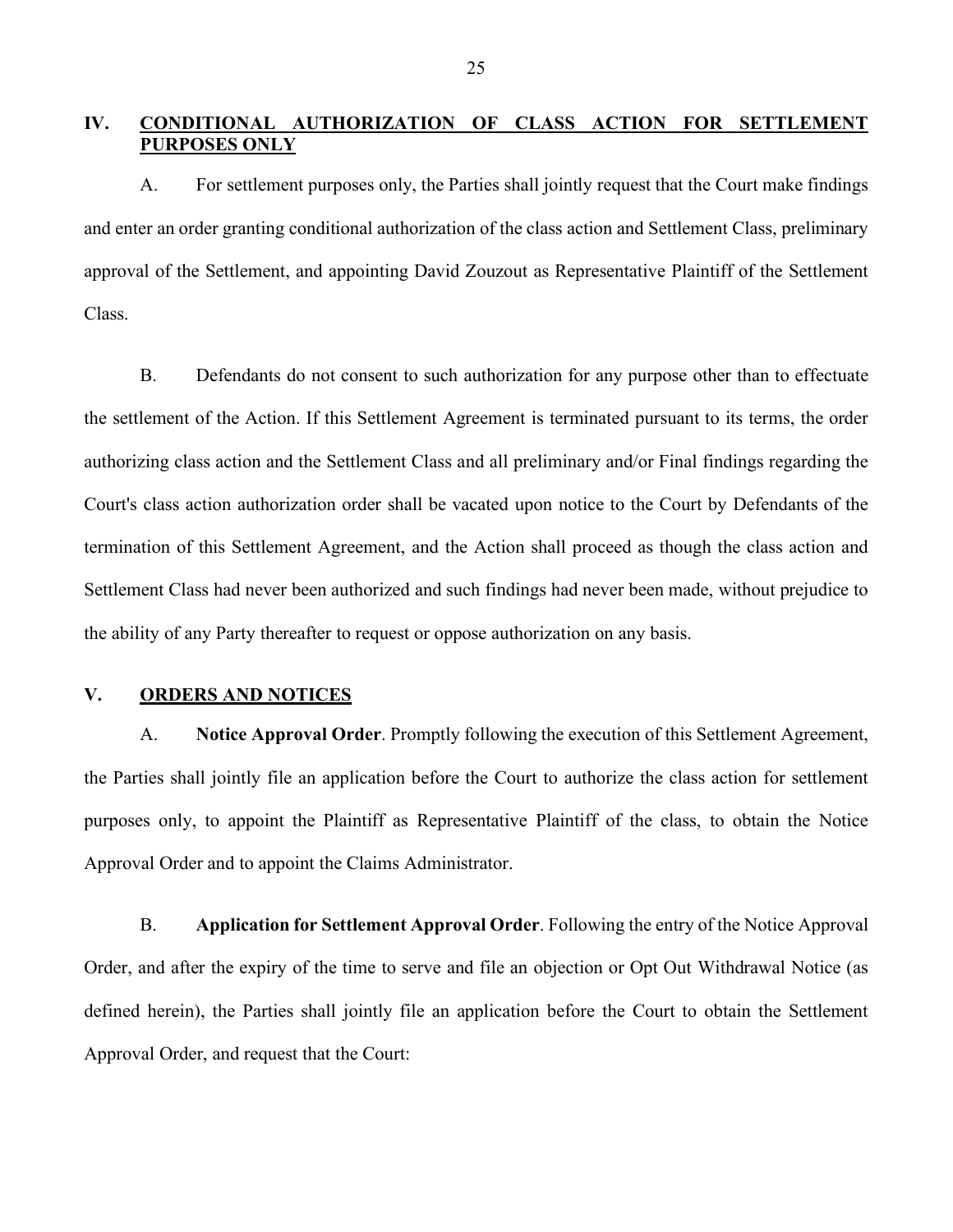- (a) declare that this Settlement Agreement is fair, reasonable, and in the best interests of all Class Members;
- (b) approve this Settlement Agreement and order the Parties and the Settlement Class Members to comply with it;
- (c) order that the Final Settlement Notice be (1) posted on the same website upon which the Pre-Approval Settlement Notice was published; and (2) communicated by email from the Claims Administrator to Settlement Class Members who have previously provided their email address to the Claims Administrator pursuant to the Pre-Approval Settlement Notice as provided for in this Settlement Agreement; and
- (d) declare that the Action is settled out of Court.

C. **Form and Content of Orders and Notices**. It is a fundamental term of this Settlement Agreement that Plaintiff and Defendants must agree on the form and content of both Orders and Notices and that the issued Orders and published Notices must be consistent with the terms of this Settlement Agreement. The form and content of the Orders and Notices are material terms of this Settlement Agreement, and if the Court fails to approve the form and content of the Orders and Notices substantially in the forms submitted to the Court, then Defendants may unilaterally terminate this Settlement Agreement in their sole and absolute discretion by filing a Withdrawal Notice and serving the same on Plaintiff's Class Counsel.

#### **VI. RELEASES**

A. In accordance with the provisions of the Settlement Approval Order, for good and sufficient consideration, the receipt of which is hereby acknowledged, on the Effective Date, Plaintiff and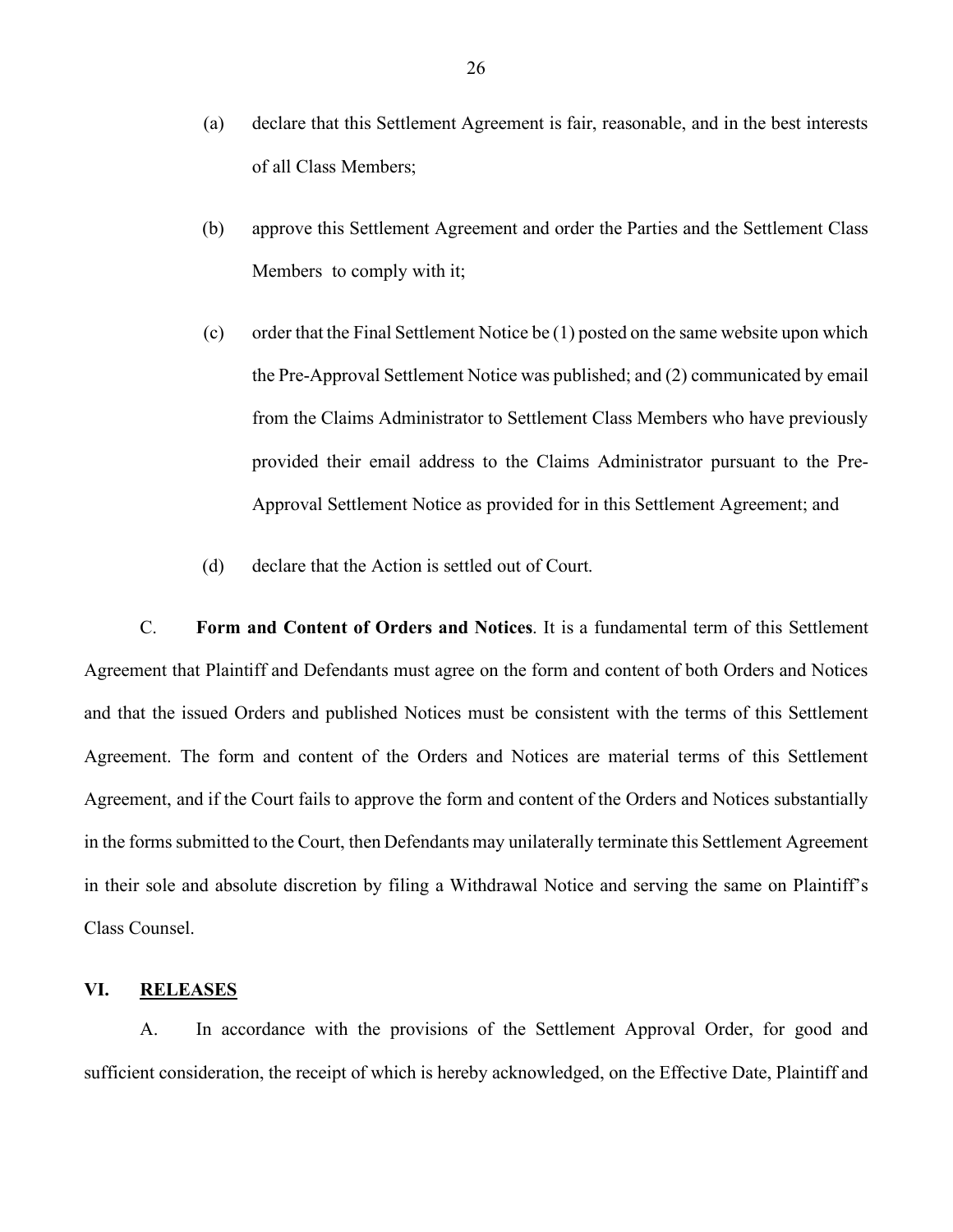each Settlement Class Member, by operation of the Settlement Approval Order shall have fully, finally, and forever released, relinquished and discharged each and all of the Released Claims against each and all of the Released Parties. Furthermore, in exchange for extinguishing his personal claim, the Representative Plaintiff, Class Counsel and Mtre. Joey Zukran agree and undertake that they shall not attempt to institute any future legal action, directly or indirectly, or otherwise participate, collaborate or in any way contribute or assist anyone else in any instituting or prosecuting any future legal action relating to the "Made From Real Ginger" or "Fait à Partir de Vrai Gingembre" representations, or to any of the facts alleged or that could have been alleged, or to anything that could be a direct or indirect consequence of the facts alleged, in the Action.

#### **VII. CLASS COUNSEL'S FEES AND DISBURSEMENTS**

A. By application presented for adjudication at the same time as the Application for the Settlement Approval Order or subsequent thereto, Class Counsel may seek approval of the Class Counsel Fees in the agreed upon amount of CAD \$195,000 plus GST and QST for its extrajudicial fees and \$15,000 plus GST and QST for disbursements and expenses. Within ten (10) days the Defendants will deposit these the amounts trust into an interest-bearing financial instrument (such as a GIC) held by Defendants' Counsel, at a recognized Canadian banking institution. Within five (5) business days of such deposit, Defendants' Counsel will provide Class Counsel with notice of such investment. Payment of such amounts shall be remitted to Class Counsel by Woods LLP, together with all interest accrued on such amount while held in trust by Woods LLP, within ten (10) business days after the Effective Date, or such other date thereafter as mutually agreed upon by Woods LLP and Class Counsel, the whole as full and final compensation for Class Counsel's Fees and disbursements. If the Settlement is not effectuated or in the event either this Settlement Agreement or the total amount of Class Counsel Fees is not approved by the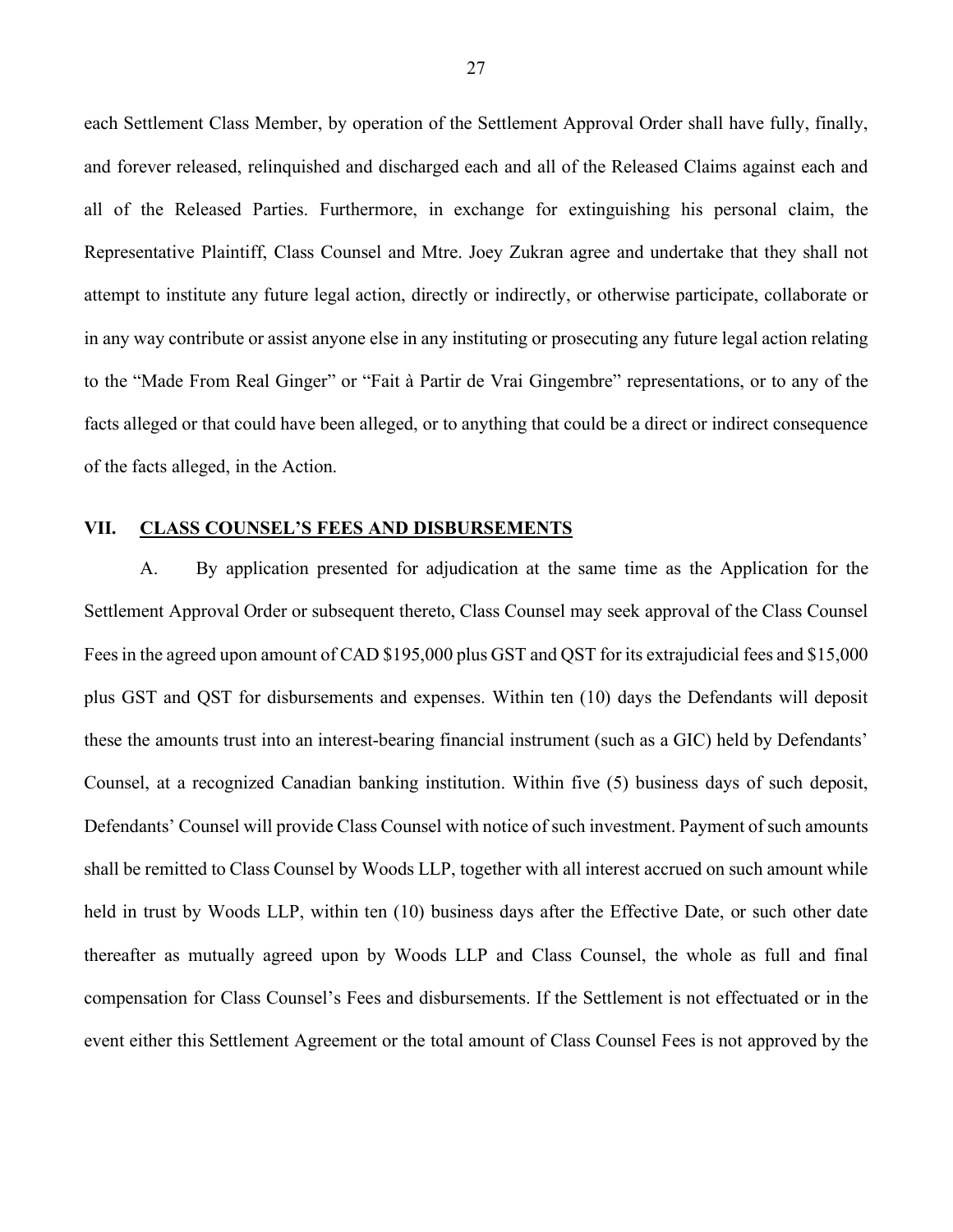Court, the deposited funds or the unapproved portion thereof and all interest thereon shall be returned no more than five (5) business days later to the Defendants.

B. Class Counsel Fees and disbursements ultimately awarded by the Court will be applied against the Total Settlement Cap, and Defendants' total payment obligations pursuant to this Settlement Agreement or in execution thereof shall never in the aggregate exceed the Total Settlement Cap.

C. The Settlement Agreement is in no way conditional upon the approval of Class Counsel Fees. Any order or proceeding relating to the application for approval of Class Counsel Fees, or any appeal from any order relating thereto or reversal or modification thereof, shall not operate to terminate, cancel or change the terms of this Agreement.

D. Defendants will not contest the application for Class Counsel Fees.

#### **VIII. COSTS OF NOTICE AND ADMINISTRATION**

A. All costs of dissemination of any notice to the Settlement Class in accordance with the terms of this Settlement Agreement, together with all costs of administration of the Settlement Benefits Claims Process and any and all other expenses incurred by the Claims Administrator in the execution of its obligations under this Settlement Agreement shall be paid by Defendants and shall be applied against the Total Settlement Cap, and Defendants' total payment obligations pursuant to this Settlement Agreement or in execution thereof shall never in the aggregate exceed the Total Settlement Cap.

B. The Parties may monitor the fulfillment and payment of Settlement Benefits to Settlement Class Members and, pursuant to the terms and conditions included in this Settlement Agreement, may act on behalf of Settlement Class Members to assist in their receipt of the Settlement Benefits.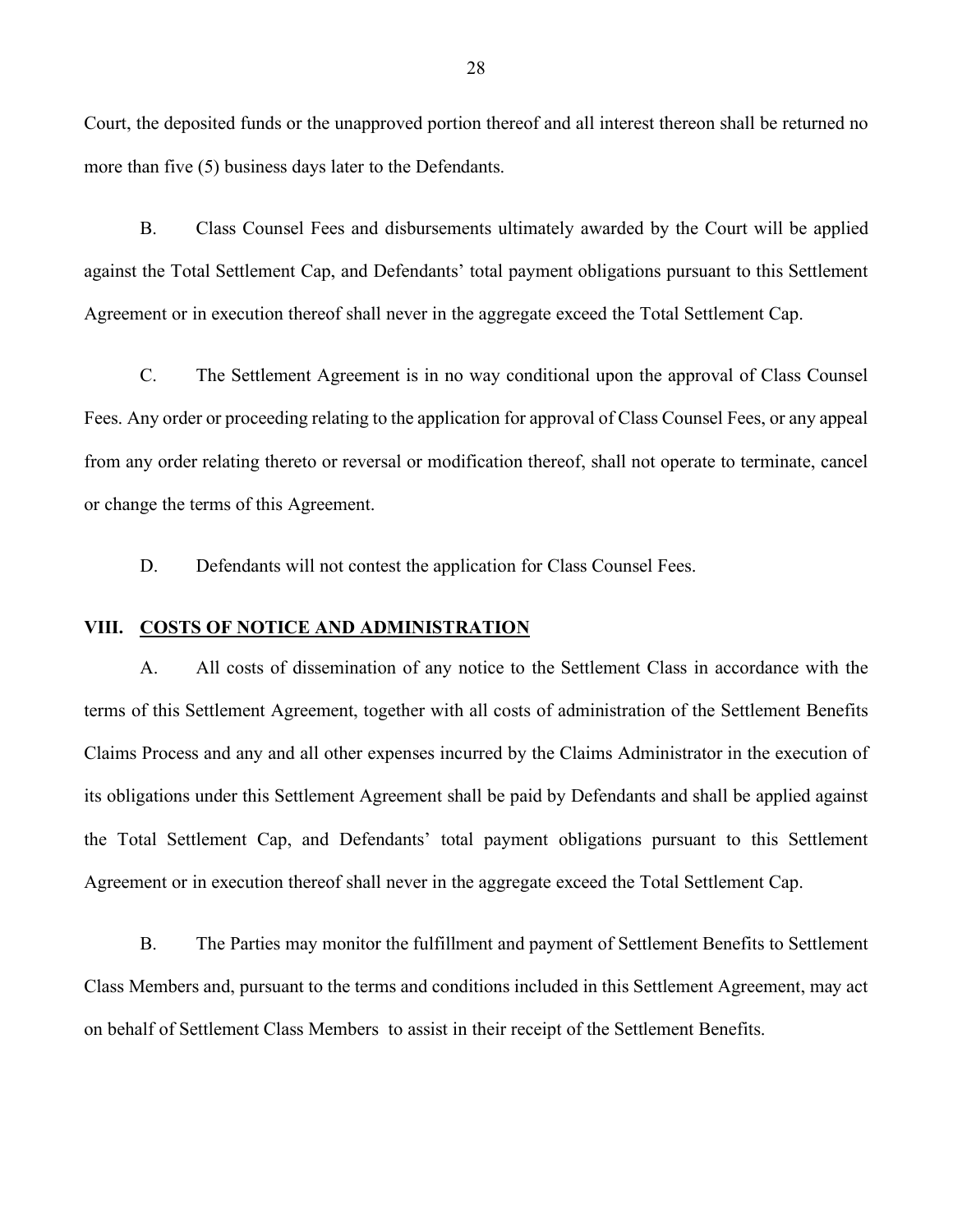#### **IX. OTHER PROVISIONS**

A. **Further Assurances; Enforcement.** Upon execution of this Settlement Agreement, the Parties agree to act in good faith, cooperate and use all reasonable efforts to achieve approval of the Settlement in accordance with the terms of this Settlement Agreement, and to implement the Settlement and comply with, confirm the basis for and effectuate the terms of this Settlement Agreement. Nothing in this Section shall preclude any Party from using this Settlement Agreement, the Orders, or any act performed or document executed pursuant thereto in a proceeding to consummate, monitor or enforce this Settlement Agreement or the terms of the Settlement or the Orders.

B. **Nature of Settlement Discussions.** Whether the Effective Date does or does not occur, this Settlement Agreement, all discussions, negotiations and papers related to it, and any proceedings in connection with the Settlement are not and shall not be construed as evidence of an admission or concession of wrongdoing or liability by Defendants or any other Released Party as to any claim or allegation asserted in the Action. The Parties agree that the terms of this Settlement Agreement were not based solely on the amount of consideration to be paid, but were based on: (i) vigorous arm's-length negotiations between counsel for the Parties; (ii) the assessment of the signatories to this Settlement Agreement of the strengths and weaknesses of the Claims, as asserted in the Action, based on the various claims asserted or which could be asserted; and (iii) the expense and risks of ongoing litigation. Moreover, the amount of Damages that Plaintiff could prove is a matter of serious and genuine dispute, and the terms of the Settlement do not constitute a finding, admission or concession with respect to the measure of Damages that could be proved at trial. At all times during the course of this litigation, Defendants have denied and continue to deny any liability or wrongdoing to Plaintiff and the Settlement Class, and have denied and continue to deny that Plaintiff or anyone within the Settlement Class were damaged by any alleged wrongful conduct, or that, even if damaged, any compensable damages could be measured or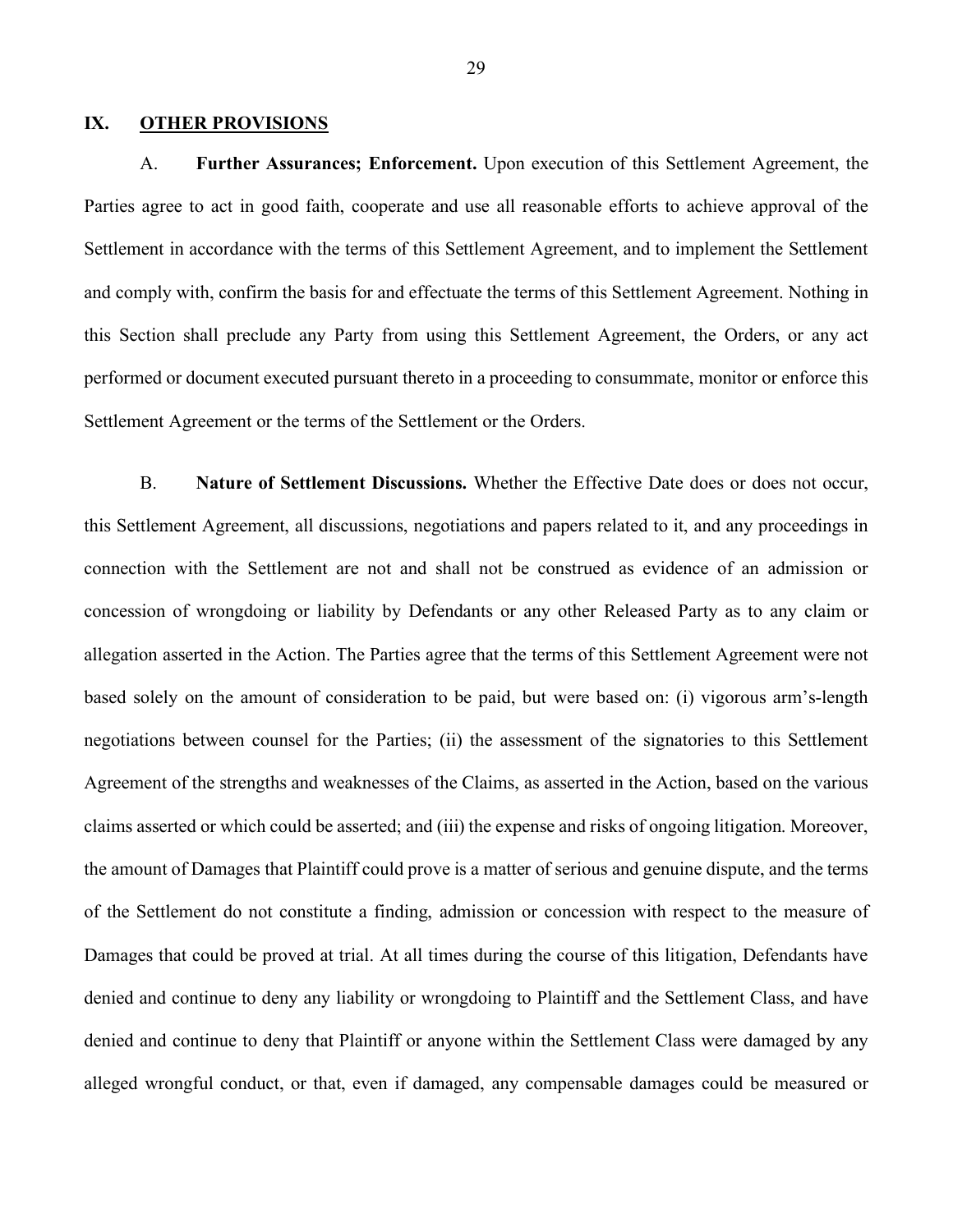recovered. The Parties agree that, to the fullest extent permitted by law, neither this Settlement Agreement nor the fact of the Settlement, nor any act performed nor document executed pursuant to or in furtherance of this Settlement Agreement or the Settlement, is or may be deemed to be or may be used as an admission of, or evidence of: (1) the validity of any claim of any Settlement Class Member, or (2) any wrongdoing, fault, omission, or liability of Defendants in any proceeding in any court, administrative agency or other tribunal.

C. **Annexes.** All of the Annexes to this Settlement Agreement are material and integral parts hereof.

D. **Duly Authorized.** The undersigned signatories represent that they are fully authorized to execute and enter into the terms and conditions of this Settlement Agreement on behalf of the respective persons or entities for whom they have signed this Settlement Agreement.

E. **Entire Agreement.** This Settlement Agreement contains the entire agreement among the Parties hereto and supersedes any prior agreements or understandings between them. All terms of this Settlement Agreement are contractual and not mere recitals and shall be construed as if drafted by all Parties. All provisions of this Settlement Agreement are and shall be binding upon each of the Parties hereto, their agents, attorneys, employees, successors and assigns, and upon all other persons claiming any interest in the subject matter hereto through any of the Parties hereto, including Plaintiff and any Settlement Class Member (including without limitation Objectors).

F. **Amendments.** This Settlement Agreement may be amended or modified only by a written instrument signed by or on behalf of all affected Parties or their successors-in-interest.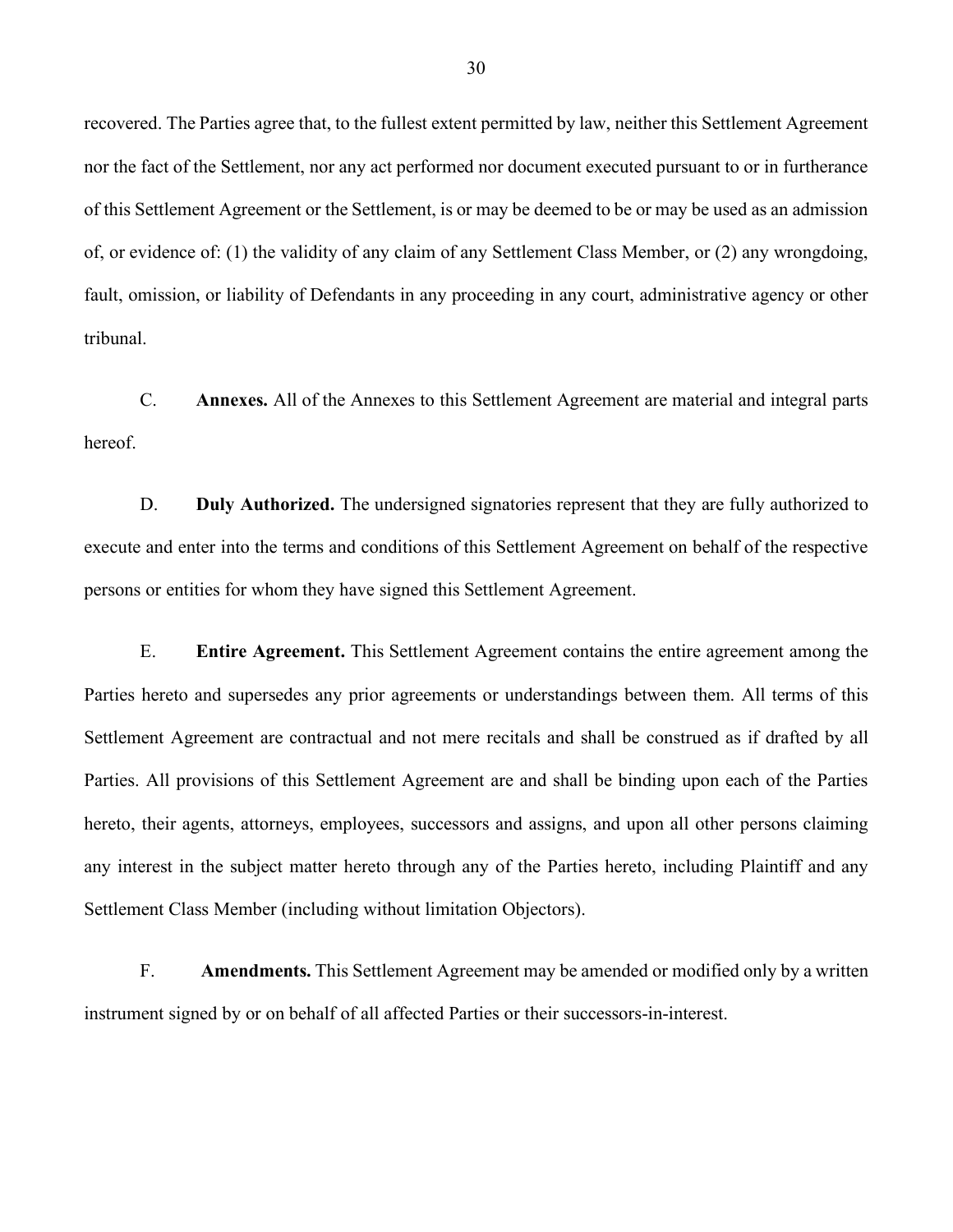G. **Counterparts.** This Settlement Agreement may be executed in one or more counterparts. All executed counterparts and each of them shall be deemed to be one and the same instrument. Counsel for the Parties (including without limitation Plaintiff's Class Counsel) to this Settlement Agreement shall exchange among themselves copies of the original signed counterparts, and jointly file a complete set of original signed counterparts with the Court.

H. **Jurisdiction.** The Parties submit to the jurisdiction of the Court, and agree that the Court shall have exclusive and continuing jurisdiction over the Parties for all purposes relating to the implementation, effectuation, interpretation, administration, monitoring and enforcement of this Settlement Agreement and all provisions thereof with respect to all Parties hereto and all beneficiaries hereof, including Plaintiff, Plaintiff's Class Counsel, Defendants, Settlement Class Members and Released Parties. Any and all disputes, requests or petitions regarding or arising out of the enforcement, construction, administration or interpretation of this Settlement Agreement, any provisions of this Settlement Agreement or the Orders (or any other order of the Court), must be made, if at all, by application to the Court, which shall apply the laws of the Province of Quebec.

I. **French Language.** A French version of this Settlement Agreement and annexes will be made available and both the French and the English versions will have legal standing; however, in the event of any discrepancy between the French and English versions of this Settlement Agreement and annexes, the English version shall predominate. All translation costs shall be borne by the Defendants and shall be deducted from the Total Settlement Cap.

J. **Civil Code.** The Parties acknowledge that this Settlement Agreement constitutes a transaction within the meaning of article 2631 *Quebec Civil Code*, and the Settlement Class Members waive any recourse for annulment of this Settlement in case of mistake of fact or law, any errors of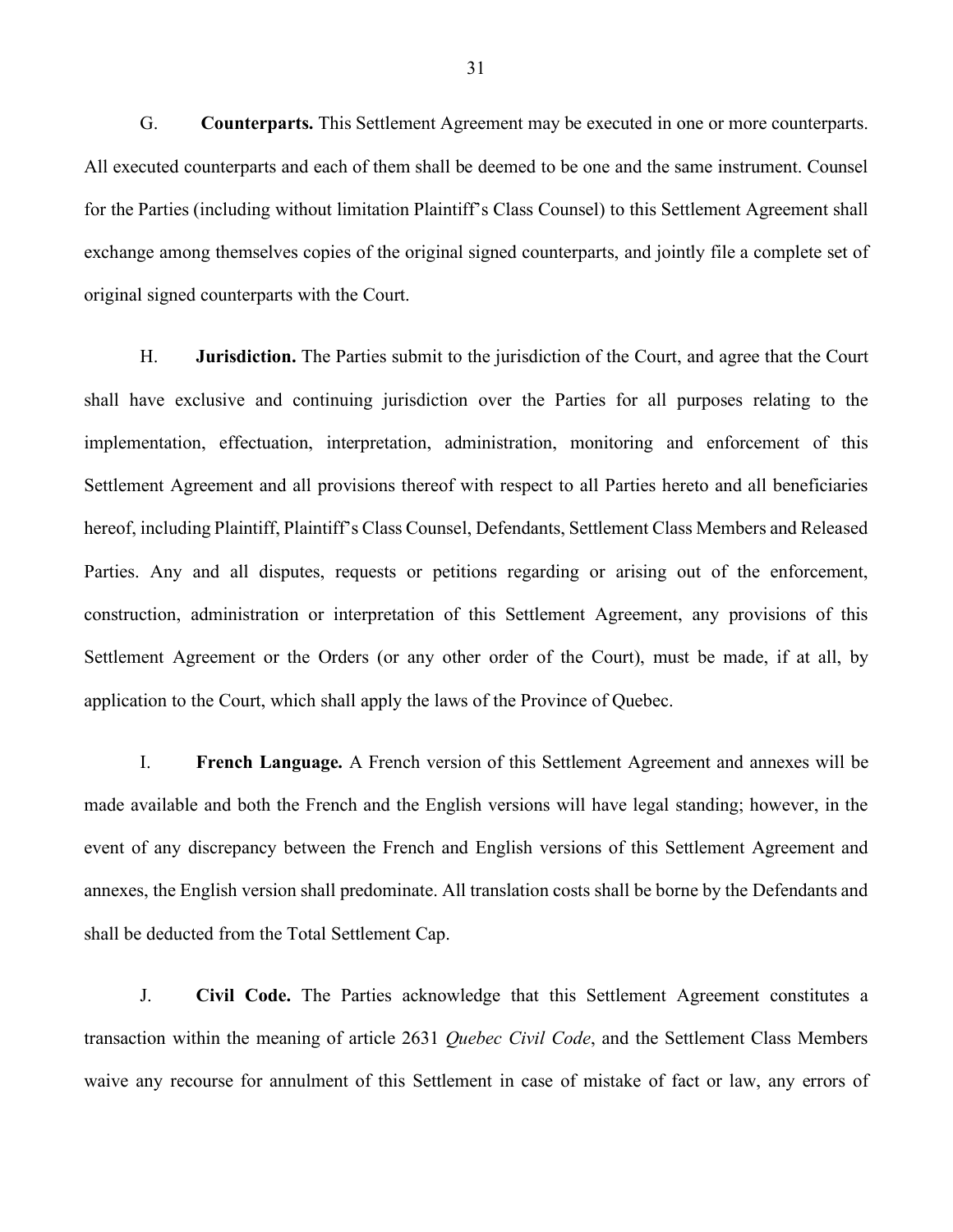calculation and any aggravation of any and all damages of any nature whatsoever in connection with any Released Claims.

### **[REMAINDER OF PAGE IS INTENTIONALLY BLANK]**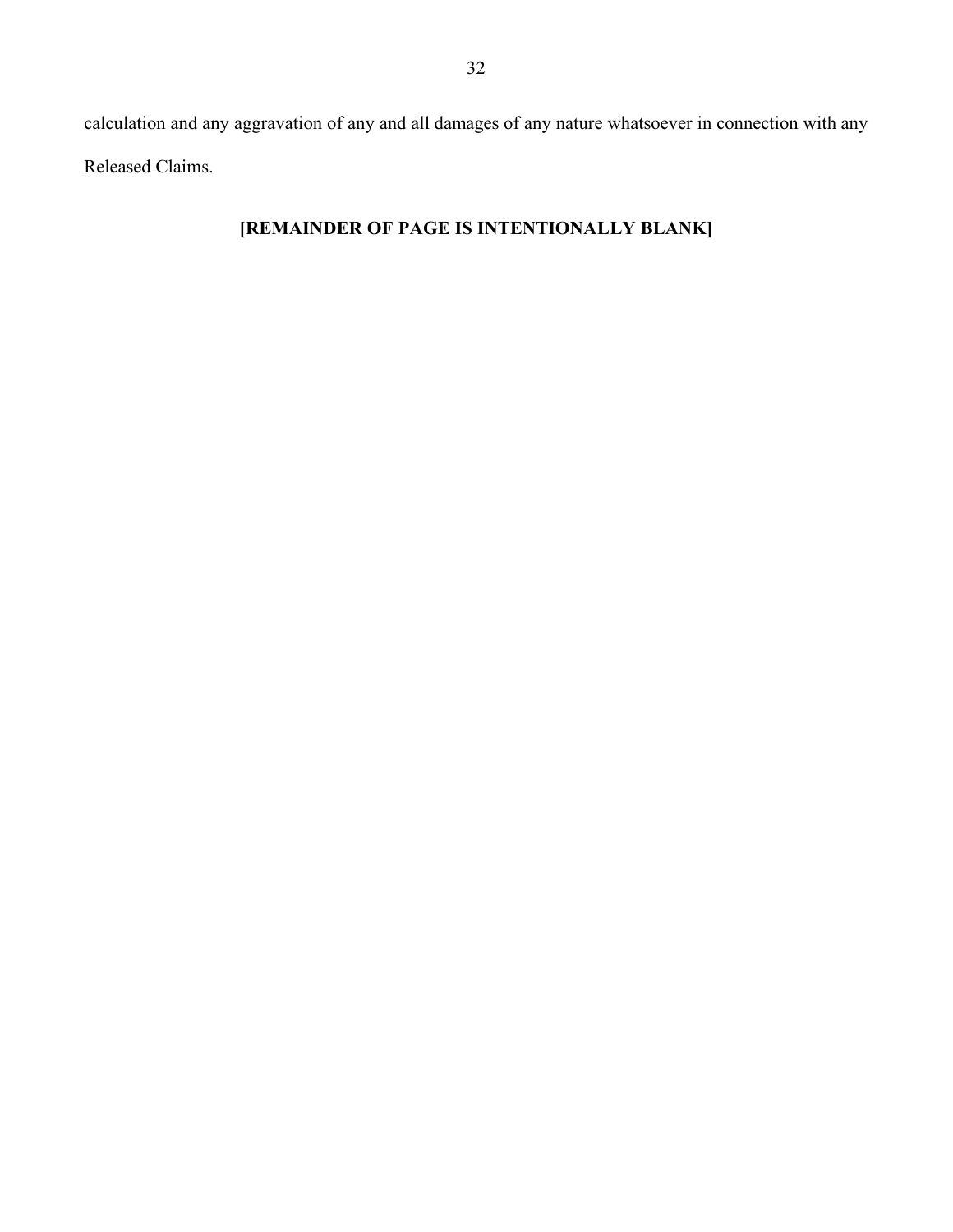DATED: November 12 2020

David Zouzout Representative Plaintiff

**LPC AVOCAT ING.** 

Me Joey Zukran, Plaintiff's Class Counsel

#### **KEURIG DR PEPPER INC.**

Jim Baldwin

Chief Legal Officer & General Counsel

### **CANADA DRY MOTT'S INC.**

Jim Baldwin Chief Legal Officer & General Counsel

**WOODS LLP** 

Me Bogdan Catanu Attorneys for Keurig Dr Pepper Inc. and Canada Dry Mott's Inc.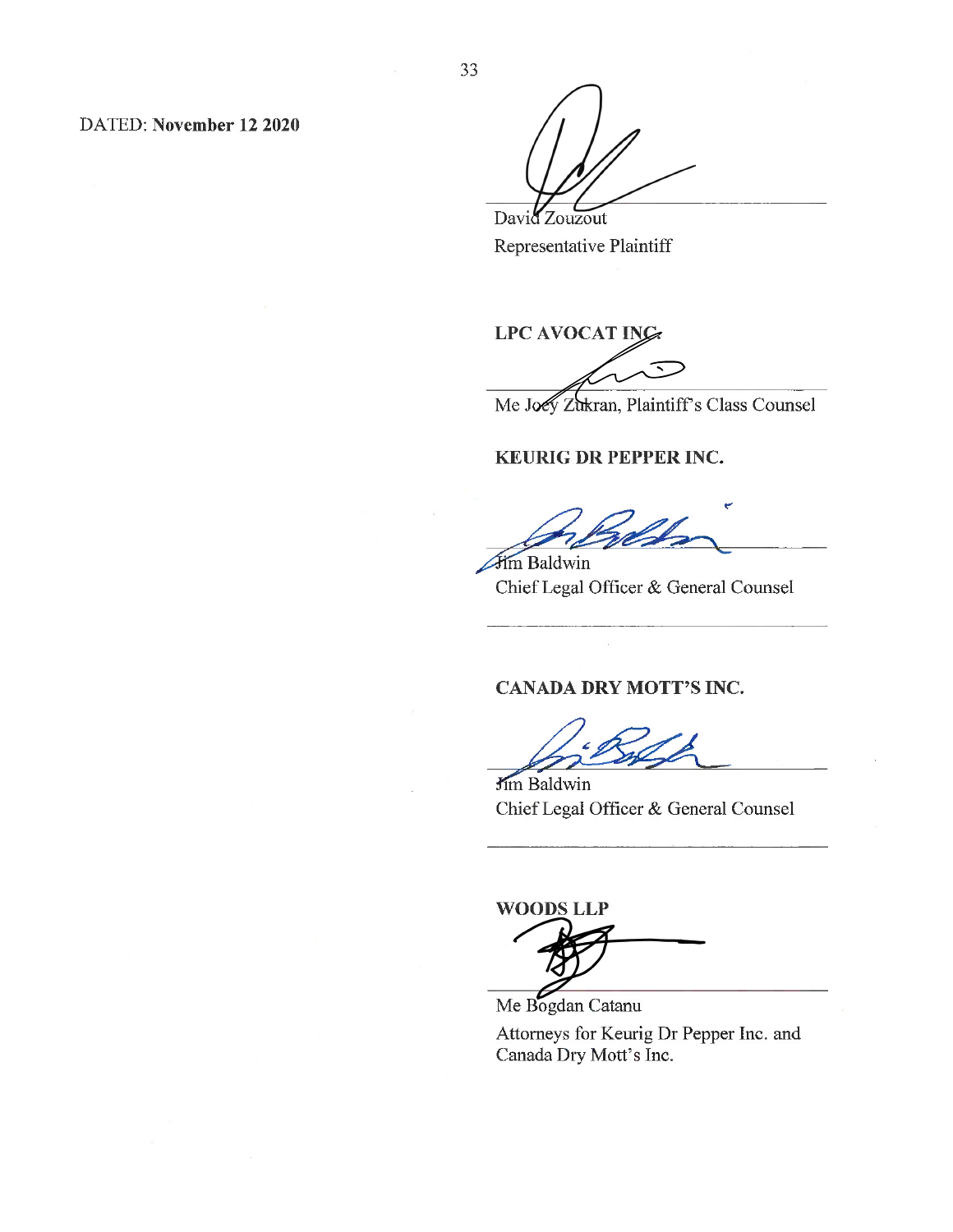### **Annex 1**

### **Long Form Pre-Approval Settlement Notice**

### **PRE-APPROVAL NOTICE**

### **Canada Dry Settlement Program in Quebec**

### **NOTICE OF COURT HEARING ON [INSERT DATE] CONCERNING THE APPROVAL OF A CLASSACTION SETTLEMENT AGREEMENT IN THE CASE OF**  *ZOUZOUT v. CANADA DRY MOTT'S INC. AND KEURIG DR PEPPER INC.* **QUEBEC SUPERIOR COURT 500-06-000968-194**

### **PLEASE READ THIS NOTICE CAREFULLY AS IT MAY AFFECT YOUR LEGAL RIGHTS**

#### **THE SETTLEMENT CLASS:**

A proposed settlement has been reached with respect to the class action commenced by a Quebec consumer (the "Plaintiff") against Canada Dry Mott's Inc. and Keurig Dr Pepper Inc. (collectively referred to as "Defendants") before the Superior Court of Quebec for the judicial district of Montreal (the "Court") under docket number 500-06-000968-194 (the "Action") on behalf of the Settlement Class defined in the parties' Settlement Agreement as:

All consumers who purchased in Quebec any Canada Dry Ginger Ale product marketed as "Made from Real Ginger" or "Fait à partir de vrai gingembre" at any time between January 14, 2016 and until November 11, 2020) (the "Class Period").

If you would like to exclude yourself from the class action, then you must timely and validly request exclusion (i.e. "opt out") as described in this Notice.

#### **SUMMARY:**

Plaintiff alleges that Defendants used or published certain labelling and advertising material that contained false or misleading information relating to the ingredients in Canada Dry Ginger Ale soft drinks. Defendants completely deny any and all wrongdoing or liability. Plaintiff and Defendants negotiated and ultimately agreed to the proposed settlement in order to avoid the burdens and expense of the lawsuit, and the risk and uncertainty of litigation.

Members of the Settlement Class who do not opt out may qualify for compensation under the proposed settlement.

Plaintiff and Class Counsel believe that the settlement is in the best interest of the Settlement Class.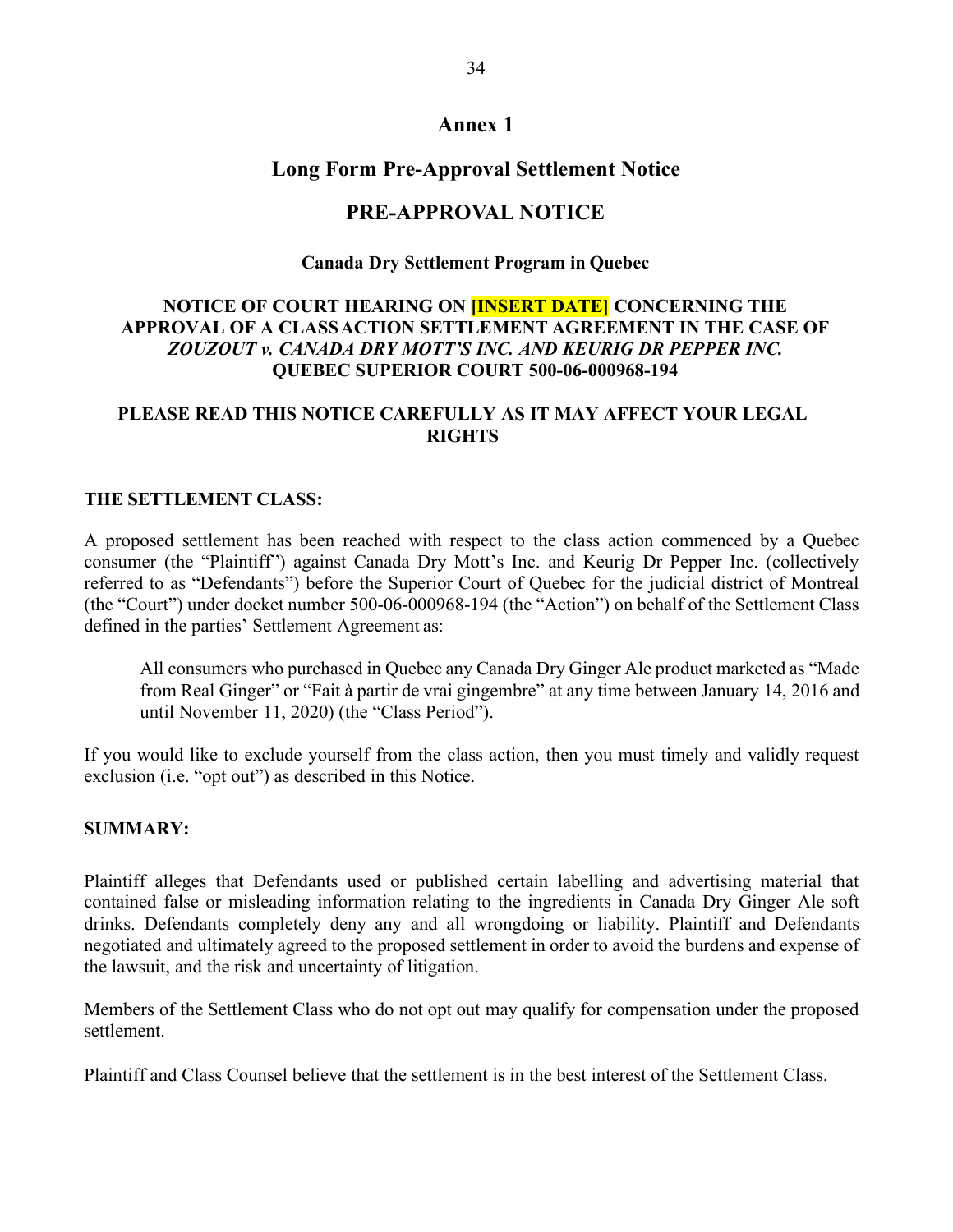As part of the settlement process, the Class Action will be authorized by the Court for settlement purposes only.

**The settlement is ultimately subject to the Court's approval. Compensation will only be issued if the Court grants final approval to the Settlement and after the time for appeals has ended and any appeals are resolved. Please be patient.**

### **WHAT THE SETTLEMENT PROVIDES:**

Defendants have agreed to make available the total amount of \$650,000 (the "Total Settlement Cap") to settle the Action. If the proposed settlement is approved, the amount of the Total Settlement Cap will be made available by Defendants to: (a) compensate Settlement Class Members who timely submit valid Claim Forms; (b) pay all costs and expenses related to the settlement including without limitation the costs of the Claims Administrator (as defined in the Settlement Agreement) and Plaintiff's Class Counsel's fees (\$195,000 plus taxes) and disbursements (\$15,000 plus taxes), subject to the Court's approval; (c) reimburse the Fonds Disbursement (\$30,830.50); and (d) pay the Plaintiff's disbursement and honorarium of up to \$5,000, subject to the Court's approval.

Only Settlement Class Members may qualify to receive compensation under the proposed settlement as described in this Notice.

### **HOW TO QUALIFY FOR COMPENSATION:**

Settlement Class Members will be able to submit claims for compensation online for a period of thirty (30) calendar days (the "Claims Period") until the Claim Form Due Date (to be determined by the Court). **To participate, you must sign up to receive notice of the Claims Period by submitting your e-mail address on the Settlement Web Site www.canadadrysettlement.ca by no later than the 5:00 PM Eastern** on ● [30 days after publication of Notice and issuance of Press Release]. The Claims Administrator will send an e-mail to the e-mail address you provide alerting you that the Claims Period is open and advising you of the Claim Form Due Date.

To qualify for compensation, a Settlement Class Member will be required to: solemnly declare under penalty of perjury that he/she purchased no less than five (5) Canada Dry Ginger Ale soft drinks in Quebec between January 14, 2016 and November 11, 2020 and sign and timely submit within the Claims Period a valid and complete Claim Form, attesting under penalty of perjury where and approximately when he/she purchased no less than five (5) Canada Dry Ginger Ale soft drinks in Quebec between January 14, 2016 and November 11, 2020. Each Settlement Class Member may submit only one (1) Claim Form. Each Settlement Class Member who timely submits a valid Claim Form will receive payment from the Claims Administrator appointed by the Court of an equal amount **up to a maximum of \$7.50 per Settlement Class Member**. Under the terms of the settlement, certain conditions may lead to Settlement Class Members with valid claims receiving less than this amount. For example, the compensation available to Settlement Class Members will be reduced proportionately among all Settlement Class Members with valid claims if the total amount of eligible claims exceeds the Total Settlement Cap minus the costs and expenses of the settlement described in the Settlement Agreement, and summarized in (b), (c) and (d) above.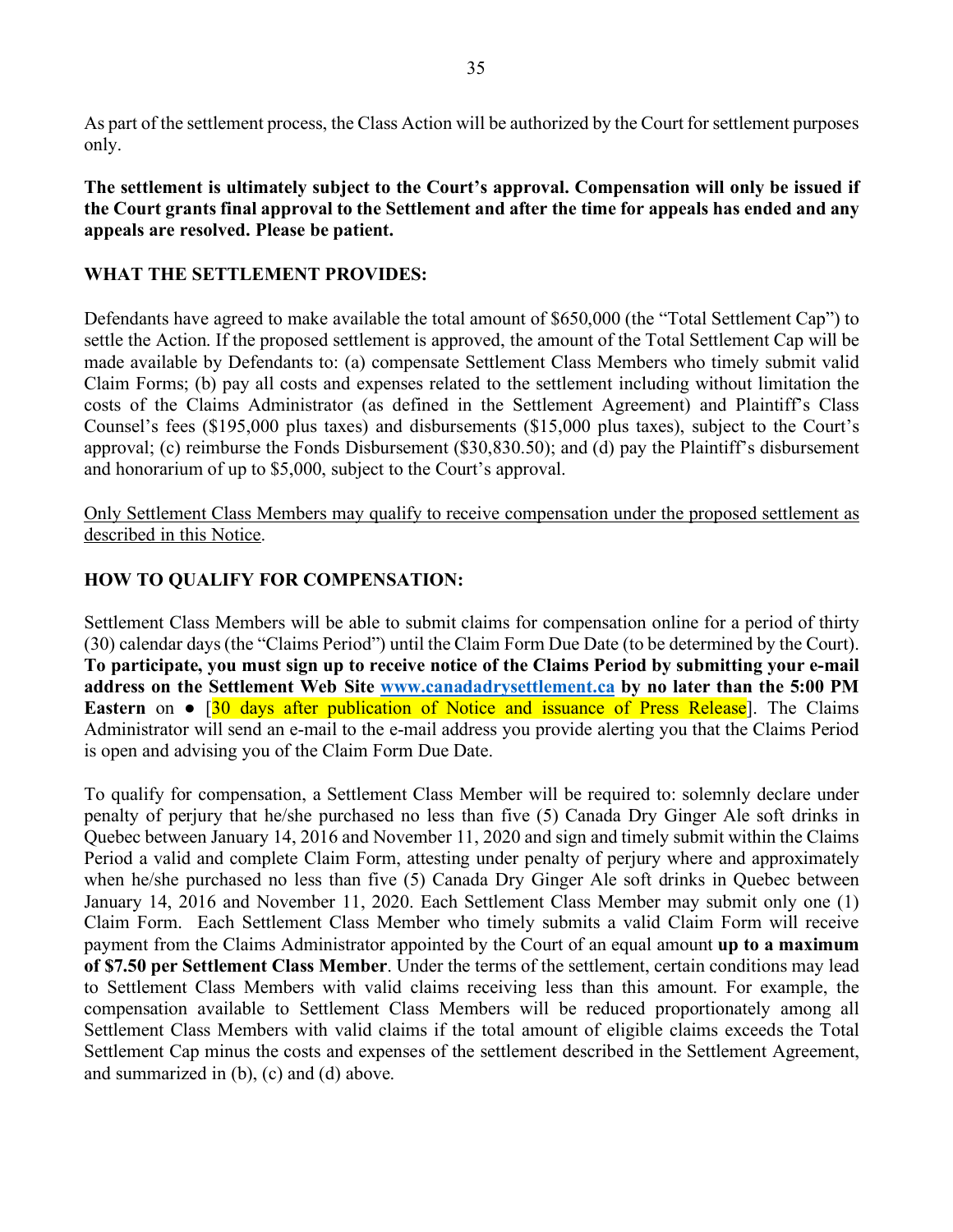In order to receive any compensation from the settlement, a Settlement Class Member must have a valid e-mail address and a bank account capable of receiving payments via Interac e-transfer, as e-transfer is the only method through which compensation will be sent. Compensation can only be collected for a period of thirty (30) days after the e-transfer is sent.

### **SETTLEMENT APPROVAL:**

### **Approval**

An application to approve the settlement will be heard by the Court on **●, 2020 at ● pm in room ●**. The date and time of the settlement approval hearing may be subject to adjournment by the Court without further publication notice to the Class Members, other than such notice which will be posted on Class Counsel's website www.lpclex.com/canadadry and on the Settlement Website www.canadadrysettlement.ca.

If the proposed settlement is approved, it will be binding on the Settlement Class except those who timely and properly opt out. If you opt out, you will not be eligible to receive any compensation from the settlement but you will retain the right to sue on an individual basis in relation to the Released Claims. Settlement Class Members who do not opt out will be subject to the releases in the Settlement Agreement regardless of whether or not they submit a Claim Form or ultimately receive any compensation from the settlement.

Class Members have the right to seek intervenor status in the class action, and no class member other than the representative plaintiff or an intervenor may be required to pay legal costs arising from the class action.

### **OPT OUTS AND OBJECTIONS:**

### **Opt Out**

If you do not wish to be part of the Class Action and bound by the Settlement Agreement, you may opt out of the Settlement Class by **5pm Eastern on** [30 days after publication of Notice and issuance of Press Release] (the "Opt Out Period") by informing the clerk of the Court of your choice to opt out. Any attempt to opt out after this time will not be valid. If you opt out of the class action, you will not be eligible to receive any compensation from the settlement but you will retain the right to sue on an individual basis in relation to the Released Claims. Your signed request of exclusion must contain all of the following information:

- 1. The name and Court docket number of this case, which is: *Zouzout* v. *Canada Dry Mott's Inc. and Keurig Dr Pepper Inc.* (500-06-000968-194);
- 2. Your name, address, phone number(s) and email address; and
- 3. Specific confirmation that you wish to exclude yourself (opt out) of the *Class Action against Canada Dry* and the *Canada Dry Settlement Agreement*.

The request for exclusion (opt out) must be sent by mail to the Court at the following address: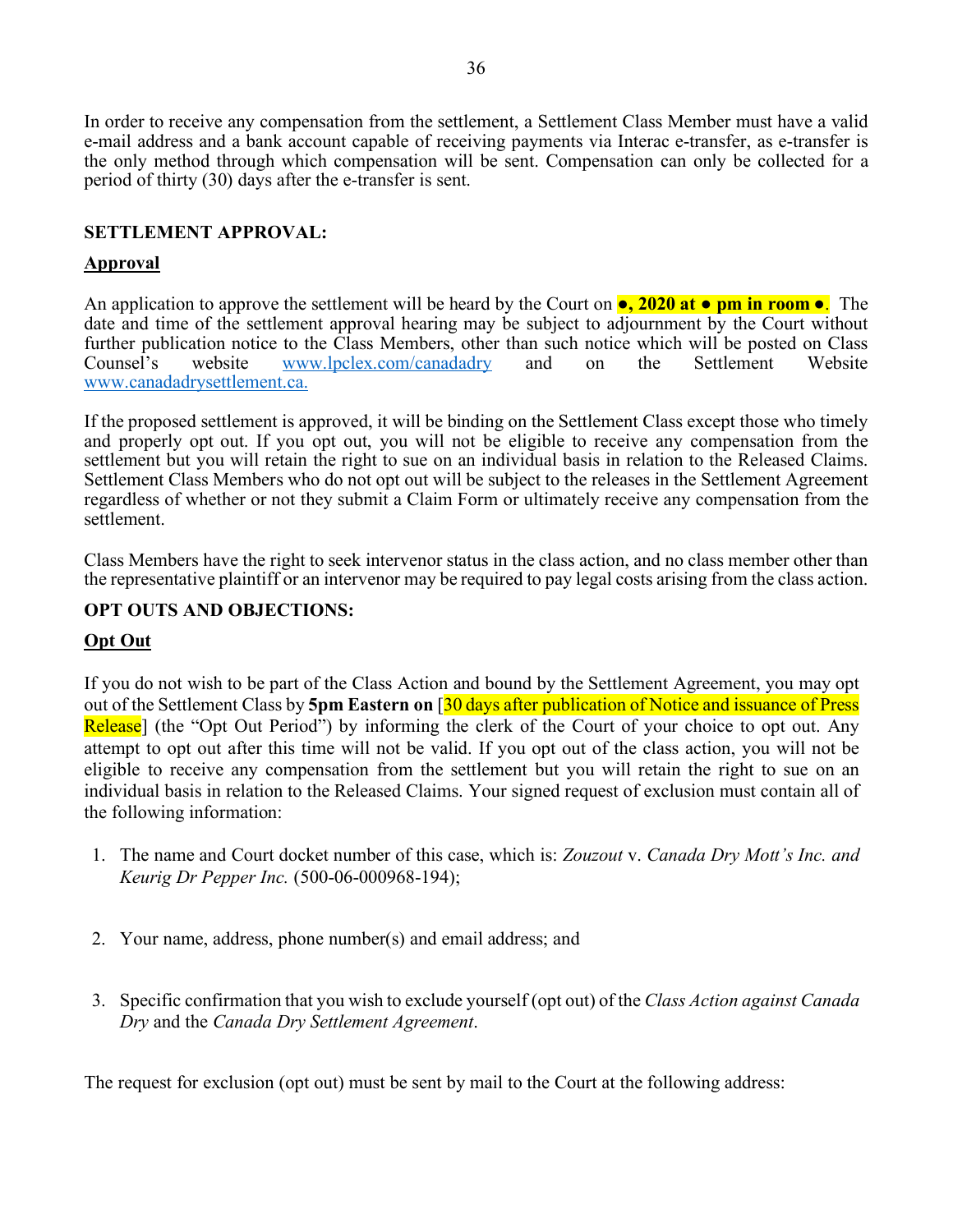TO: Greffe de la Cour supérieure du Québec

PALAIS DE JUSTICE DE MONTRÉAL 1 Notre-Dame Street East Room 1.120 Montréal (Québec) H2Y 1B5

If you do not timely and properly opt out of the class action within the Opt Out Period, you will irrevocably be bound by all the terms and conditions of the Settlement Agreement in the event it is approved by the Court.

### **Objections**

So long as you do not opt out, you may object to the settlement by explaining to the Court that you think the proposed settlement terms are unfair. Those who object to the settlement will remain part of the Settlement Class and will lose any right to sue in relation to the Released Claims.

If you wish to object to the proposed settlement, you must send a written notice of objection to class counsel by e-mail to JZUKRAN@LPCLEX.COM by no later than **5 pm Eastern on** [30 days after publication of Notice and issuance of Press Release]. Any attempt to object after this time will not be valid. Your written objection should include: (a) your name, address, e-mail address and telephone number; (b) a brief statement of the reasons for your objection; and (c) whether you plan to attend the hearing in person or through a lawyer, and if by lawyer, the name, address, e-mail address and telephone number of the lawyer.

Settlement Class Members who do not oppose the proposed settlement need not appear at the settlement approval hearing or take any other action at thistime.

### **FURTHER INFORMATION:**

A complete copy of the Settlement Agreement, and detailed information on how to file a Claim Form are available on the following Settlement Web Site: www.canadadrysettlement.ca.

The law firm representing the Plaintiff and the Settlement Class is the following:

Mtre Joey Zukran **LPC Avocat Inc.** 276 Saint-Jacques Street, Suite 801 Montreal, Quebec, H2Y 1N3 Phone: 514.379.1572 Fax: 514.221.4441 E-mail: jzukran@lpclex.com

The law firm representing Defendants is the following:

Bogdan Catanu **Woods LLP**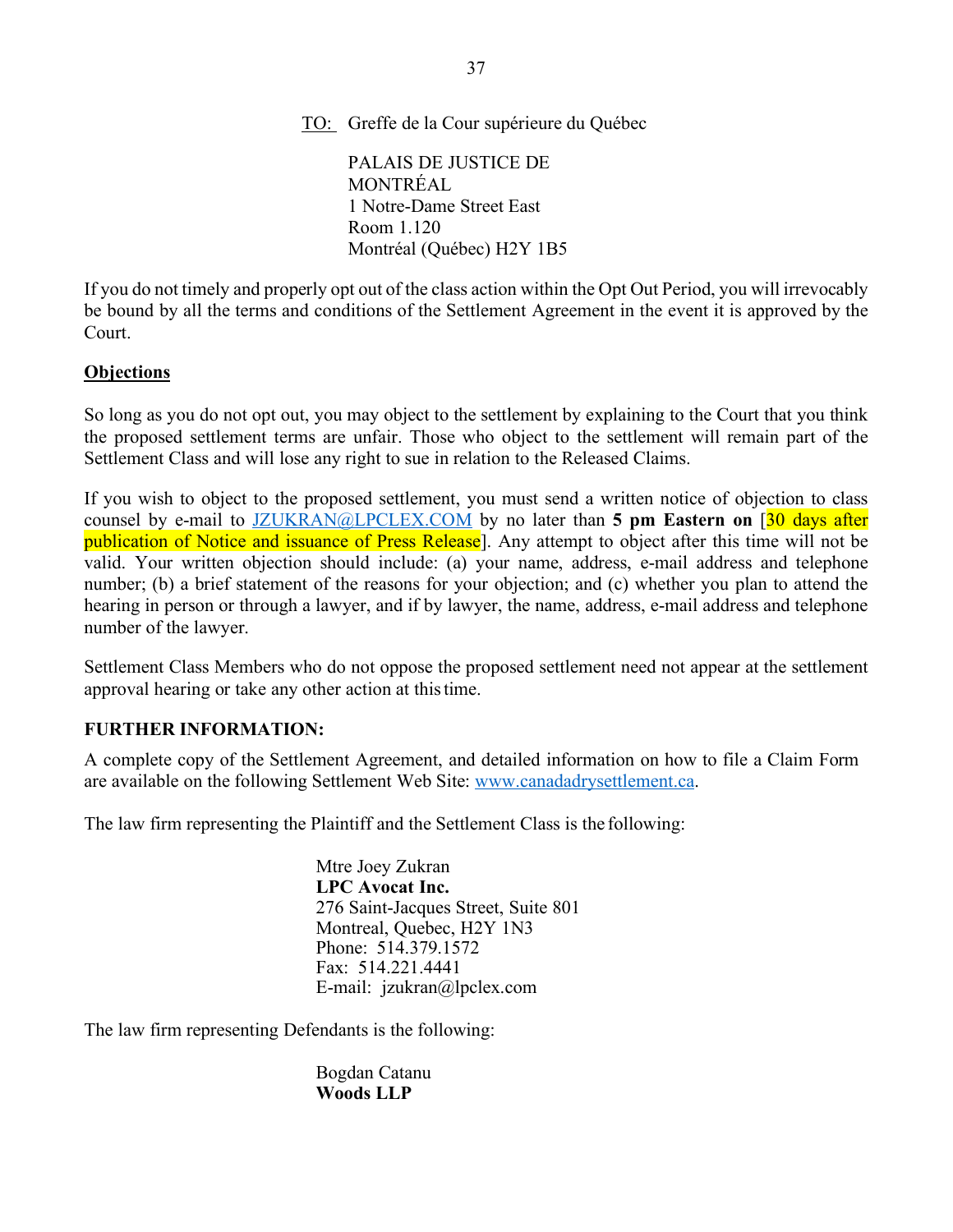2000 McGill College Avenue Montreal, Quebec, H3A 3H3 Fax: 514.284.2046 E-mail: bcatanu@woods.qc.ca

The Claims Administrator is: [TO BE INSERTED ONCE APPOINTED BY THE COURT]

**DEFENDANTS ARE NOT RESPONSIBLE FOR THE ADMINISTRATION OF THE SETTLEMENT OR THE DISTRIBUTION OF THE AMOUNTS MADE AVAILABLE UNDER THE TOTAL SETTLEMENT CAP. PLEASE CONTACT CLASS COUNSEL OR THE CLAIMS ADMINISTRATOR – NOT THE COURT OR DEFENDANTS' COUNSEL – FOR FURTHER INFORMATION. YOUR NAME AND ANY INFORMATION PROVIDED TO CLASS COUNSEL WILL BE KEPT CONFIDENTIAL.**

If there is a conflict between the provisions of this Notice and the Settlement Agreement, the terms of the Settlement Agreement will prevail.

**This notice has been approved by the Court.**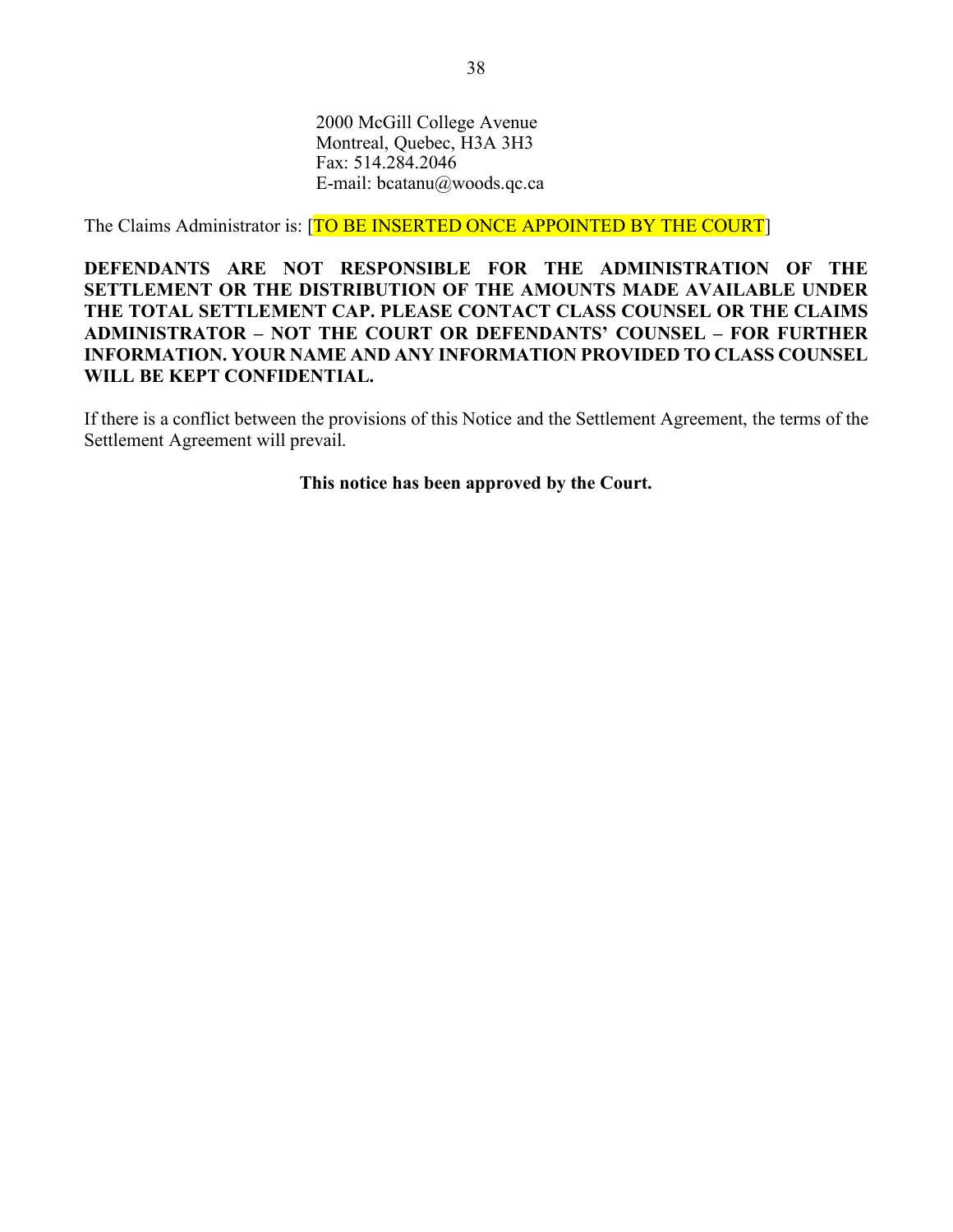### **Annex 1A**

### **Short Form Pre-Approval Settlement Notice**

### **CANADA DRY SETTLEMENT PROGRAM NOTICE OF SETTLEMENT APPROVAL HEARING** Superior Court of Quebec File #500-06-000968-194

A proposed Quebec settlement (the "Settlement") has been reached with respect to a class action lawsuit commenced against Canada Dry Mott's Inc. and Keurig Dr Pepper Inc. (collectively, "Defendants"). The lawsuit alleges that Defendants' advertising, labeling, and marketing materials regarding the ingredients in Canada Dry Ginger Ale soft drinks were improper. Defendants deny any wrongdoing or liability. **If you are a Settlement Class Member (defined below), you may qualify for compensation under the Settlement.** The Court will have a hearing on **(DATE)** to decide whether to approve the Settlement before any money is paid.

**Am I a Settlement Class Member?** You are a Settlement Class Member if at any time between January 14, 2016 to November 11, 2020 (the "Class Period") you purchased five or more Canada Dry Ginger Ale soft drinks in Quebec during the Class Period, unless you exercised your right to opt out of the class action or if you are one of the Released Parties.

**What Does the Settlement Provide?** If the Settlement is approved, Defendants agree to make available the total amount of \$650,000 (the "Total Settlement Cap") to be used to: a) compensate Settlement Class Members who timely submit valid Claim Forms; (b) pay all costs and expenses related to the settlement including without limitation the costs of the Claims Administrator (as defined in the Settlement Agreement) and Plaintiff's Class Counsel's fees (\$195,000 plus taxes) and disbursements (\$15,000 plus taxes), subject to the Court's approval; (c) reimburse the Fonds Disbursement (\$30,830.50); and (d) pay the Plaintiff's disbursement and honorarium of up to \$5,000, subject to the Court's approval. Settlement Class Members who submit a valid and timely Claim Form may receive compensation (in the form of an Interac e-Transfer) of **up to \$7.50 per Settlement Class Member**. Under the terms of the settlement, certain conditions may lead to Settlement Class Members with valid claims receiving less than this amount. For example, the compensation available will be reduced proportionately among all Settlement Class Members with valid claims if the total amount of eligible claims exceeds the Total Settlement Cap minus the costs and expenses of the settlement. In order to receive compensation from the Settlement, Settlement Class Members must have a valid e-mail address and a bank account capable of receiving payments via Interac e-Transfer.

**What Are My Options?** If you are a Settlement Class Member and you do nothing, you will remain in the Settlement Class. You may make a claim for compensation if the Settlement is approved and you will lose any right to sue in relation to the released claims described in the Settlement Agreement.

**How Do I Claim Compensation?** If you are a Settlement Class Member, to ask for compensation, you must: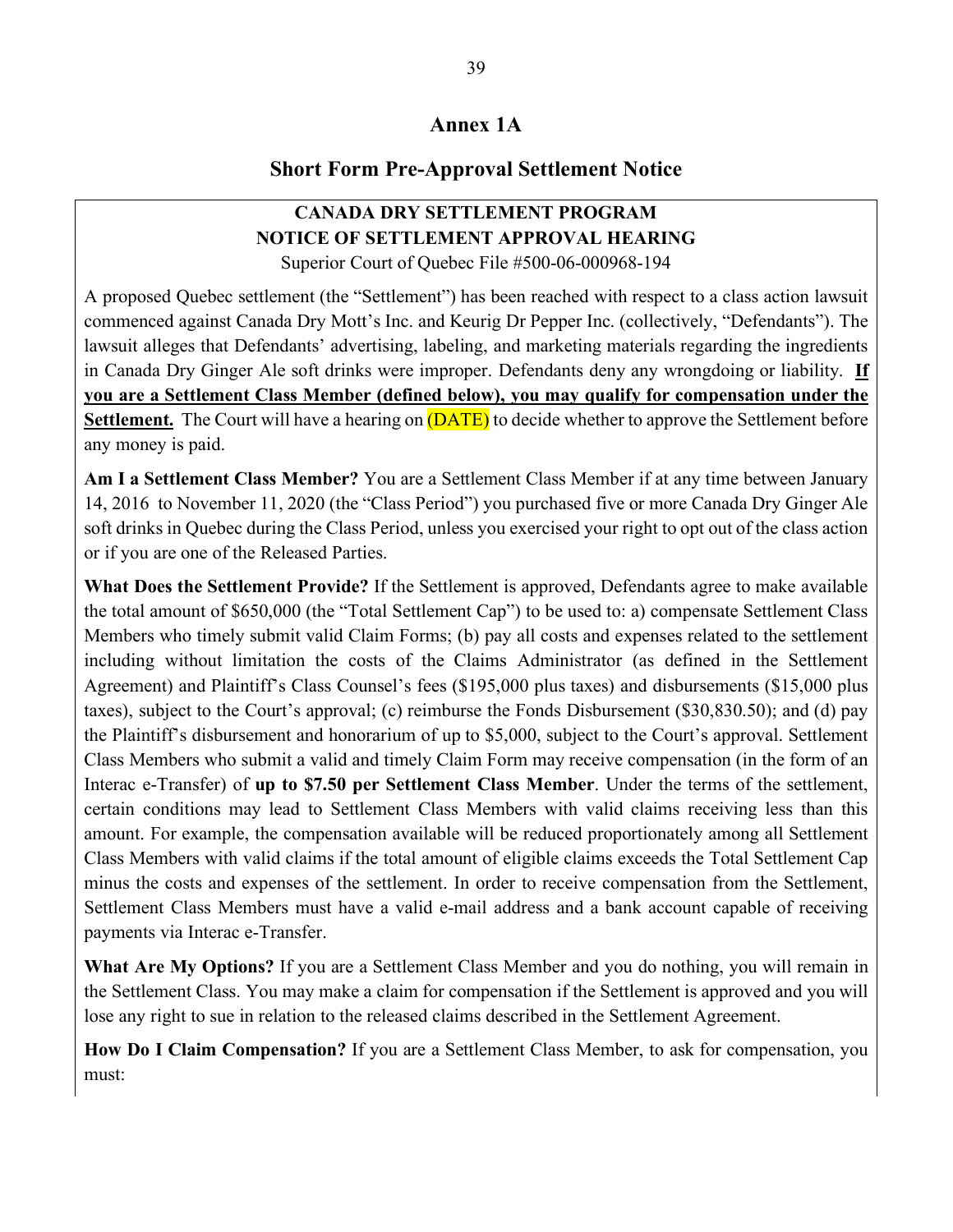**(1)** provide your e-mail address at www.canadadrysettlement.ca **by 5 pm Eastern on** [30 days after publication of Notice and issuance of Press Release]; and

**(2)** complete and submit an online Claim Form by the Claim Form Due Date (to be determined by the Court following the approval hearing) attesting to its contents under penalty of perjury.

If you do not wish to participate in the Settlement, you may opt out by 5 pm Eastern on  $\sqrt{30}$  days after publication of Notice and issuance of Press Release], or you may stay in the Settlement Class and object to the Settlement by 5 pm Eastern on [30 days after publication of Notice and issuance of Press Release], in accordance with the procedures described in the Settlement Agreement and Long Form Pre-Approval Notice available on the Settlement Website.

**Who Should I Contact for Information?** For more information about the Settlement, visit www.canadadrysettlement.ca or contact the Claims Administrator (1-888-684-7379) or Class Counsel: Mtre Joey Zukran, LPC Avocat Inc. (514-379-1572, JZUKRAN@LPCLEX.COM).

**This is only a summary notice. You may view the complete Pre-Approval Notice and Settlement Agreement at www.canadadrysettlement.ca This notice has been approved by the Court.**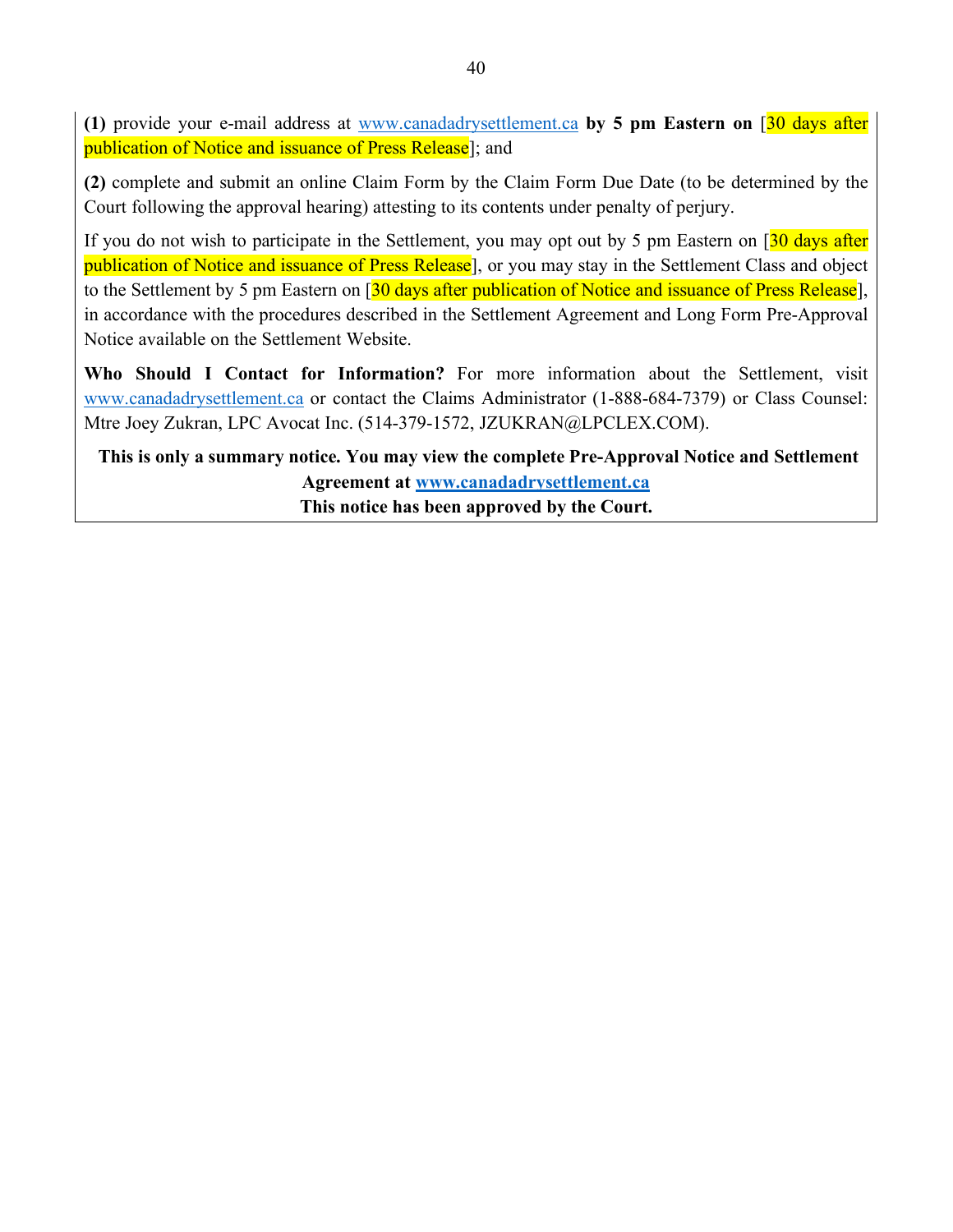### **Annexe 1**

### **Version longue de l'avis préalable à l'approbation du règlement**

### **AVIS PRÉALABLE À L'APPROBATION DU RÈGLEMENT**

**Programme de règlement concernant la boisson Canada Dry au Québec**

### **AVIS D'AUDIENCE DU TRIBUNAL LE [INSÉRER LA DATE] CONCERNANT L'APPROBATION D'UNE ENTENTE DE RÈGLEMENT RELATIVE À UNE ACTION COLLECTIVE DANS L'AFFAIRE** *ZOUZOUT c. CANADA DRY MOTT'S INC. ET KEURIG DR PEPPER INC.* **DOSSIER No 500-06-000968-194 DE LA COUR SUPÉRIEURE DU QUÉBEC**

### **VEUILLEZ LIRE LE PRÉSENT AVIS ATTENTIVEMENT, CAR IL POURRAIT AVOIR UNE INCIDENCE SUR VOS DROITS**

### **GROUPE VISÉ PAR LE RÈGLEMENT:**

Un projet de règlement a été conclu à l'égard de l'action collective intentée par un consommateur québécois (le « Demandeur ») contre Canada Dry Mott's inc. et Keurig Dr Pepper inc. (collectivement appelées les « Défenderesses ») devant la Cour supérieure du Québec, district judiciaire de Montréal (le « Tribunal ») sous le numéro de dossier 500-06-000968-194 (l'« Action ») pour le compte du Groupe visé par le règlement défini comme suit dans l'Entente de règlement:

Tous les consommateurs ayant acheté au Québec un produit de soda gingembre Canada Dry commercialisé comme étant « Made From Real Ginger » ou « Fait à partir de vrai gingembre » à un moment quelconque entre le 14 janvier 2016 et le 11 novembre 2020 (la « Période visée »).

Si vous désirez vous exclure de l'action collective, vous devez présenter en temps opportun une demande valide en ce sens comme il est indiqué dans le présent Avis.

### **SOMMAIRE:**

Le Demandeur allègue que les Défenderesses ont utilisé ou publié du matériel d'étiquetage et du matériel publicitaire contenant des renseignements faux ou trompeurs concernant les ingrédients dans les boissons gazeuses soda gingembre de Canada Dry. Les Défenderesses nient catégoriquement tout acte répréhensible ou toute responsabilité. Le Demandeur et les Défenderesses ont négocié et finalement accepté le projet de règlement afin d'éviter le fardeau et les coûts de la poursuite ainsi que le risque et l'incertitude associés au litige.

Les membres du Groupe visé par le règlement qui ne se sont pas exclus pourraient avoir droit à une indemnité dans le cadre du projet de règlement.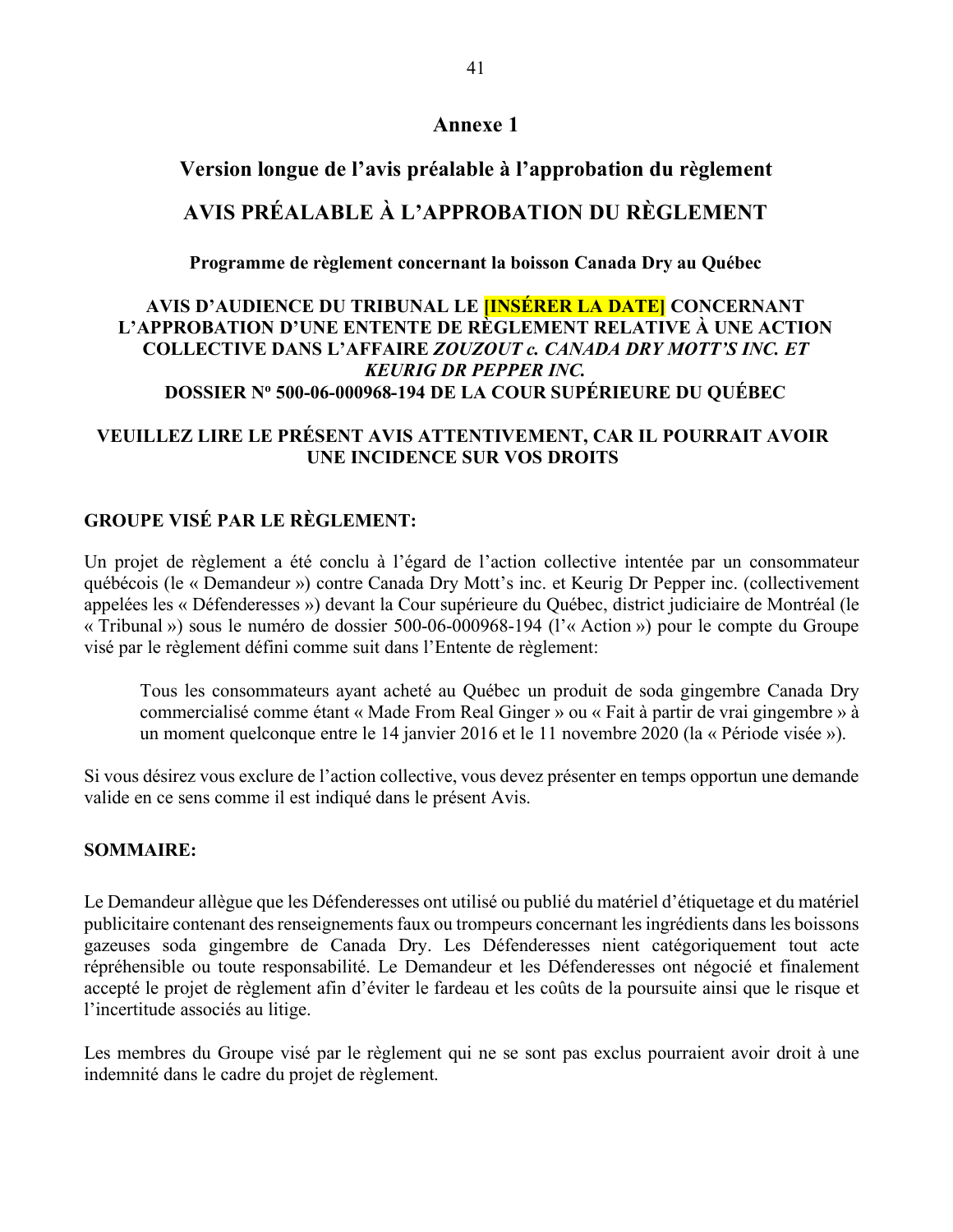Le Demandeur et les Avocats du groupe estiment que le règlement est dans l'intérêt du Groupe visé par le règlement.

Dans le cadre du processus de règlement, l'action collective sera autorisée par le Tribunal aux seules fins du règlement.

**Le règlement doit, en dernier ressort, être approuvé par le Tribunal. Les indemnités seront versées seulement si le Tribunal donne son approbation définitive au règlement et après que les délais d'appel auront expiré et que les appels auront été tranchés, s'il y a lieu. Nous vous invitons à faire preuve de patience.**

### **MODALITÉS DU RÈGLEMENT :**

Les Défenderesses ont accepté de rendre disponible la somme totale de \$650,000 (la « Somme maximale de règlement ») pour régler l'Action. Si le projet de règlement est approuvé, la Somme maximale de règlement sera rendue disponible pour : (a) indemniser les Membres du Groupe visé par le règlement qui déposent en temps opportun des Formulaires de réclamation valides; b) payer tous les frais liés au règlement, y compris, sans limitation, les frais de l'Administrateur des réclamations (au sens attribué à ce terme dans l'Entente de règlement) et les honoraires des Avocats du groupe du Demandeur (195 000 \$ plus les taxes applicables) et les débours (15 000 \$ plus les taxes applicables), sous réserve de l'approbation du Tribunal; (c) rembourser le Débours du Fonds (30 830,50 \$); et (d) verser au Demandeur ses débours et une rétribution de jusqu'à 5 000 \$, sous réserve de l'approbation du Tribunal.

Seuls les Membres du Groupe visé par le règlement pourraient avoir droit à une indemnité aux termes du projet de règlement comme il est indiqué dans le présent avis.

### **ADMISSIBILITÉ À UNE INDEMNITÉ :**

Les Membres du Groupe visé par le règlement pourront présenter des demandes d'indemnisation pendant une période de trente (30) jours civils (la « Période de réclamation ») se terminant à la Date limite de présentation d'un Formulaire de réclamation (qui sera déterminée par le Tribunal). **Pour participer, vous devez vous inscrire afin de recevoir un avis relatif à la Période de réclamation en indiquant votre adresse électronique sur le Site Web du règlement, au www.canadadrysettlement.ca, au plus tard à 17 h, heure de l'Est, le** [30 jours après la publication de l'Avis et émission du Communiqué de presse]. L'Administrateur des réclamations enverra un courriel à l'adresse électronique que vous aurez fournie pour vous aviser que la Période de réclamation est ouverte et vous informer de la Date limite de présentation d'un Formulaire de réclamation.

Pour avoir droit à une indemnité, un Membre du Groupe visé par le règlement devra : attester sous peine de parjure qu'il/elle a acheté pas moins de cinq (5) boissons gazeuses soda gingembre de Canada Dry au Québec entre le 14 janvier 2016 et le 11 novembre 2020 et signer et présenter en temps opportun à l'intérieur de la Période de réclamation un Formulaire de réclamation valide et complet, attestant sous peine de parjure où et approximativement quand il/elle a acheté au moins de cinq (5) boissons gazeuses soda gingembre de Canada Dry au Québec entre le 14 janvier 2016 et le 11 novembre 2020. Chaque Membre du Groupe visé par le règlement ne peut présenter qu'un (1) Formulaire de réclamation. Chaque Membre du Groupe visé par le règlement qui présente en temps opportun un Formulaire de réclamation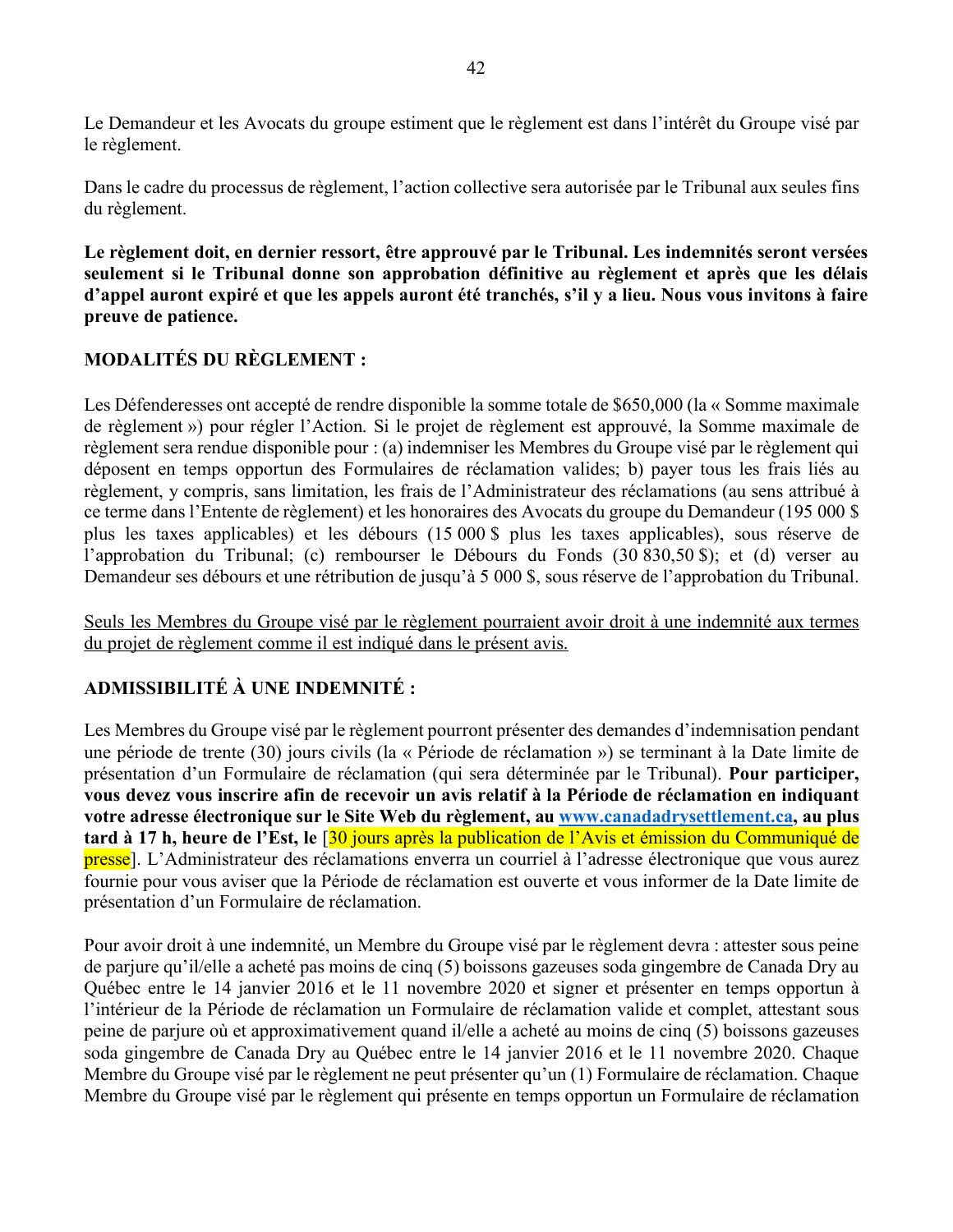valide recevra de l'Administrateur des réclamations désigné par le Tribunal **un maximum de 7,50 \$ par Membre du Groupe visé par le règlement**. Selon les modalités du règlement, certaines conditions pourraient faire en sorte que les Membres du Groupe visé par le règlement ayant des réclamations valides reçoivent une somme inférieure à ce paiement. Par exemple, les Membres du Groupe visé par le règlement ayant des réclamations valides se verront offrir une indemnité réduite au prorata si le montant total des réclamations admissibles excède la Somme maximale de règlement moins les frais liés au règlement décrits dans l'Entente de règlement, lesquels sont résumés aux points (b), (c) et (d) qui précèdent.

Pour recevoir une indemnité dans le cadre du règlement, un Membre du Groupe visé par le règlement doit avoir une adresse électronique valide et un compte bancaire pouvant recevoir des paiements au moyen d'un virement de fonds par courriel Interac, car les indemnités ne seront envoyées que par ce moyen. L'indemnité peut être perçue seulement dans les trente (30) jours suivant le virement de fonds par courriel Interac.

### **APPROBATION DU RÈGLEMENT :**

### **Approbation**

Une demande d'approbation de l'entente de règlement sera présentée devant le Tribunal le **● 2020, à ●h, à la salle ●**. La date et l'heure de l'audience sur l'approbation du règlement peuvent être reportées par le Tribunal sans autre avis publié aux Membres du Groupe, autre que l'avis qui sera affiché sur le site Web des Avocats du groupe www.lpclex.com/canadadry et sur le Site Web du règlement www.canadadrysettlement.ca.

Si le projet de règlement est approuvé, il liera le Groupe visé par le règlement, à l'exception de ceux qui s'en seront exclus en temps opportun et de façon appropriée. Si vous vous excluez, vous n'aurez pas droit à une indemnité dans le cadre du règlement, mais vous conserverez le droit d'intenter une poursuite sur une base individuelle relativement aux Réclamations quittancées. Les Membres du Groupe visé par le règlement qui ne se seront pas exclus seront assujettis aux quittances prévues dans l'Entente de règlement, qu'ils présentent ou non un Formulaire de réclamation ou qu'ils reçoivent ou non une indemnité dans le cadre du règlement

Les Membres du Groupe ont le droit de demander le statut d'intervenant dans l'action collective, et aucun membre du groupe autre que le Demandeur ou un intervenant ne peut être tenu de payer les frais de justice découlant de l'action collective.

### **EXCLUSIONS ET OPPOSITIONS :**

### **Exclusions**

Si vous ne souhaitez pas faire partie de l'Action collective et être lié par l'Entente de règlement, vous pouvez vous exclure du Groupe visé par le règlement avant **17 h, heure de l'Est, le** [30 jours après la publication de l'Avis et émission du Communiqué de presse] (la « Période d'exclusion ») en faisant part de votre décision au greffe de la Cour. Toute tentative d'exclusion après ce délai sera invalide. Si vous vous excluez de l'action collective, vous n'aurez pas droit à une indemnité dans le cadre du règlement, mais vous conserverez le droit d'intenter une poursuite sur une base individuelle relativement aux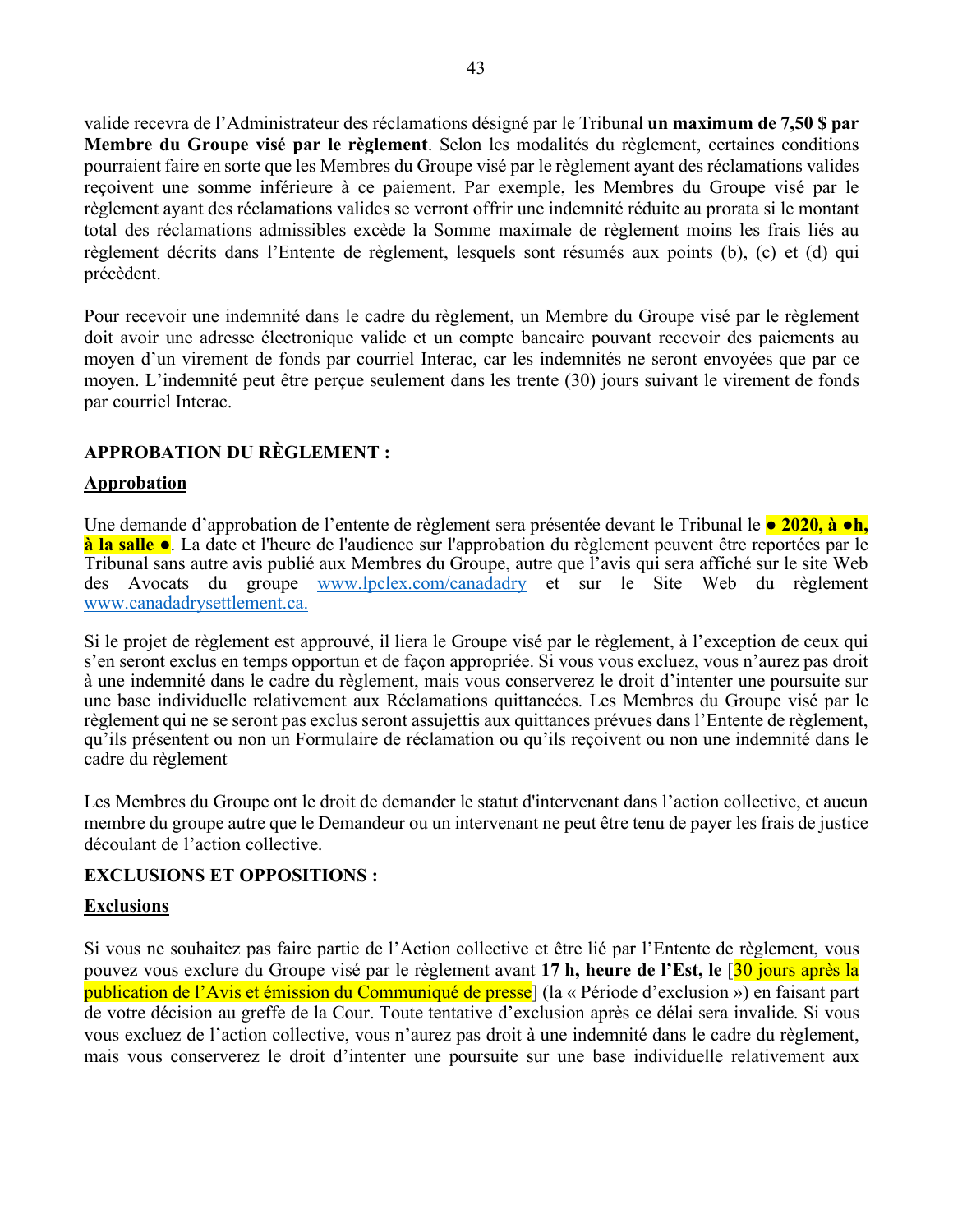Réclamations quittancées. Votre demande d'exclusion signée doit indiquer tous les renseignements suivants :

- 1. l'intitulé et le numéro de dossier de la Cour dans cette affaire, à savoir : Zouzout c. Canada Dry Mott's inc. et Keurig Dr Pepper inc. (500-06-000968-194);
- 2. votre nom, adresse, numéro(s) de téléphone et adresse électronique;
- 3. la confirmation expresse que vous souhaitez vous exclure de l'Action collective intentée contre Canada Dry et de l'Entente de règlement avec Canada Dry.

Votre demande d'exclusion doit être envoyée à la Cour par la poste, à l'adresse suivante :

DESTINATAIRE : Greffe de la Cour supérieure du Québec PALAIS DE JUSTICE DE MONTRÉAL 1, rue Notre-Dame Est Salle 1.120 Montréal (Québec) H2Y 1B5

Si vous ne vous excluez pas de l'action collective en temps opportun et de façon appropriée au cours de la Période d'exclusion, vous serez irrévocablement lié par toutes les modalités et conditions de l'Entente de règlement si celle-ci est approuvée par le Tribunal.

### **Oppositions**

Tant que vous ne vous êtes pas exclu, vous pouvez vous opposer au règlement en expliquant au Tribunal que, selon vous, les modalités du projet de règlement sont injustes. Les personnes qui s'opposent au règlement demeureront Membres du Groupe visé par le règlement et perdront leur droit d'intenter une poursuite relativement aux Réclamations quittancées.

Si vous souhaitez vous opposer au projet de règlement, vous devez envoyer un avis d'opposition écrit aux avocats du groupe à l'adresse électronique suivante : JZUKRAN@LPCLEX.COM, au plus tard à **17 h,**  heure de l'Est, <sup>[30</sup> jours après la publication de l'Avis et émission du Communiqué de presse<sup>]</sup>. Toute tentative d'opposition après ce délai sera invalide. Votre avis d'opposition écrit doit indiquer : a) votre nom, adresse, adresse électronique et numéro de téléphone; b) une brève description des motifs de votre opposition; et c) un énoncé indiquant si vous avez ou non l'intention de comparaître à l'audience en personne ou par l'intermédiaire d'un avocat et, si vous souhaitez comparaître par l'intermédiaire d'un avocat, les nom, adresse, adresse électronique et numéro de téléphone de l'avocat.

Les Membres du Groupe visé par le règlement qui ne s'opposent pas au projet de règlement n'ont pas besoin de se présenter à l'audience d'approbation du règlement ni de faire aucune autre démarche pour le moment.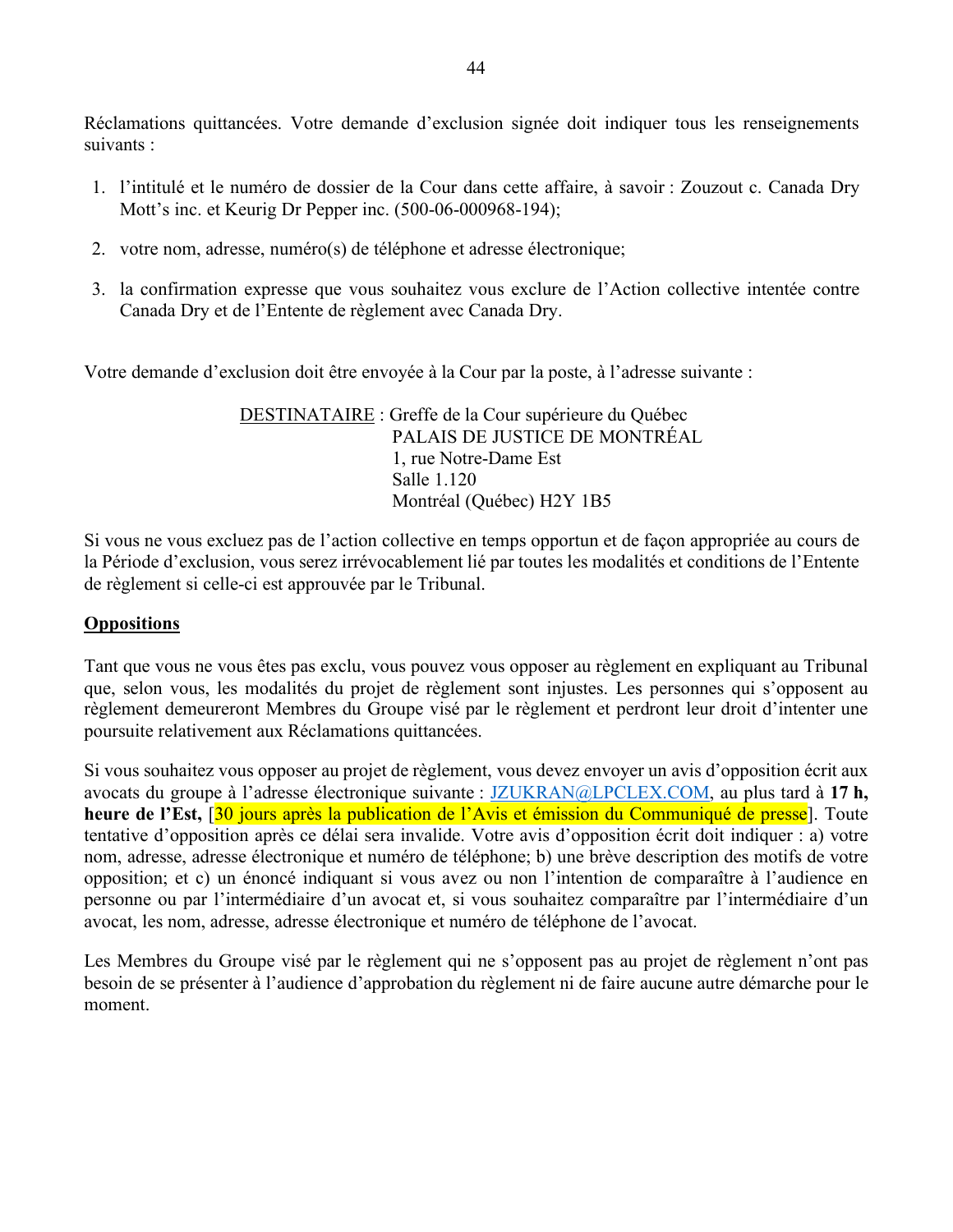### **RENSEIGNEMENTS SUPPLÉMENTAIRES :**

Une version complète de l'Entente de règlement et des renseignements détaillés sur la manière de présenter un Formulaire de réclamation figurent sur le Site Web du règlement : www.canadadrysettlement.ca.

Le cabinet d'avocats qui représente le Demandeur et le Groupe visé par le règlement est :

Me Joey Zukran **LPC Avocat inc.** 276, rue Saint-Jacques, bureau 801 Montréal (Québec) H2Y 1N3 Téléphone : 514-379-1572 Télécopieur : 514-221-4441 Courriel : jzukran@lpclex.com

Le cabinet d'avocats qui représente les Défenderesses est :

Bogdan Catanu **Woods LLP** 2000, avenue McGill College Montréal (Québec) H3A 3H3 Télécopieur : 514-284-2046 Courriel : bcatanu@woods.qc.ca

L'Administrateur des réclamations est : [A INSÉRER UNE FOIS NOMMÉ PAR LE TRIBUNAL]

**LES DÉFENDERESSES NE SONT PAS CHARGÉES DE L'ADMINISTRATION DU RÈGLEMENT NI DE LA DISTRIBUTION DES SOMMES RENDUES DISPONIBLES DANS LE CADRE DE LA SOMME MAXIMALE DE RÈGLEMENT. VEUILLEZ COMMUNIQUER AVEC LES AVOCATS DU GROUPE OU L'ADMINISTRATEUR DES RÉCLAMATIONS – ET NON AVEC LE TRIBUNAL OU AVEC LES AVOCATS DES DÉFENDERESSES – POUR OBTENIR D'AUTRES RENSEIGNEMENTS. VOTRE NOM AINSI QUE TOUTE INFORMATION FOURNIE AUX AVOCATS DU GROUPE RESTERONT CONFIDENTIELS.**

Les modalités de l'Entente de règlement l'emportent sur toute disposition contradictoire du présent Avis.

**Le Tribunal a approuvé le présent avis.**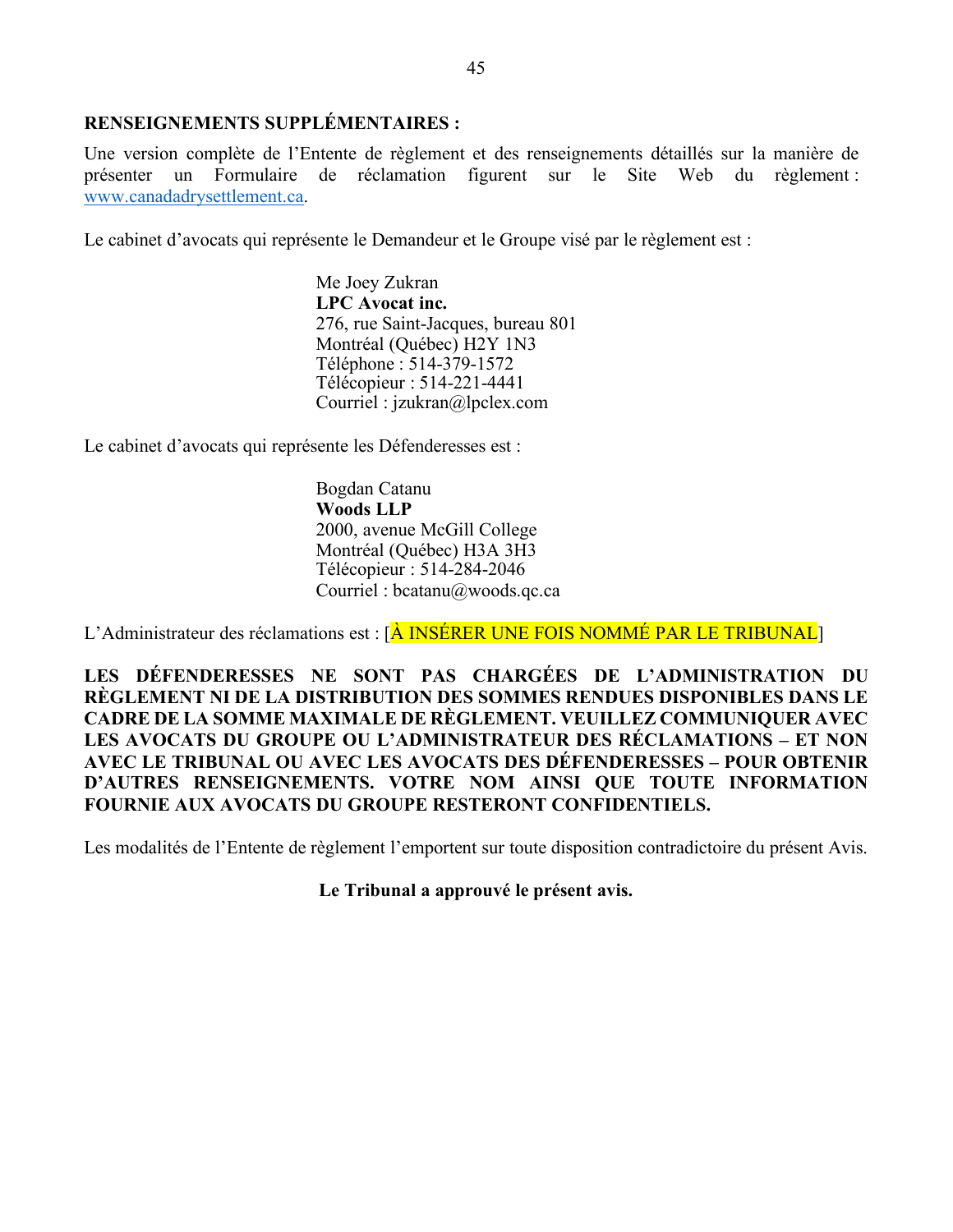#### **Annexe 1A**

#### **Version abrégée de l'avis préalable à l'approbation du règlement**

## **PROGRAMME DE RÈGLEMENT CONCERNANT CANADA DRY AVIS D'AUDIENCE D'APPROBATION DU RÈGLEMENT**

Dossier nº 500-06-000968-194 de la Cour supérieure du Québec

Un projet de règlement au Québec (le « règlement ») a été conclu à l'égard d'une action collective intentée contre Canada Dry Mott's inc. et Keurig Dr Pepper inc. (collectivement, les « Défenderesses »). La poursuite allègue que le matériel publicitaire, d'étiquetage et de marketing des Défenderesses concernant les ingrédients dans les boissons gazeuses soda gingembre de Canada Dry était inapproprié. Les Défenderesses nient tout acte répréhensible ou toute responsabilité. **Si vous êtes Membre du Groupe visé par le règlement (au sens attribué à ce terme ci-après), vous pourriez avoir droit à une indemnité dans le cadre du règlement.** Le Tribunal tiendra une audience le (DATE) pour décider s'il y a lieu d'approuver le règlement avant le versement de quelque indemnité que ce soit.

**Suis-je un Membre du Groupe visé par le règlement?** Vous êtes Membre du Groupe visé par le règlement si vous avez acheté cinq boissons gazeuses soda gingembre de Canada Dry ou plus au Québec à tout moment entre le 14 janvier 2016 et le 11 novembre 2020 (la « Période visée »), à moins que vous n'ayez exercé votre droit de vous exclure de l'action collective ou que vous ne soyez au nombre des Parties quittancées.

**Qu'offre le règlement?** Si le règlement est approuvé, les Défenderesses ont accepté de rendre disponible la somme totale de \$650,000 (la « Somme maximale de règlement ») qui serait utilisée pour : (a) indemniser les Membres du Groupe visé par le règlement qui déposent en temps opportun des Formulaires de réclamation valides; b) payer tous les frais liés au règlement, y compris, sans limitation, les frais de l'Administrateur des réclamations (au sens attribué à ce terme dans l'Entente de règlement) et les honoraires des Avocats du groupe du Demandeur (195 000 \$ plus les taxes applicables) et les débours (15 000 \$ plus les taxes applicables), sous réserve de l'approbation du Tribunal; (c) rembourser le Débours du Fonds (30 830,50 \$); et (d) verser au Demandeur ses débours et une rétribution de jusqu'à 5 000 \$, sous réserve de l'approbation du Tribunal. Les Membres du Groupe visé par le règlement qui présentent en temps opportun un Formulaire de réclamation valide pourraient recevoir (au moyen d'un virement de fonds par courriel Interac) une **indemnité maximale de 7,50 \$ par Membre du Groupe visé par le règlement**. Selon les modalités du règlement, certaines conditions pourraient faire en sorte que les Membres du Groupe visé par le règlement ayant des réclamations valides reçoivent une somme inférieure à ce paiement. Par exemple, les Membres du Groupe visé par le règlement ayant des réclamations valides se verront offrir une indemnité réduite au prorata si le montant total des réclamations admissibles excède la Somme maximale de règlement moins les frais liés au règlement. Pour recevoir une indemnité dans le cadre du règlement, les Membres du Groupe visé par le règlement doivent avoir une adresse électronique valide et un compte bancaire pouvant recevoir des paiements au moyen d'un virement de fonds par courriel Interac.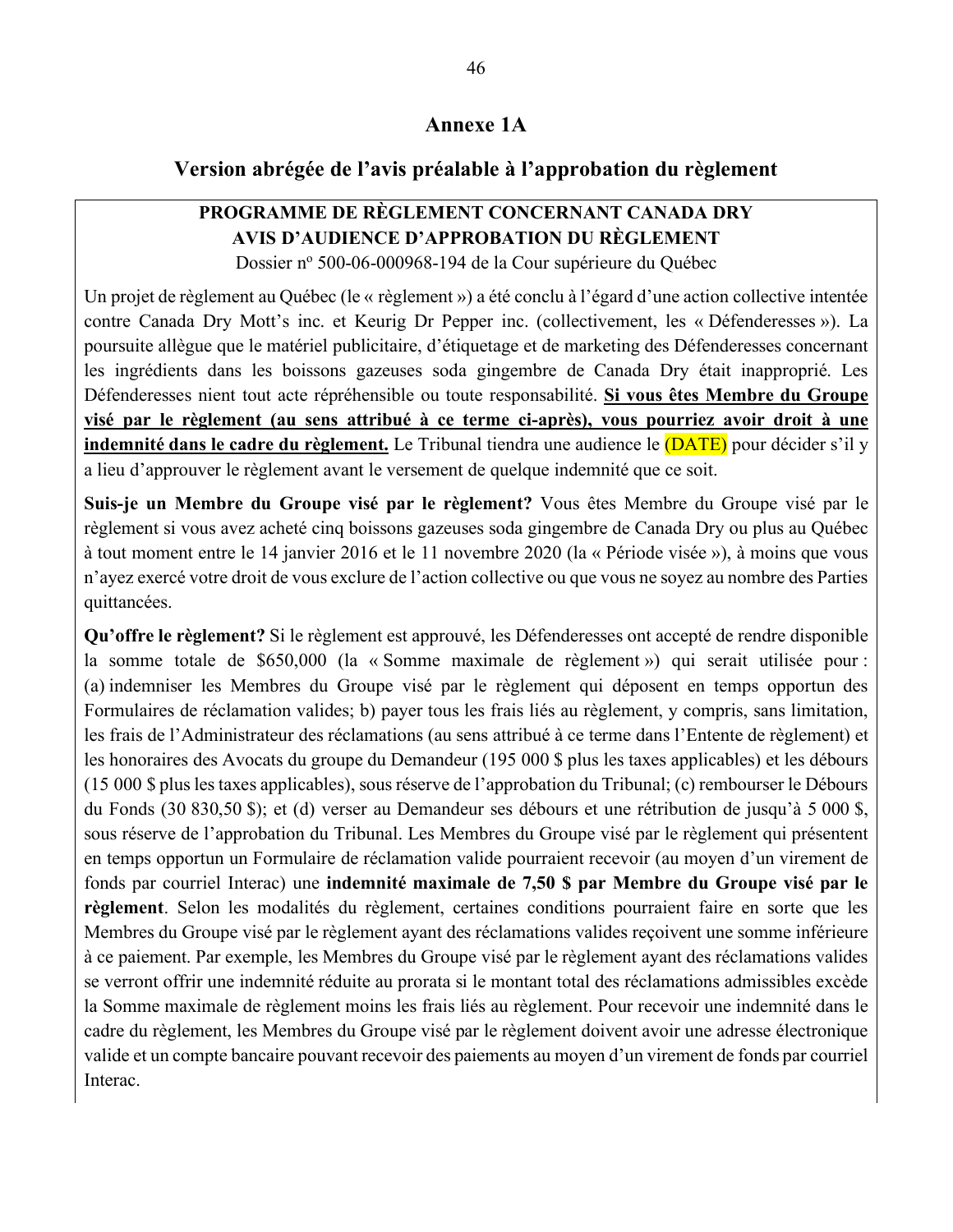**Quels choix s'offrent à moi?** Si vous êtes Membre du Groupe visé par le règlement et que vous ne prenez aucune mesure, vous continuerez de faire partie du Groupe visé par le règlement. Vous pourrez réclamer une indemnité si le règlement est approuvé et vous perdrez votre droit d'intenter une poursuite relativement aux réclamations quittancées décrites dans l'Entente de règlement.

**Comment dois-je procéder pour réclamer une indemnité?** Si vous êtes Membre du Groupe visé par le règlement vous devez, pour réclamer une indemnité, procéder comme suit :

**(1)** fournir votre adresse électronique au www.canadadrysettlement.ca au plus tard à **17 h, heure de l'Est,**  le <sup>[30</sup> jours après la publication de l'Avis et émission du Communiqué de presse]; et

**(2)** remplir et présenter un Formulaire de réclamation en ligne au plus tard à la Date limite de présentation d'un formulaire de réclamation (à être déterminée par le Tribunal à la suite de l'audience d'approbation du règlement) et en attester le contenu, sous peine de parjure.

Si vous ne souhaitez pas participer au règlement, vous pouvez vous en exclure au plus tard à 17 h, heure de l'Est, **le** [30 jours après la publication de l'Avis et émission du Communiqué de presse], ou vous pouvez demeurer dans le Groupe visé par le règlement et vous opposer au règlement au plus tard à 17 h, heure de l'Est, **le** [30 jours après la publication de l'Avis et émission du Communiqué de presse], en suivant les procédures décrites dans l'Entente de règlement et dans l'Avis préalable détaillé disponibles sur le Site Web du règlement.

**À qui dois-je m'adresser pour obtenir des renseignements?** Pour obtenir d'autres renseignements au sujet du règlement, visitez le www.canadadrysettlement.ca ou communiquez avec l'Administrateur des réclamations (1-888-684-7379) ou avec l'Avocat du groupe, Me Joey Zukran, LPC Avocat inc. (514-379-1572, JZUKRAN@LPCLEX.COM).

**Le présent avis est uniquement un résumé. Vous pouvez consulter la version complète de l'Avis préalable à l'approbation et l'Entente de règlement au www.canadadrysettlement.ca Le Tribunal a approuvé le présent avis.**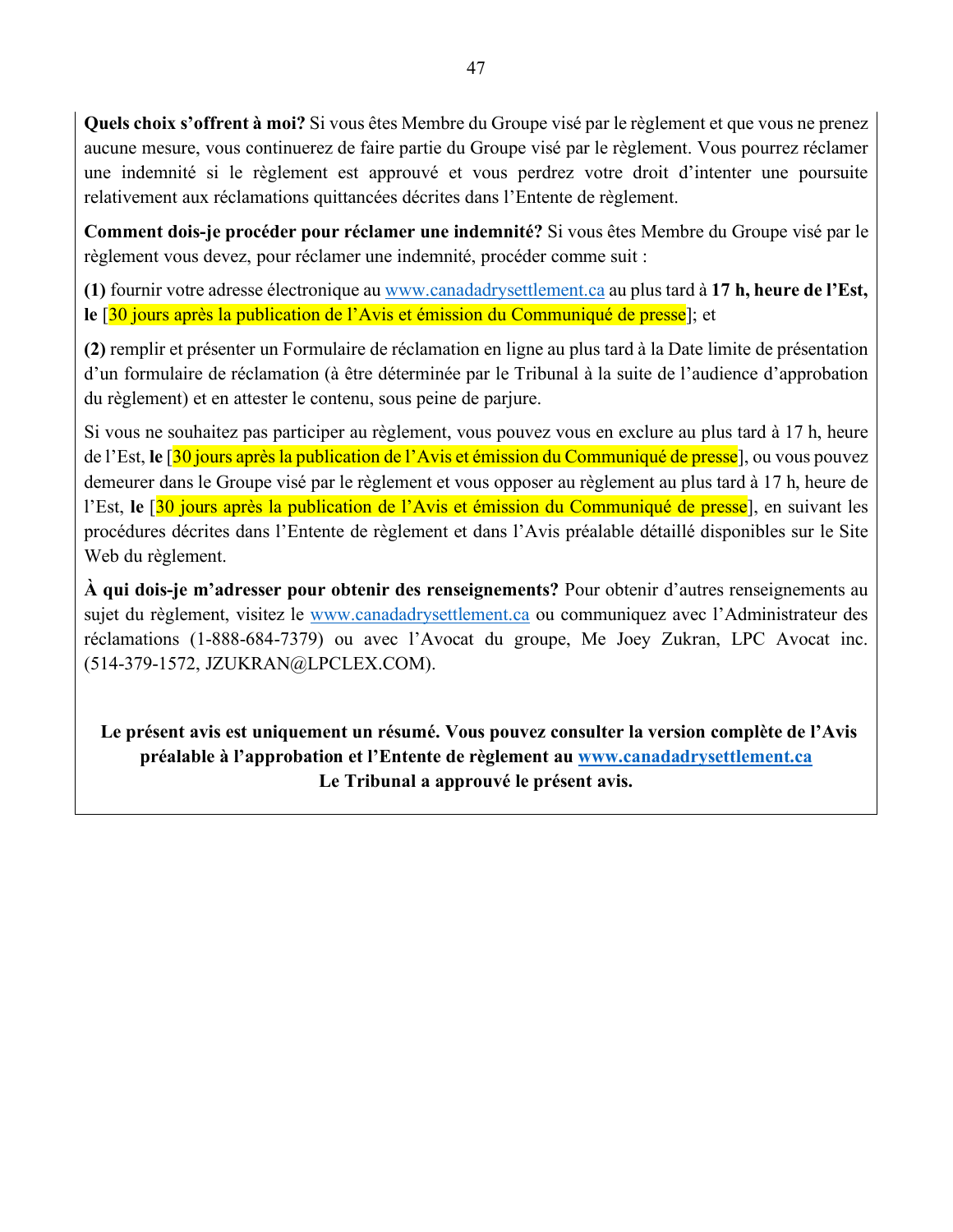### **Annex 2**

### **FINAL SETTLEMENT APPROVAL NOTICE**

### **Canada Dry Settlement Program in Quebec Superior Court of Quebec File #500-06-000968-194**

#### **NOTICE OF THE APPROVAL OF A CLASSACTION SETTLEMENT AGREEMENT**

#### **PLEASE READ THIS NOTICE CAREFULLY AS IT MAY AFFECT YOUR LEGAL RIGHTS**

On DATE, 2021, the Court approved the settlement in the class action commenced against Canada Dry Mott's Inc. and Keurig Dr Pepper Inc. (collectively referred to as "Defendants") by a consumer ("Plaintiff") before the Superior Court of Quebec under docket number 500-06-000968-194 on behalf of the Settlement Class defined in the parties' Settlement Agreement as:

All consumers who purchased in Quebec any Canada Dry Ginger Ale product marketed as "Made from Real Ginger" or "Fait à partir de vrai gingembre" at any time between January 14, 2016 and until November 11, 2020 (the "Class Period").

#### **WHEN AND HOW TO MAKE A CLAIM - IMPORTANT DATES:**

To seek compensation from the settlement, a Settlement Class Member must have already provided his/her email address to the Claims Administrator by December 31<sup>st</sup>, 2020 and complete and submit the online Claim Form at https://www.canadadrysettlement.ca by no later than 5:00 PM Eastern on [CLAIM FORM DUE DATE].

#### **HOW TO QUALIFY FOR COMPENSATION:**

To qualify for compensation, a Settlement Class Member is required to: solemnly declare under penalty of perjury that he/she purchased no less than five (5) Canada Dry Ginger Ale soft drinks in Quebec between January 14, 2016 and November 11, 2020 and sign and timely submit a valid and complete Claim Form, attesting under penalty of perjury where and approximately when he/she purchased no less than five (5) Canada Dry Ginger Ale soft drinks in Quebec between January 14, 2016 and November 11, 2020. Each Settlement Class Member may submit only one (1) Claim Form. Each Settlement Class Member who timely submits a valid Claim Form will receive an equal amount **up to a maximum of \$7.50**. Under the terms of the settlement, certain conditions may lead to Settlement Class Members with valid claims receiving less than this amount. For example, the compensation available to Settlement Class Members will be reduced proportionately among all Settlement Class Members with valid claims if the total amount of eligible claims exceeds the Total Settlement Cap minus the costs and expenses of the settlement described in the Settlement Agreement.

In order to receive any compensation from the settlement, a Settlement Class Member must have a valid e-mail address and a bank account capable of receiving payments via Interac e-transfer, as e-transfer is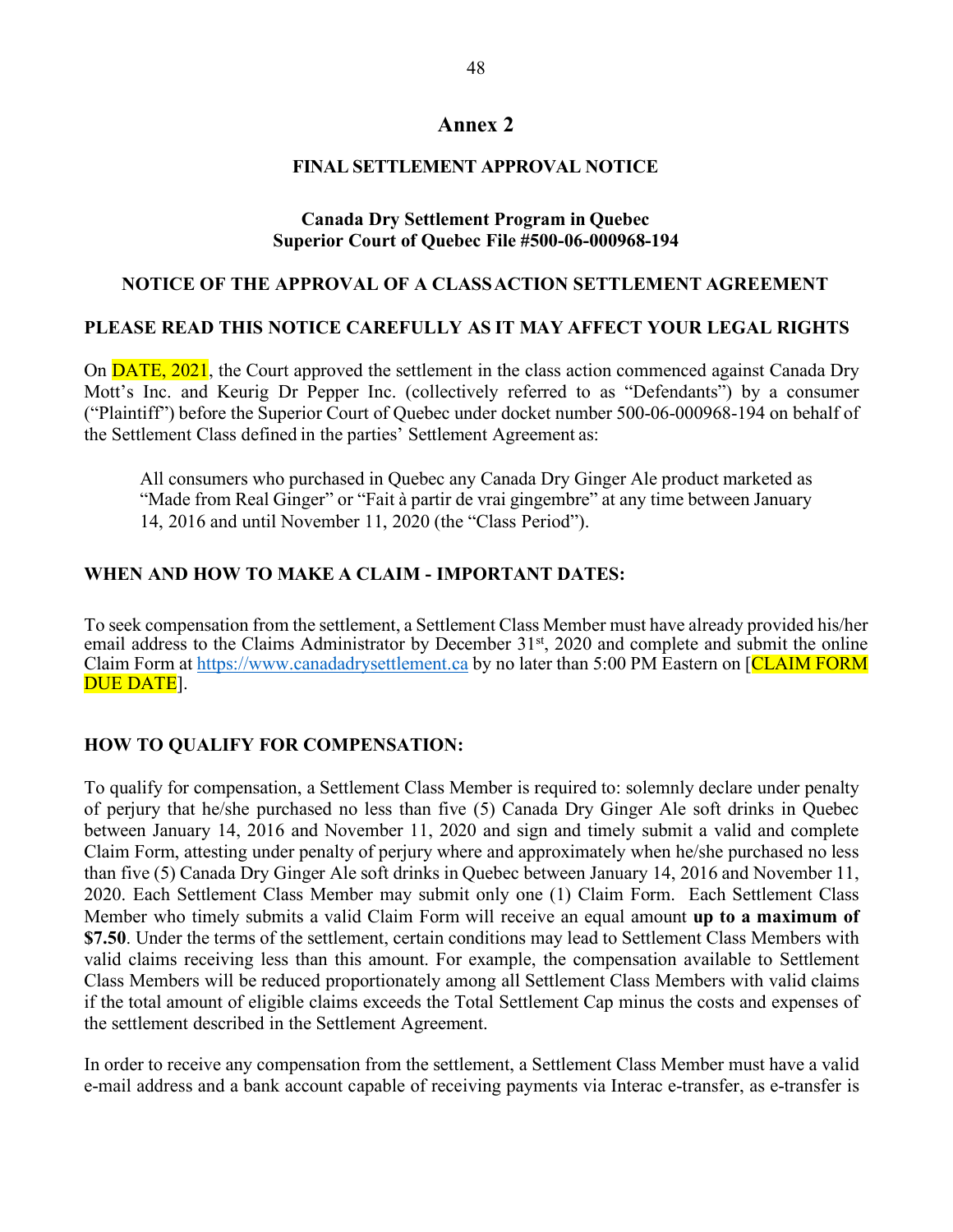the only method through which compensation will be sent. Compensation can only be collected for a period of thirty (30) days after the e-transfer is sent.

#### **SUMMARY OF THE CASE:**

Plaintiff alleged that Defendants used or published certain labelling and advertising material that contained false or misleading information regarding the ingredients of Canada Dry Ginger Ale soft drinks. Defendants completely deny any and all wrongdoing or liability. Plaintiff and Defendants negotiated and ultimately agreed to the settlement after counsel for all parties extensively evaluated the facts and law relating to this case, and took into account a variety of factors such as the burdens and expense of the lawsuit, and the risk and uncertainty of litigation.

Members of the Settlement Class, excluding those who validly opted out, may qualify for compensation under the settlement.

### **FURTHER INFORMATION:**

A complete copy of the Settlement Agreement, and detailed information on how to obtain or file a Claim Form are available on the following Settlement Web Site https://www.energydrinksettlement.ca.

The law firm representing the Plaintiff and the Settlement Class is the following:

Joey Zukran **LPC Avocat Inc.** 276 Saint-Jacques Street, Suite 801 Montreal, Quebec, H2Y 1N3 Phone: 514.379.1572 Fax: 514.221.4441 E-mail: jzukran@lpclex.com

The law firm representing Defendants is the following:

Bogdan Catanu **Woods LLP** 2000 McGill College Avenue Montreal, Quebec, H3A 3H3 Fax: 514.284.2046 E-mail: bcatanu@woods.qc.ca

The Claims Administrator is: [TO BE INSERTED ONCE APPOINTED BY THE COURT]

**DEFENDANTS ARE NOT RESPONSIBLE FOR THE ADMINISTRATION OF THE SETTLEMENT OR THE DISTRIBUTION OF THE AMOUNTS MADE AVAILABLE UNDER THE TOTAL SETTLEMENT CAP. PLEASE CONTACT CLASS COUNSEL OR THE CLAIMS ADMINISTRATOR – NOT THE COURT OR DEFENDANTS' COUNSEL – FOR FURTHER**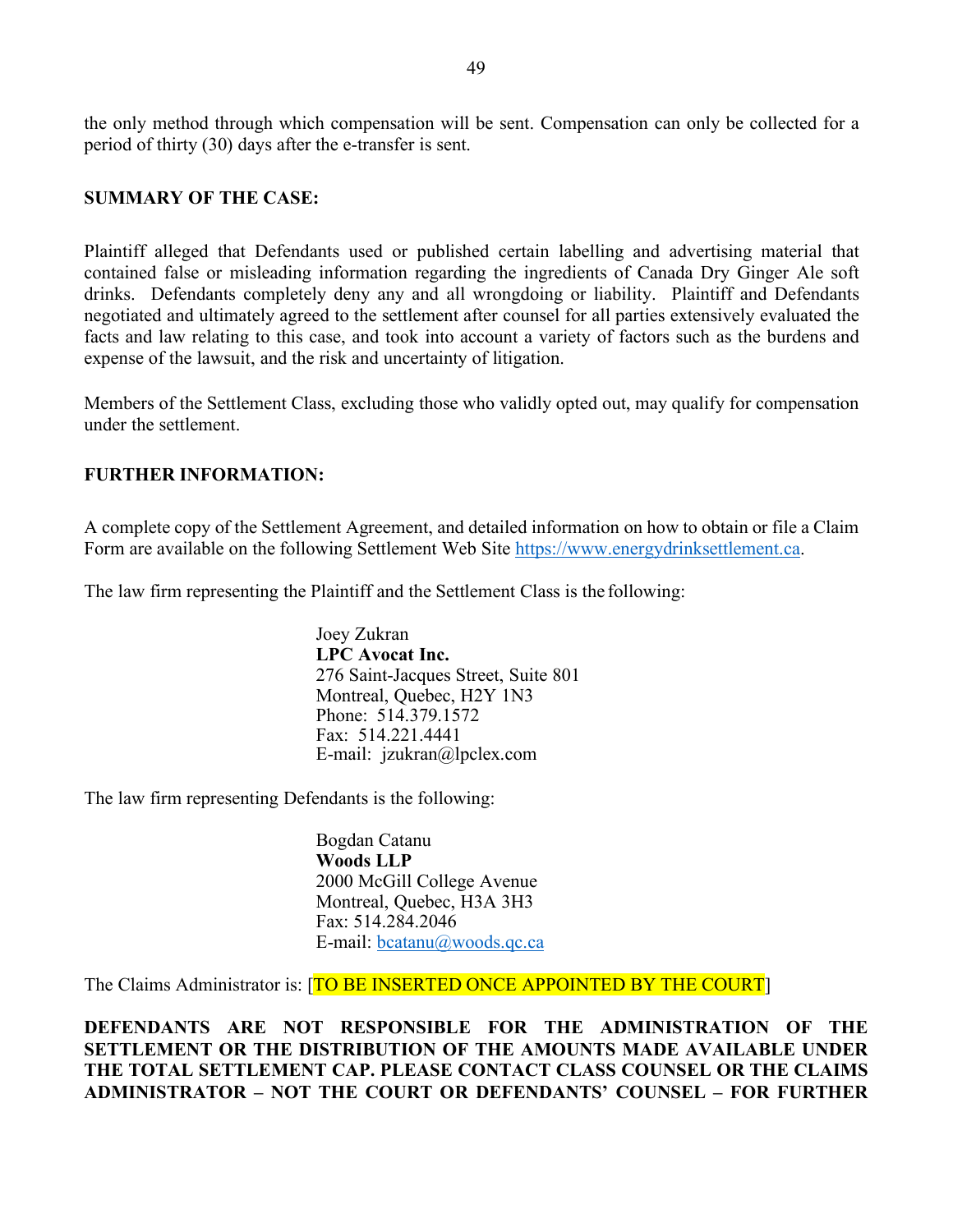### **INFORMATION. YOUR NAME AND ANY INFORMATION PROVIDED TO CLASS COUNSEL WILL BE KEPT CONFIDENTIAL.**

If there is a conflict between the provisions of this Notice and the Settlement Agreement, the terms of the Settlement Agreement will prevail.

### **This notice has been approved by the Superior Court of Quebec.**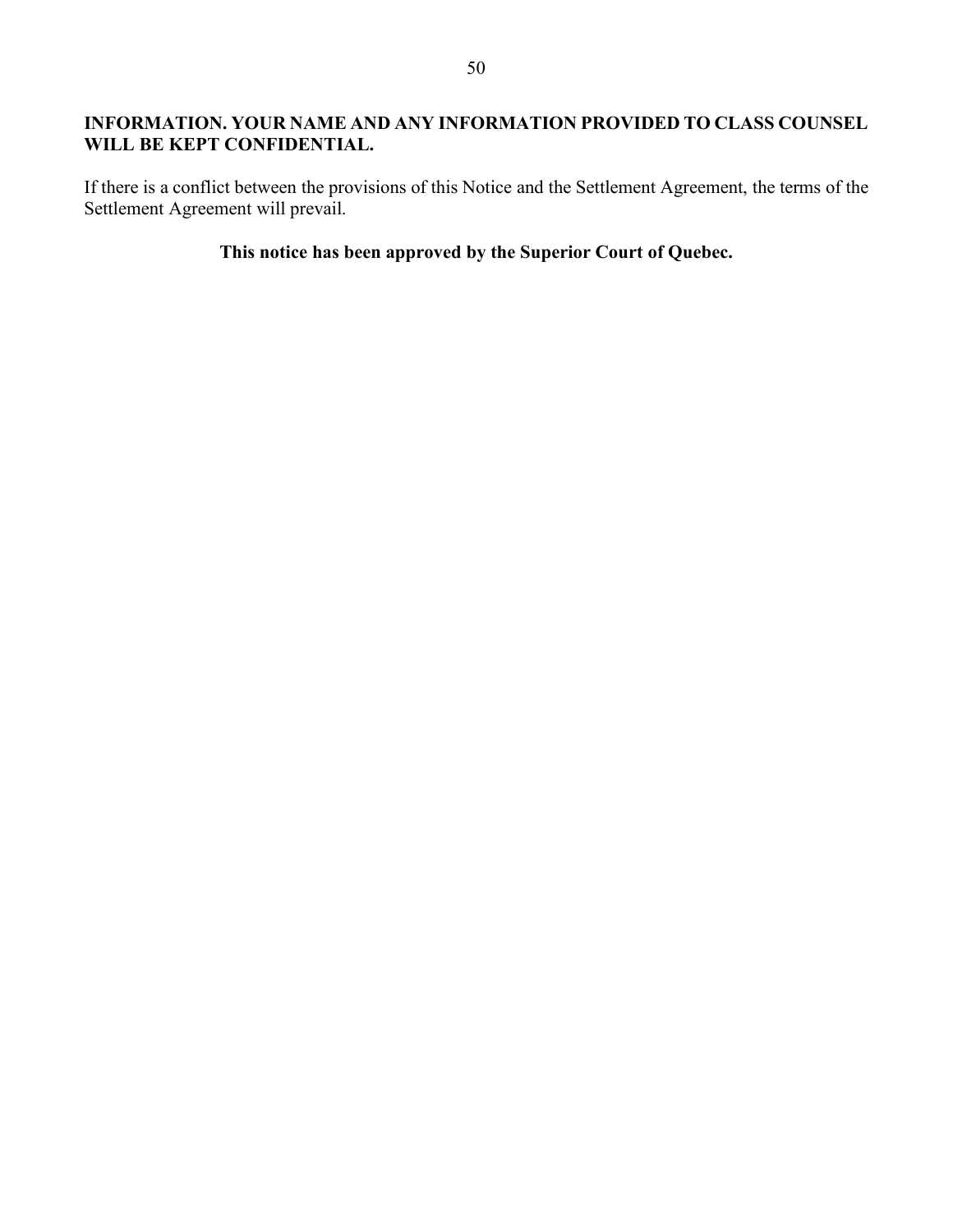### **Annex 3**

### **Claim Form**

### **Canada Dry Settlement Program in Quebec**

### **INSTRUCTIONS – TERMS AND CONDITIONS**

### **PLEASE READ THESE TERMS AND CONDITIONS CAREFULLY TO DETERMINE IF YOU QUALIFY UNDER THIS SETTLEMENT PROGRAM.**

#### **WHO IS ELIGIBLE TO MAKE A CLAIM**

- 1. Settlement Class Members, defined as: all consumers who purchased in Quebec any Canada Dry Ginger Ale product marketed as "Made from Real Ginger" or "Fait à partir de vrai gingembre" at any time between January 14, 2016 and until November 11, 2020 (the "Class Period"), except for those specifically excluded (listed below).
- 2. Specifically excluded from the definition of Settlement Class Members are:
	- a) all persons who timely and validly request exclusion (opt out) from the class action settlement, and
	- b) Released Parties (as defined in the Settlement Agreement).

#### **HOW TO MAKE A CLAIM**

- 3. To qualify to receive compensation, you must:
	- a) meet the definition of Settlement Class Member as set forth above; AND
	- b) have submitted a valid e-mail address on the website www.canadadrysettlement.ca by 5:00 PM Eastern on [30 days after publication of Notice and issuance of Press Release]; AND
	- c) fully complete and submit the Claim Form on the website www.canadadrysettlement.ca, in compliance with the instructions below, and attest as to your past purchase of at least 5 Canada Dry Ginger Ale soft drinks.
- 4. The Claim Form must be signed by you electronically (online in lieu of written signature) under penalty of perjury affirming that you are a Settlement Class Member and that the information provided therein, including without limitation with respect to your past purchase of at least 5 Canada Dry Ginger Ale soft drinks, is true and accurate.
- 5. The Claim Form must be submitted as described above no later than **5:00 PM Eastern on**  [CLAIM FORM DUE DATE]. If you are a Settlement Class Member and you do not timely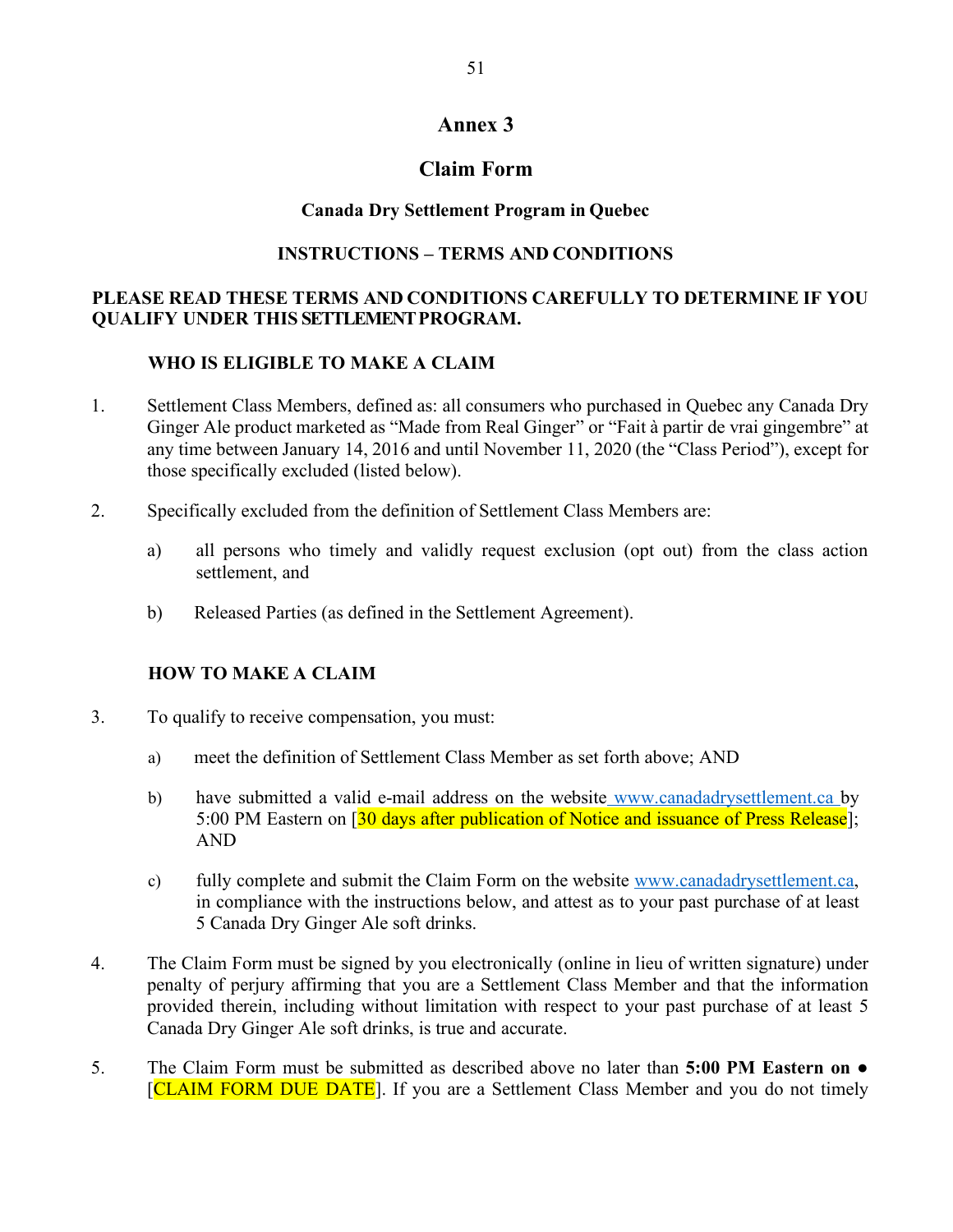submit a valid Claim Form in accordance with these instructions, you will not be eligible to receive compensation and you will remain subject to the releases in the Settlement Agreement.

- 6. Each Settlement Class Member may submit only one (1) Claim Form for all purchases of Canada Dry Ginger Ale soft drinks between January 14, 2016 and November 11, 2020.
- 7. The **maximum compensation available to any Settlement Class Member is \$7.50** provided such Settlement Class Member solemnly declares under penalty of perjury that he/she purchased no less than five (5) Canada Dry Ginger Ale soft drinks in Quebec between January 14, 2016 and November 11, 2020 and signs and timely submits a valid and complete Claim Form, attesting under penalty of perjury where and approximately when he/she purchased no less than five (5) Canada Dry Ginger Ale soft drinks in Quebec between January 14, 2016 and November 11, 2020. Under the terms of the settlement, certain conditions may lead to Settlement Class Members with valid claims receiving less than this amount. For example, the compensation available will be reduced proportionately among all Settlement Class Members with valid claims if the total amount of eligible claims exceeds the Settlement Fund minus the costs and expenses of the settlement.
- 8. Duplicate, invalid, illegible, or incomplete Claim Forms will not be honoured.
- 9. Keep copies for your records.
- 10. Lost, late, or misdirected Claim Forms are not the responsibility of Defendants, Class Counsel or the Claims Administrator and will be invalidated.
- 11. Compensation can only be sent to a valid e-mail address via Interac e-transfer. You must have a bank account capable of receiving an Interac e-transfer to collect any compensation. Compensation can only be collected for a period of thirty (30) days after the Interac e-Transfer is sent to the e-mail address you provide.

**DEFENDANTS ARE NOT RESPONSIBLE FOR THE ADMINISTRATION OF THE SETTLEMENT OR THE DISTRIBUTION OF THE AMOUNTS MADE AVAILABLE UNDER THE TOTAL SETTLEMENT CAP. PLEASE CONTACT CLASS COUNSEL OR THE CLAIMS ADMINISTRATOR – NOT THE COURT OR DEFENDANTS' COUNSEL – FOR FURTHER INFORMATION. YOUR NAME AND ANY INFORMATION PROVIDED TO CLASS COUNSEL WILL BE KEPT CONFIDENTIAL.**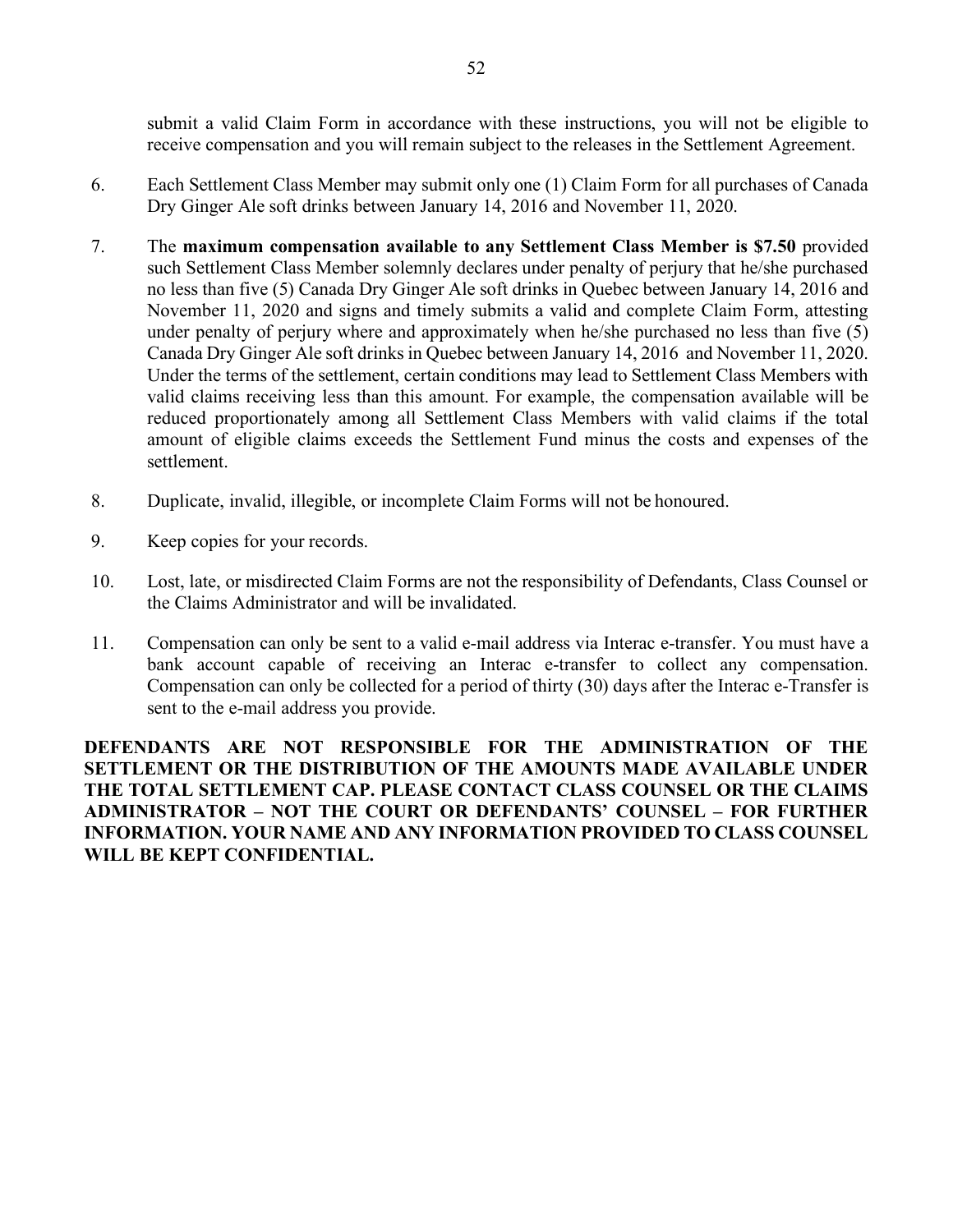### **CLAIM FORM**

#### **CANADA DRY SETTLEMENT PROGRAM IN QUEBEC**

**To seek compensation in the above-described Settlement Program, please provide all of the following information, failing which your claim may be rejected. Any compensation that is provided in response to your claim will be sent via Interac e-Transfer to the e-mail address you provide. Compensation will only be distributed after the Court grants final approval of the settlement, pending any appeals. Please be patient.**

| Name:                                                                                                                                                                                            |  |
|--------------------------------------------------------------------------------------------------------------------------------------------------------------------------------------------------|--|
| Address:                                                                                                                                                                                         |  |
| City:                                                                                                                                                                                            |  |
| Province:                                                                                                                                                                                        |  |
| Postal Code:                                                                                                                                                                                     |  |
| Phone number:                                                                                                                                                                                    |  |
| E-mail:                                                                                                                                                                                          |  |
| Name of location(s) where a<br>total of at least five (5) Canada<br>Dry Ginger Ale soft drinks<br>were purchased in the province<br>of Quebec between January 14,<br>2016 and November 11, 2020: |  |
| Approximate date of your most<br>recent purchase between January 14,<br>2016 and November 11, 2020:                                                                                              |  |

#### **Acknowledgement and Certification:**

By signing and dating this form below, I acknowledge that I have read the terms and conditions herein and am qualified to seek compensation under this settlement. I further attest that I have not submitted, and will not in the future submit, any other Claim Form seeking compensation from this settlement.

I was a **Quebec resident** at the time of purchase and I solemnly declare under penalty of perjury that I have purchased no less than five (5) Canada Dry Ginger Ale soft drinks between January 14, 2016 and November 11, 2020 **in the province of Quebec** as described above. I further solemnly declare under penalty of perjury that the information provided above is true, complete and accurate.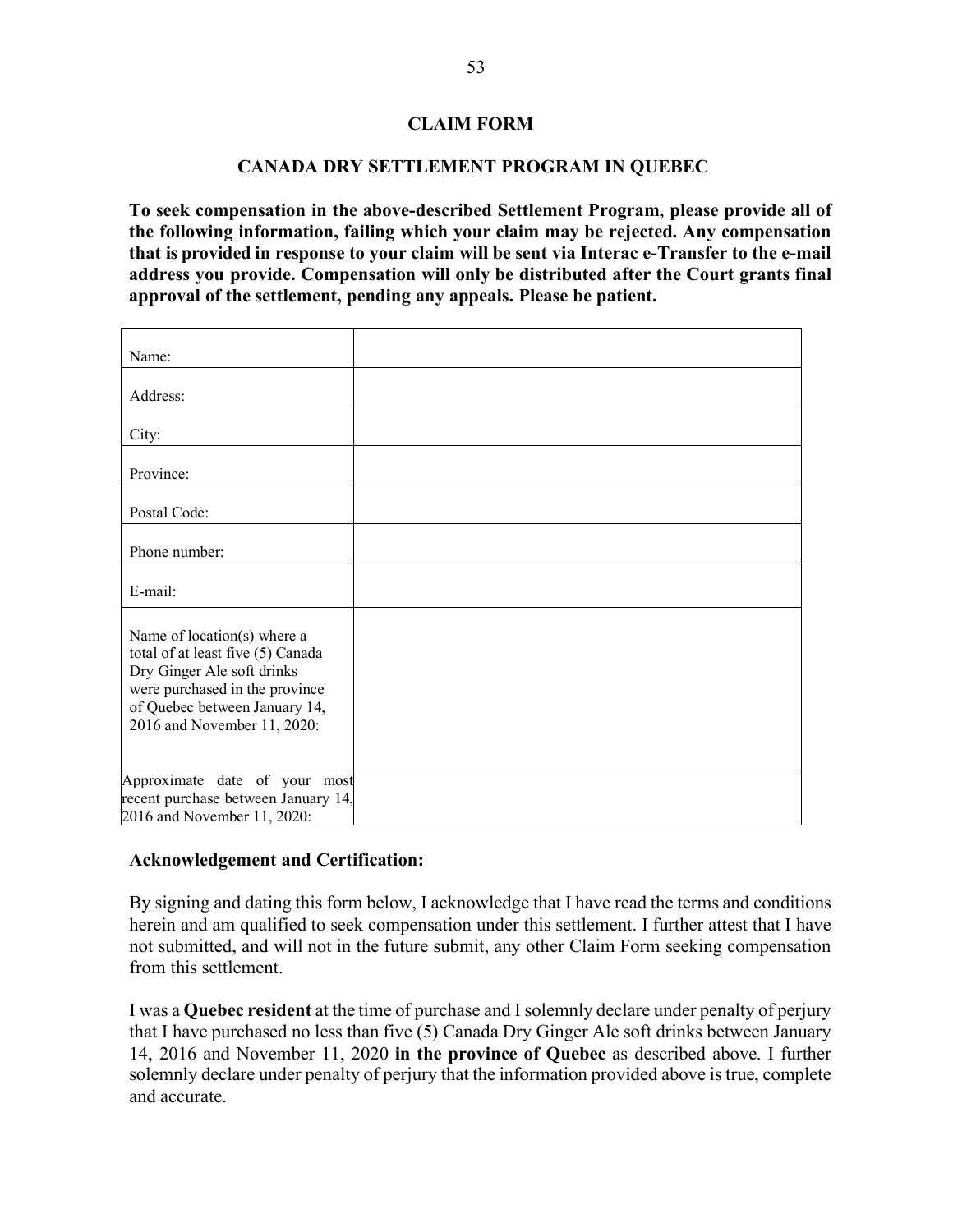FULL NAME (in lieu of signature):

**DATE:**  $\blacksquare$ 

**If you have any questions while completing the Claim Form please contact the Claims Administrator at:**

[TO BE INSERTED ONCE APPOINTED BY THE COURT]

**DEFENDANTS ARE NOT RESPONSIBLE FOR THE ADMINISTRATION OF THE SETTLEMENT OR THE DISTRIBUTION OF THE AMOUNTS MADE AVAILABLE UNDER THE TOTAL SETTLEMENT CAP. PLEASE CONTACT CLASS COUNSEL OR THE CLAIMS ADMINISTRATOR – NOT THE COURT OR DEFENDANTS' COUNSEL – FOR FURTHER INFORMATION. YOUR NAME AND ANY INFORMATION PROVIDED TO CLASS COUNSEL WILL BE KEPT CONFIDENTIAL.**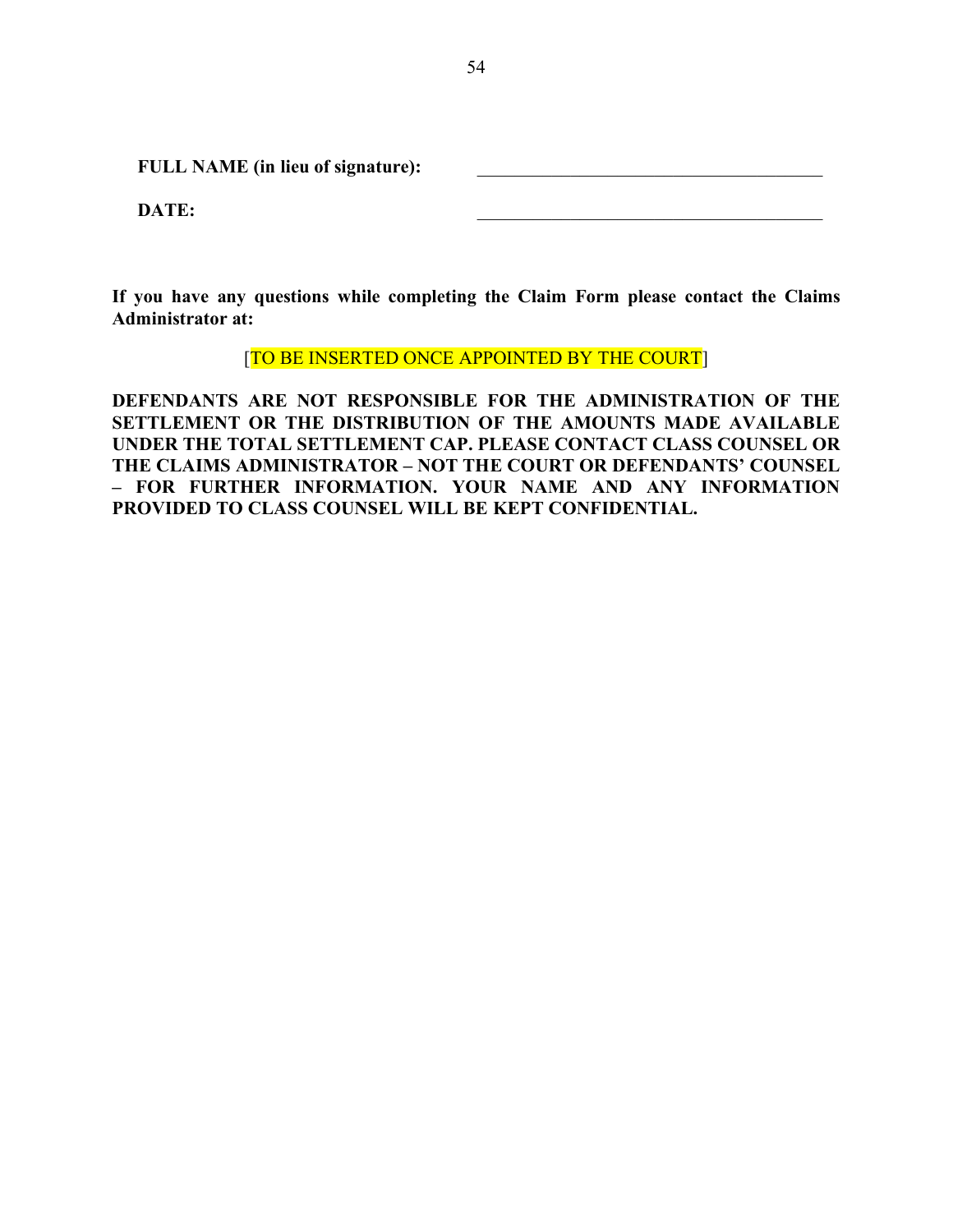### **Annex 4**

#### **Press Release**

Montreal, [Date]: On November 11, 2020, the Superior Court of Quebec authorized a Quebec consumer to bring a class action lawsuit against Canada Dry Mott's Inc. and Keurig Dr Pepper Inc. (collectively "**Canada Dry**") for the purposes of settlement only of the Quebec class action (S.C.M. file no. 500-06-000968-194).

It was alleged that Canada Dry used or published certain labelling and advertising material that contained false or misleading information regarding the ingredients of Canada Dry Ginger Ale soft drinks. **Canada Dry completely denies any and all wrongdoing or liability**.

The parties have agreed to settle the class action on a without prejudice or admission basis, by way of mutual concessions, as more fully outlined in the Settlement Agreement, a copy of which is posted online on the Settlement Website (www.canadadrysettlement.ca). The parties negotiated and ultimately agreed to the settlement after counsel for all parties extensively evaluated the facts and law relating to this case, and took into account a variety of factors such as the burdens and expense of the lawsuit, and the risk and uncertainty of litigation.

For any inquiries, contact:

Class Counsel:

Mtre Joey Zukran LPC Avocat Inc. 276 Saint-Jacques Street, Suite 801 Montreal, Quebec, H2Y 1N3 Tel: (514) 379-1572 jzukran@lpclex.com

#### **Communiqué de presse**

Montréal, le *[Date]*: Le 11 novembre 2020, la Cour supérieure du Québec a autorisé un consommateur québécois à intenter une action collective contre Canada Dry Mott's inc. et Keurig Dr Pepper inc. (collectivement « Canada Dry ») aux seules fins de règlement de l'action collective québécoise (dossier de la C.S.M. no 500-06-000968-194).

Il a été allégué que Canada Dry a utilisé ou a publié certains éléments d'étiquetage et de publicité contenant des informations fausses ou trompeuses concernant les ingrédients des boissons gazeuses Canada Dry Ginger Ale. **Canada Dry a toujours nié ces prétentions et nie toute responsabilité**.

Les parties ont convenu de régler l'action collective sans préjudice ni admission, par le biais de concessions mutuelles, comme indiquées plus en détail dans l'entente de règlement, dont une copie est mise en ligne sur le site web du règlement (www.canadadrysettlement.ca). Les parties ont négocié et finalement accepté le règlement après que les avocats de toutes les parties ont évalué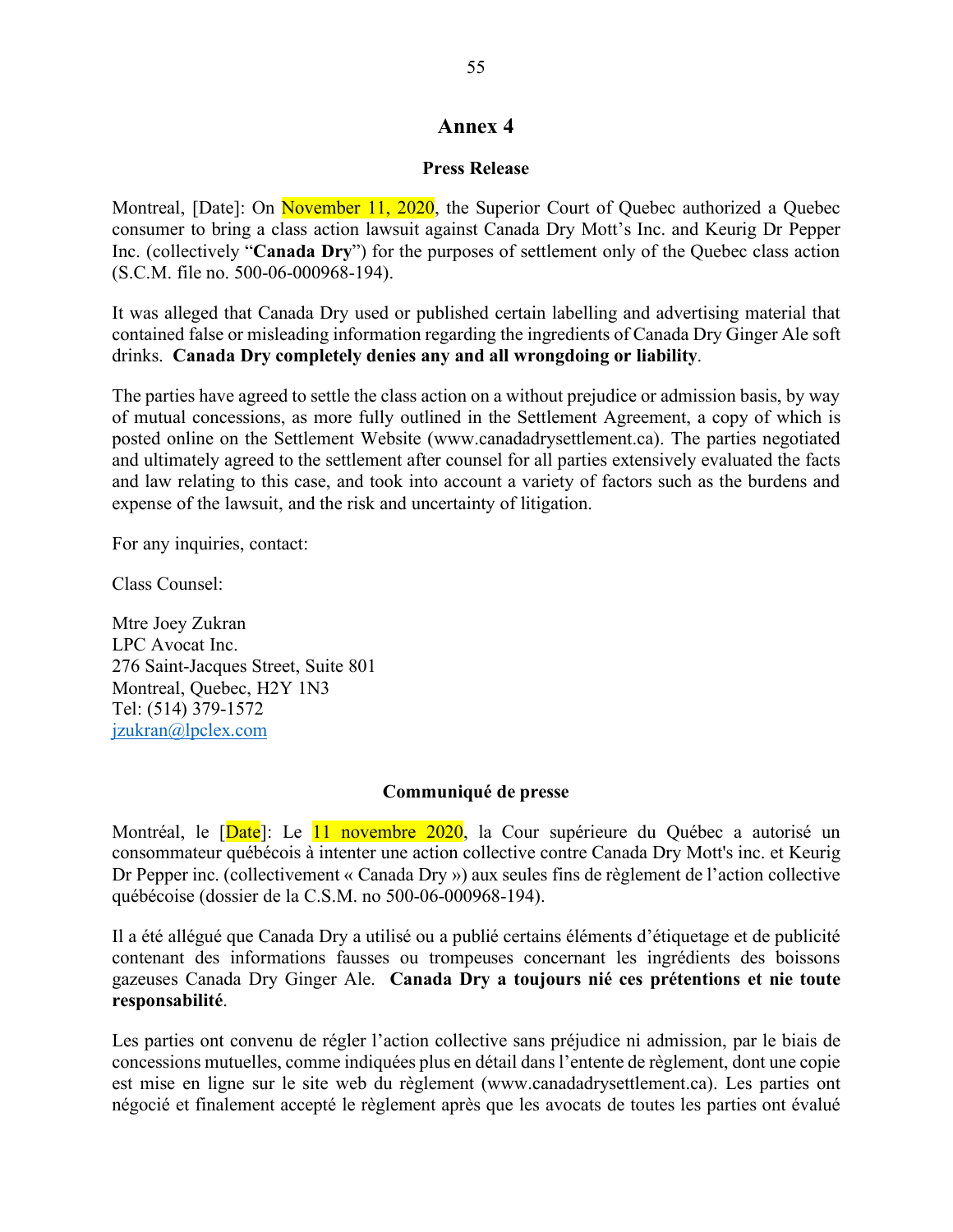de manière approfondie les faits et le droit relatifs à cette affaire, et ont pris en compte divers facteurs tels que les charges et les dépenses du procès, ainsi que le risque et l'incertitude du litige.

Pour toute question, veuillez contacter :

Procureurs du représentant des membres du groupe :

Me Joey Zukran LPC Avocat inc. 276, rue Saint-Jacques, Suite 801 Montréal, Québec, H2Y 1N3 Tél. : (514) 379-1572 jzukran@lpclex.com